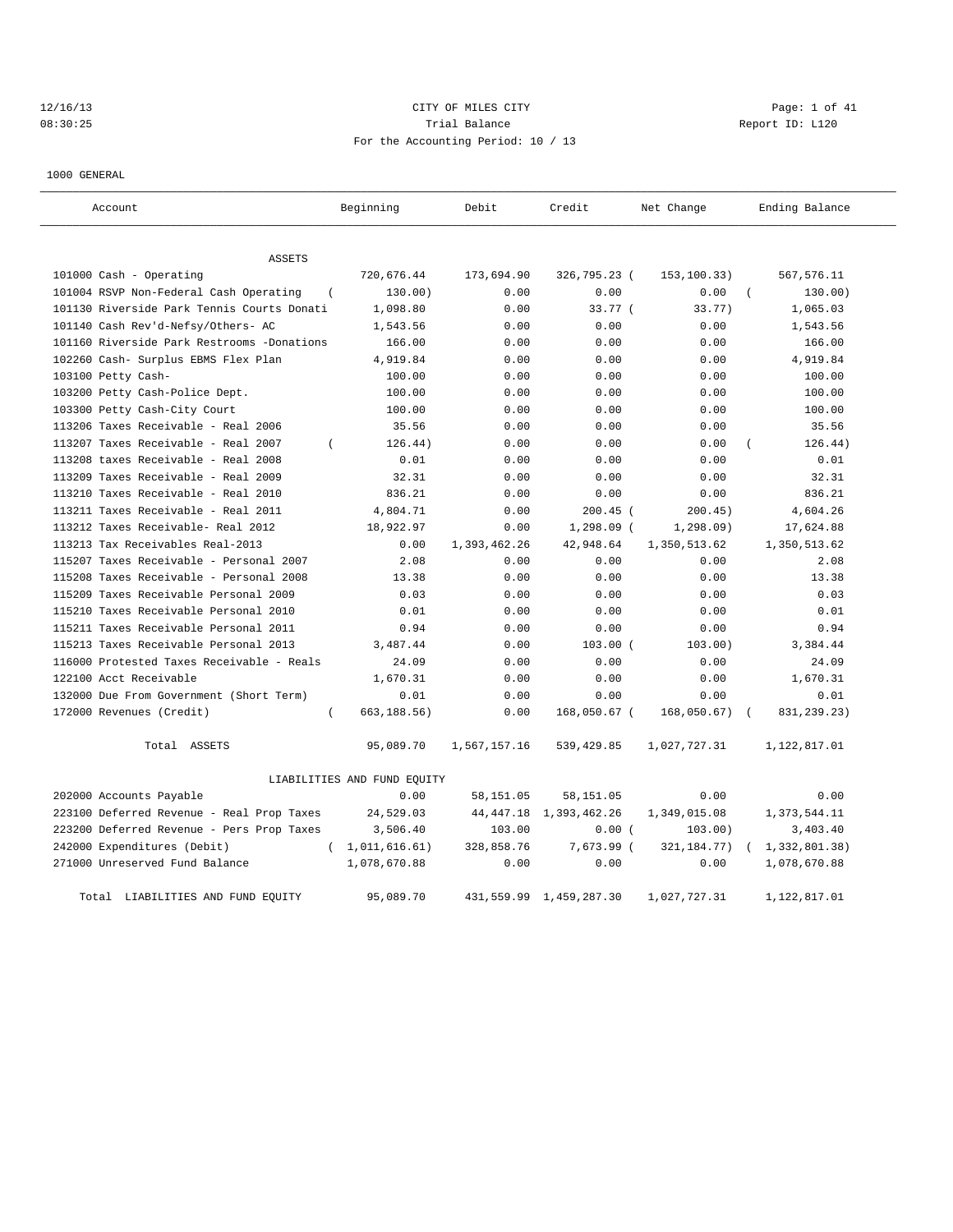# 12/16/13 CITY OF MILES CITY Page: 2 of 41 08:30:25 Trial Balance Report ID: L120 For the Accounting Period: 10 / 13

#### 2220 LIBRARY

| Account                                    | Beginning                   | Debit     | Credit      | Net Change   | Ending Balance |
|--------------------------------------------|-----------------------------|-----------|-------------|--------------|----------------|
|                                            |                             |           |             |              |                |
| ASSETS                                     |                             |           |             |              |                |
| 101000 Cash - Operating                    | 2,751.93                    | 23,960.41 | 25,748.62 ( | 1,788.21)    | 963.72         |
| 101032 Cash- Library Board of Trustees Mul | 11,449.93                   | 0.00      | 0.00        | 0.00         | 11,449.93      |
| 103000 Petty Cash                          | 75.00                       | 0.00      | 0.00        | 0.00         | 75.00          |
| 172000 Revenues (Credit)                   | 74,977.12)                  | 0.00      | 23,960.41 ( | 23,960.41) ( | 98,937.53)     |
| Total ASSETS                               | 60,700.26                   | 23,960.41 | 49,709.03 ( | 25,748.62) ( | 86,448.88)     |
|                                            | LIABILITIES AND FUND EQUITY |           |             |              |                |
| 202000 Accounts Payable                    | 0.00                        | 1,914.98  | 1,914.98    | 0.00         | 0.00           |
| 242000 Expenditures (Debit)                | 85,783.54)                  | 25,748.62 | 0.00(       | 25,748.62) ( | 111, 532.16)   |
| 271000 Unreserved Fund Balance             | 25,083.28                   | 0.00      | 0.00        | 0.00         | 25,083.28      |
| LIABILITIES AND FUND EQUITY<br>Total       | 60,700.26                   | 27,663.60 | 1,914.98 (  | 25,748.62) ( | 86,448.88)     |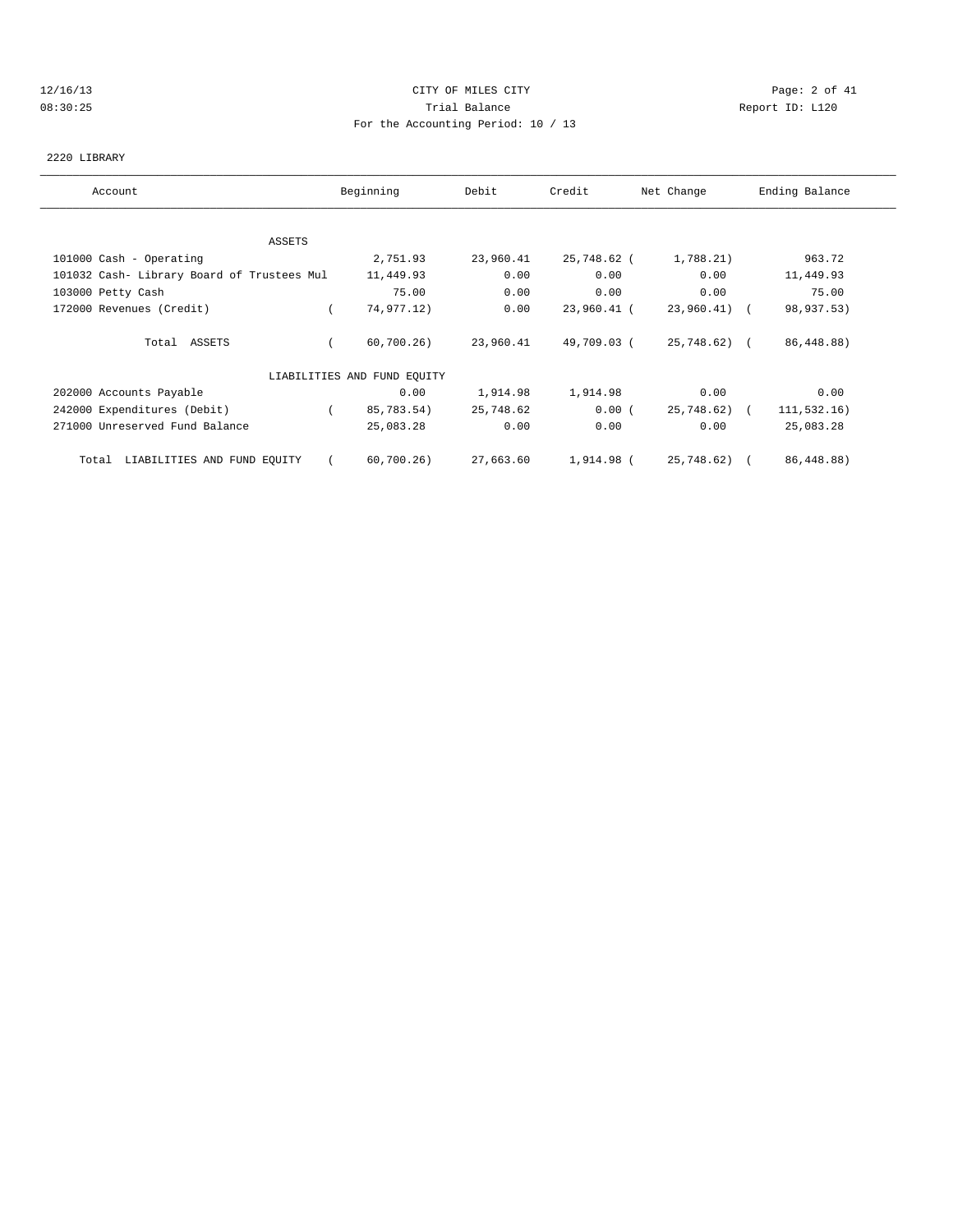# 12/16/13 CITY OF MILES CITY Page: 3 of 41 08:30:25 Trial Balance Report ID: L120 For the Accounting Period: 10 / 13

#### 2260 EMERGENCY DISASTER

| Account                                     | Beginning                   | Debit | Credit   | Net Change | Ending Balance |
|---------------------------------------------|-----------------------------|-------|----------|------------|----------------|
|                                             |                             |       |          |            |                |
| ASSETS                                      |                             |       |          |            |                |
| 101000 Cash - Operating                     | 83,485.21)                  | 3.16  | 0.00     | $3.16$ (   | 83,482.05)     |
| 113211 Taxes Receivable - Real 2011         | 45.80                       | 0.00  | $1.91$ ( | 1.91)      | 43.89          |
| 115212 Taxes Receivable Personal 2012       | 0.04)                       | 0.00  | 0.00     | 0.00       | 0.04)          |
| 132000 Due From Government (Short Term)     | 71,634.00                   | 0.00  | 0.00     | 0.00       | 71,634.00      |
| 172000 Revenues (Credit)                    | 13, 195. 19                 | 0.00  | $3.16$ ( | 3.16)      | 13, 192.03     |
| Total ASSETS                                | 1,389.74                    | 3.16  | $5.07$ ( | 1.91)      | 1,387.83       |
|                                             | LIABILITIES AND FUND EQUITY |       |          |            |                |
| 223100 Deferred Revenue - Real Prop Taxes   | 45.80                       | 1.91  | 0.00(    | 1.91)      | 43.89          |
| 223200 Deferred Revenue - Pers Prop Taxes ( | 0.04)                       | 0.00  | 0.00     | 0.00       | 0.04)          |
| 271000 Unreserved Fund Balance              | 1,343.98                    | 0.00  | 0.00     | 0.00       | 1,343.98       |
| Total LIABILITIES AND FUND EQUITY           | 1,389.74                    | 1.91  | 0.00(    | 1.91)      | 1,387.83       |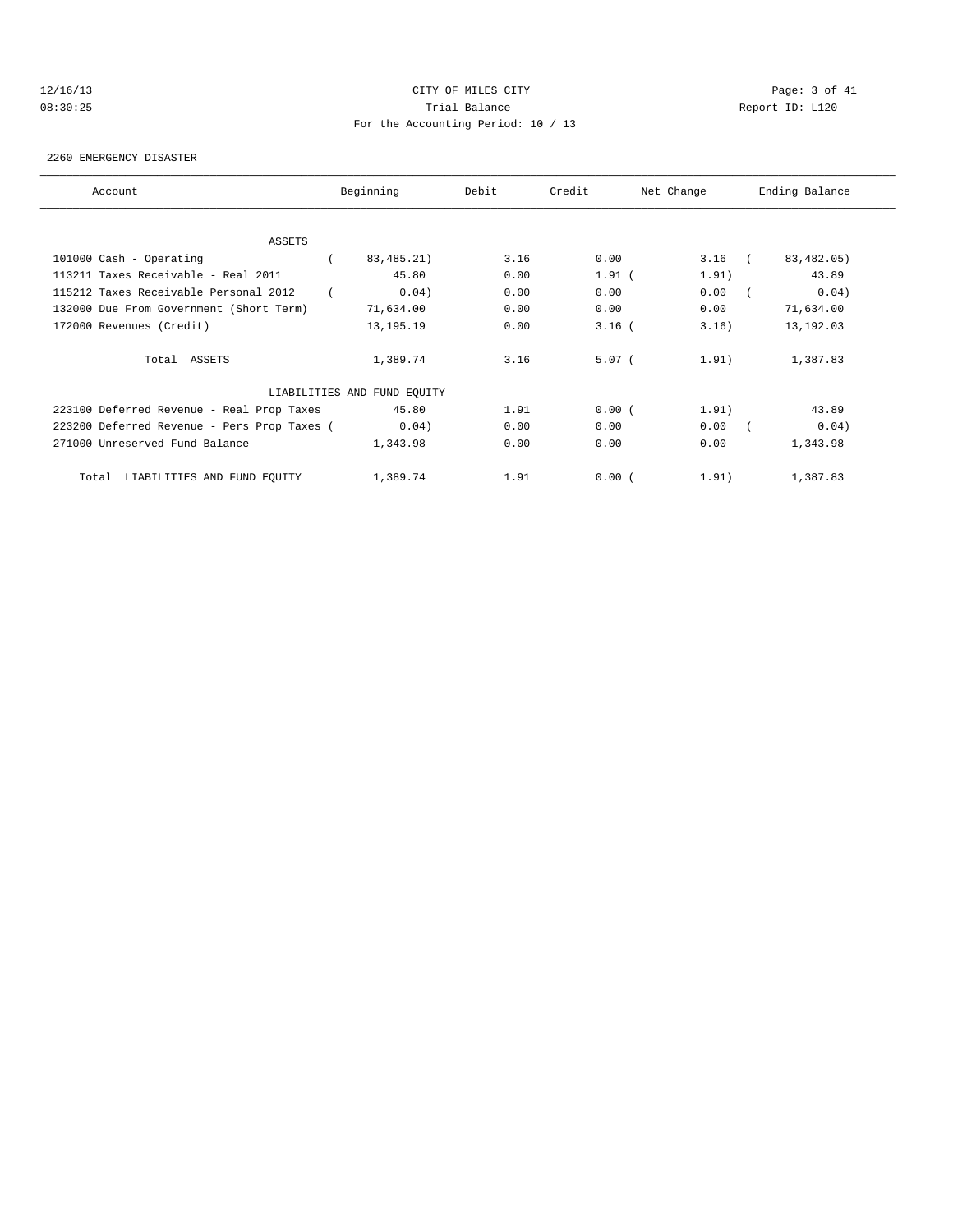# 12/16/13 CITY OF MILES CITY Page: 4 of 41 08:30:25 Trial Balance Report ID: L120 For the Accounting Period: 10 / 13

## 2270 Health

| Account                              |        | Beginning                   | Debit    | Credit       | Net Change   | Ending Balance |
|--------------------------------------|--------|-----------------------------|----------|--------------|--------------|----------------|
|                                      | ASSETS |                             |          |              |              |                |
| 101000 Cash - Operating              |        | 5,897.30                    | 0.00     | $2,750.00$ ( | 2,750.00     | 3,147.30       |
| Total ASSETS                         |        | 5,897.30                    | 0.00     | $2,750.00$ ( | 2,750.00     | 3,147.30       |
|                                      |        | LIABILITIES AND FUND EQUITY |          |              |              |                |
| 202000 Accounts Payable              |        | 0.00                        | 2,750.00 | 2,750.00     | 0.00         | 0.00           |
| 242000 Expenditures (Debit)          |        | 8,250.00)                   | 2,750.00 | 0.00(        | $2,750.00$ ( | 11,000.00)     |
| 271000 Unreserved Fund Balance       |        | 14, 147.30                  | 0.00     | 0.00         | 0.00         | 14, 147.30     |
| LIABILITIES AND FUND EQUITY<br>Total |        | 5,897.30                    | 5,500.00 | 2,750.00 (   | 2,750.00)    | 3,147.30       |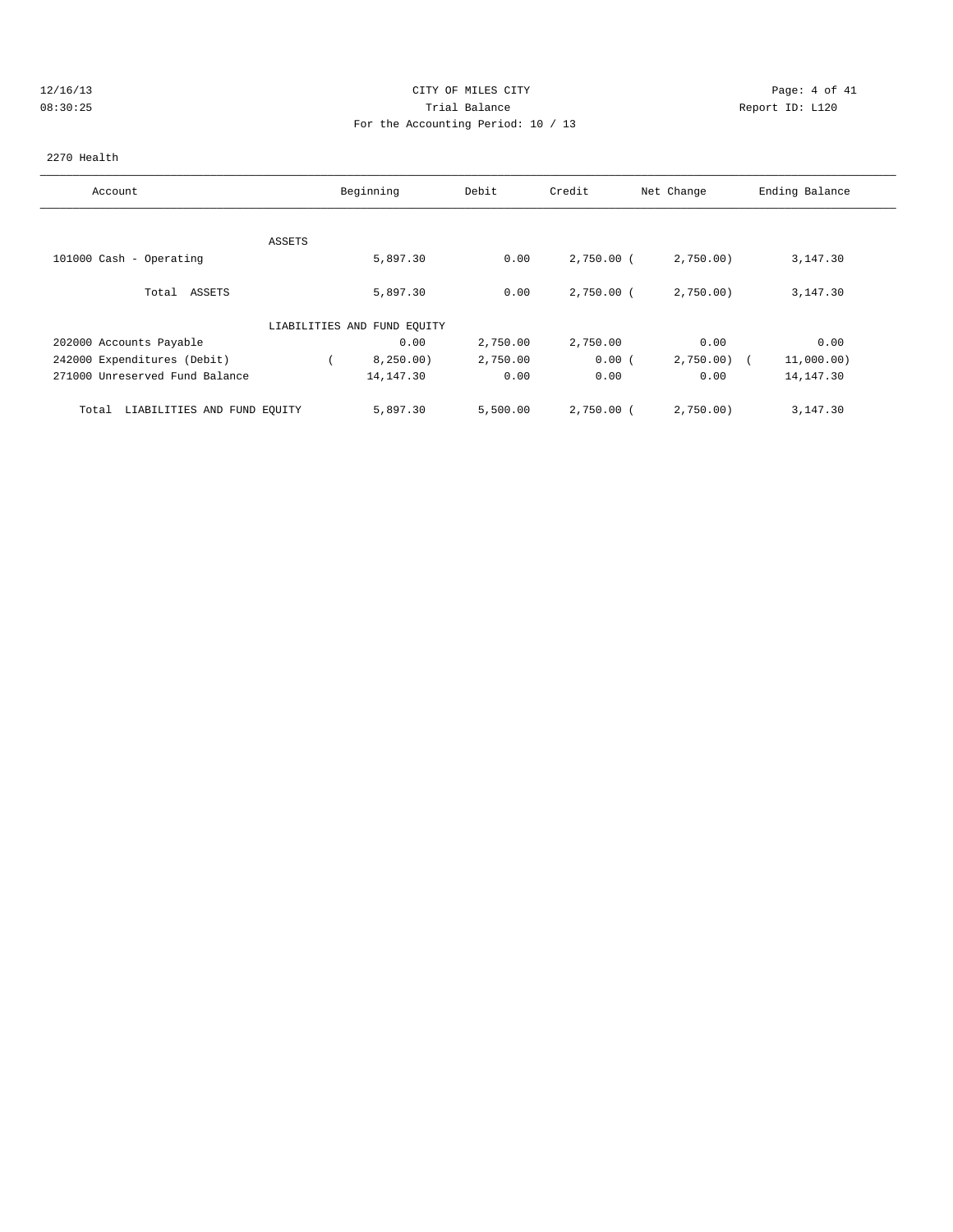# 12/16/13 CITY OF MILES CITY Page: 5 of 41 08:30:25 Trial Balance Report ID: L120 For the Accounting Period: 10 / 13

2372 Permissive Medical Levy

| Account                                   | Beginning                   | Debit      | Credit       | Net Change   | Ending Balance |      |
|-------------------------------------------|-----------------------------|------------|--------------|--------------|----------------|------|
|                                           |                             |            |              |              |                |      |
| <b>ASSETS</b>                             |                             |            |              |              |                |      |
| 101000 Cash - Operating                   | 7,776.11                    | 4,401.60   | 0.00         | 4,401.60     | 12,177.71      |      |
| 113209 Taxes Receivable - Real 2009       | 1.17                        | 0.00       | 0.00         | 0.00         |                | 1.17 |
| 113210 Taxes Receivable - Real 2010       | 17.06                       | 0.00       | 0.00         | 0.00         | 17.06          |      |
| 113211 Taxes Receivable - Real 2011       | 160.28                      | 0.00       | $6.68$ (     | 6.68)        | 153.60         |      |
| 113212 Taxes Receivable- Real 2012        | 1,882.47                    | 0.00       | 129.14(      | 129.14)      | 1,753.33       |      |
| 113213 Tax Receivables Real-2013          | 0.00                        | 137,927.38 | 4, 251.13    | 133,676.25   | 133,676.25     |      |
| 115211 Taxes Receivable Personal 2011     | 0.77)                       | 0.00       | 0.00         | 0.00         |                | 0.77 |
| 115212 Taxes Receivable Personal 2012     | 0.01                        | 0.00       | 0.00         | 0.00         |                | 0.01 |
| 115213 Taxes Receivable Personal 2013     | 346.94                      | 0.00       | $10.25$ (    | 10.25)       | 336.69         |      |
| 172000 Revenues (Credit)                  | 1,725.48)                   | 0.00       | $4,401.60$ ( | $4,401.60$ ( | 6, 127.08)     |      |
| Total ASSETS                              | 8,457.79                    | 142,328.98 | 8,798.80     | 133,530.18   | 141,987.97     |      |
|                                           | LIABILITIES AND FUND EOUITY |            |              |              |                |      |
| 223100 Deferred Revenue - Real Prop Taxes | 2,060.95                    | 4,386.95   | 137,927.38   | 133,540.43   | 135,601.38     |      |
| 223200 Deferred Revenue - Pers Prop Taxes | 343.58                      | 10.25      | 0.00(        | 10.25)       | 333.33         |      |
| 271000 Unreserved Fund Balance            | 6,053.26                    | 0.00       | 0.00         | 0.00         | 6,053.26       |      |
| Total LIABILITIES AND FUND EQUITY         | 8,457.79                    | 4,397.20   | 137,927.38   | 133,530.18   | 141,987.97     |      |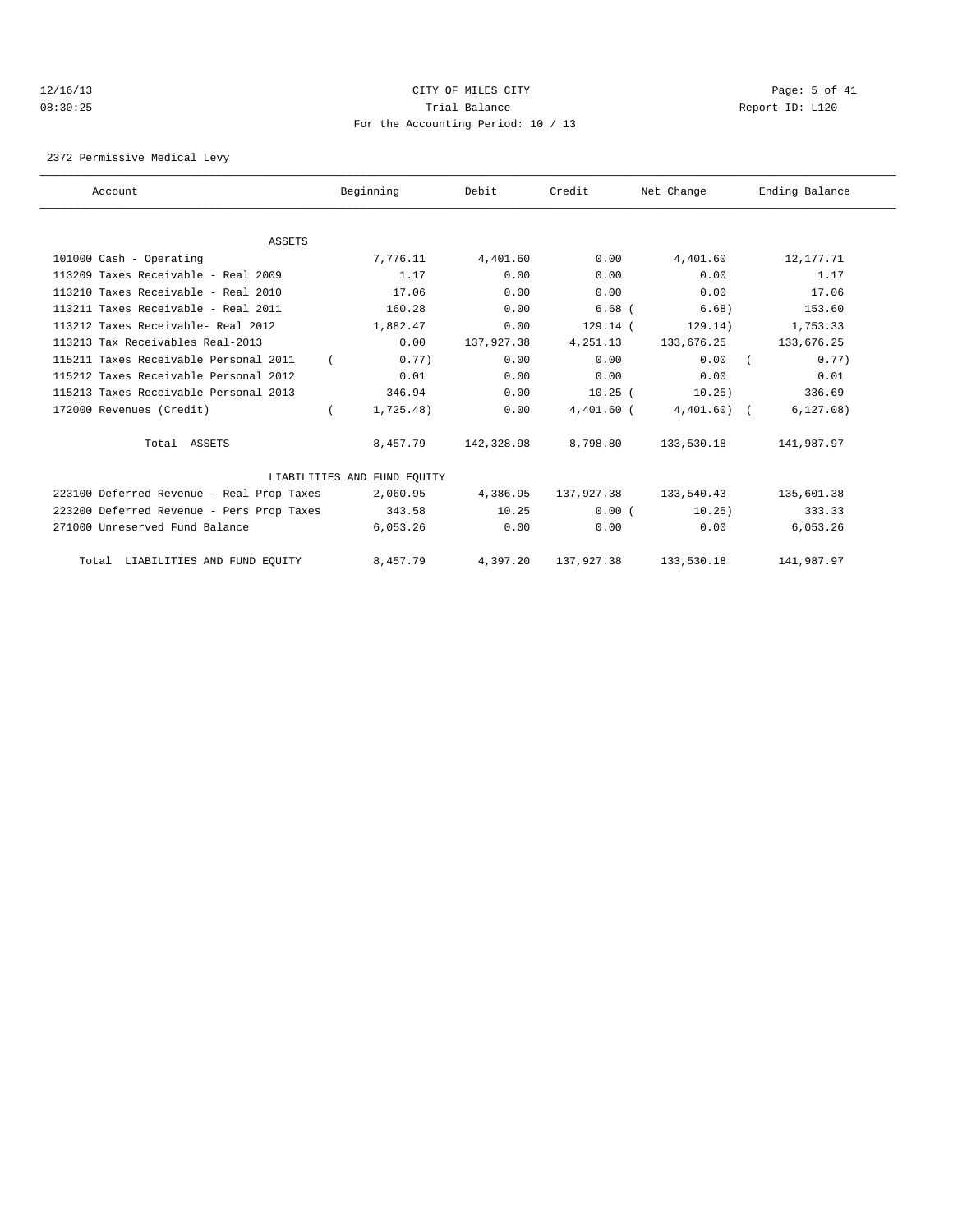# 12/16/13 CITY OF MILES CITY Page: 6 of 41 08:30:25 Trial Balance Report ID: L120 For the Accounting Period: 10 / 13

2394 BUILDING CODE ENFORCEMENT

| Account                              |        | Beginning                   | Debit     | Credit       | Net Change    | Ending Balance |
|--------------------------------------|--------|-----------------------------|-----------|--------------|---------------|----------------|
|                                      |        |                             |           |              |               |                |
|                                      | ASSETS |                             |           |              |               |                |
| 101000 Cash - Operating              |        | 108, 125. 75                | 9,234.10  | 6,011.56     | 3,222.54      | 111,348.29     |
| 172000 Revenues (Credit)             |        | 51,027.45)                  | 0.00      | $9,234.10$ ( | $9,234.10)$ ( | 60, 261.55)    |
| Total ASSETS                         |        | 57,098.30                   | 9,234.10  | 15,245.66 (  | 6,011.56)     | 51,086.74      |
|                                      |        | LIABILITIES AND FUND EQUITY |           |              |               |                |
| 202000 Accounts Payable              |        | 0.00                        | 4,648.58  | 4,648.58     | 0.00          | 0.00           |
| 242000 Expenditures (Debit)          |        | 38,584.31)                  | 6,011.56  | 0.00(        | 6,011.56)     | 44,595.87)     |
| 271000 Unreserved Fund Balance       |        | 95,682.61                   | 0.00      | 0.00         | 0.00          | 95,682.61      |
| LIABILITIES AND FUND EQUITY<br>Total |        | 57,098.30                   | 10,660.14 | 4,648.58 (   | 6,011.56)     | 51,086.74      |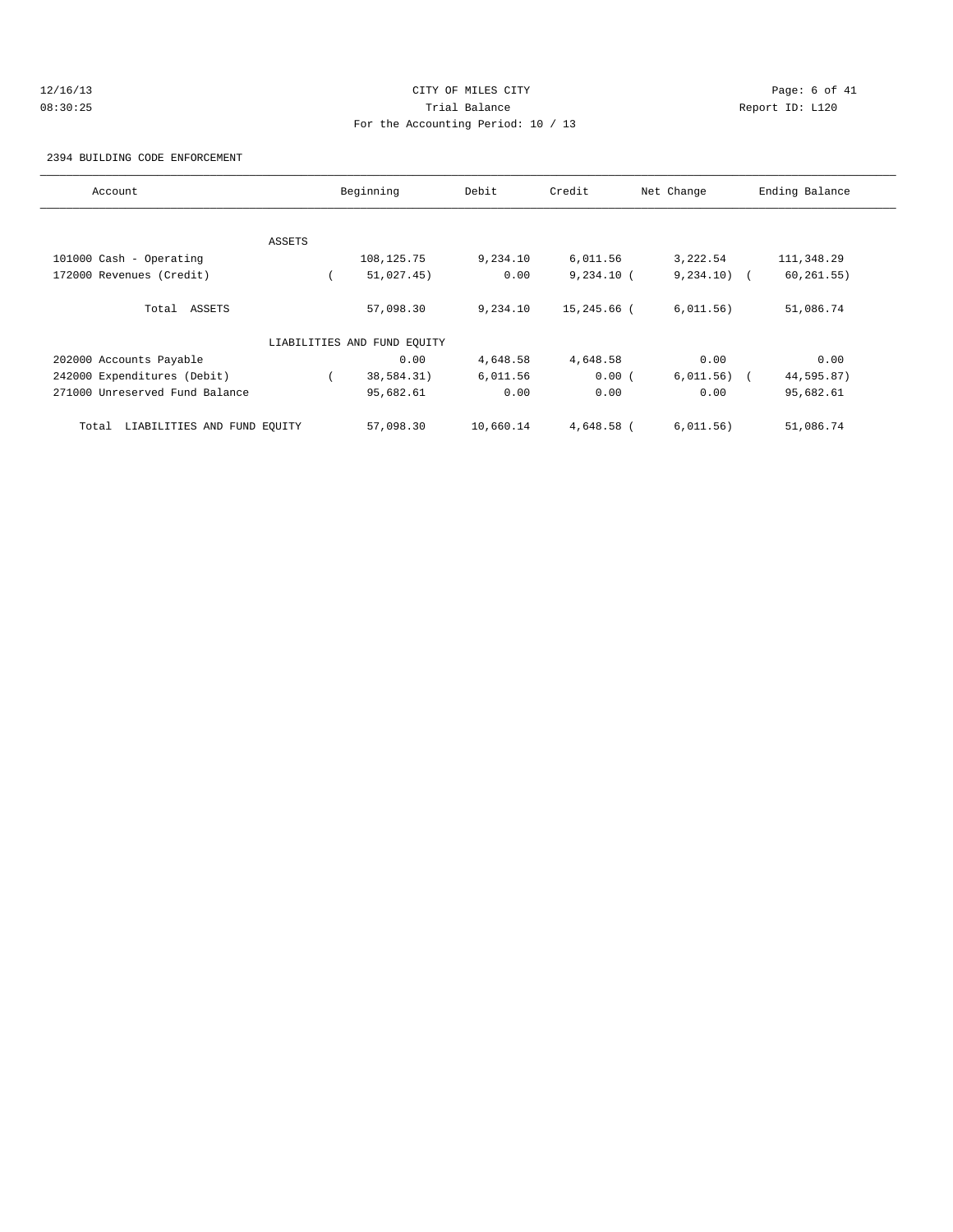# 12/16/13 CITY OF MILES CITY Page: 7 of 41 08:30:25 Trial Balance Report ID: L120 For the Accounting Period: 10 / 13

2400 LTG M D#165-(Gen City)

| Account                                    | Beginning                   | Debit     | Credit       | Net Change    | Ending Balance |
|--------------------------------------------|-----------------------------|-----------|--------------|---------------|----------------|
|                                            |                             |           |              |               |                |
| ASSETS<br>101000 Cash - Operating          |                             |           | 14,736.60 (  |               |                |
|                                            | 23, 237.67                  | 7,248.80  |              | 7,487.80)     | 15,749.87      |
| 116000 Protested Taxes Receivable - Reals  | 121.36                      | 0.00      | 0.00         | 0.00          | 121.36         |
| 118080 Special Assessments Receivable 2008 | 45.01                       | 0.00      | 0.00         | 0.00          | 45.01          |
| 118090 Special Assessment Receivable 2009  | 156.83                      | 0.00      | 0.00         | 0.00          | 156.83         |
| 118100 Special Assessments Receivable 2010 | 335.64                      | 0.00      | 0.00         | 0.00          | 335.64         |
| 118110 Special Assessments Receivable 2011 | 1,331.29                    | 0.00      | 94.54(       | 94.54)        | 1,236.75       |
| 118120 Special Assessments Receivable 2012 | 4,444.50                    | 0.00      | $503.11$ (   | 503.11)       | 3,941.39       |
| 118130 Special Assessments Receivable 2013 | 149,556.25                  | 0.00      | $6,597.87$ ( | 6,597.87)     | 142,958.38     |
| 172000 Revenues (Credit)                   | 4,608.92)                   | 0.00      | 7,248.80 (   | $7,248.80$ (  | 11,857.72)     |
| Total ASSETS                               | 174,619.63                  | 7,248.80  | 29,180.92 (  | 21,932.12)    | 152,687.51     |
|                                            | LIABILITIES AND FUND EQUITY |           |              |               |                |
| 202000 Accounts Payable                    | 0.00                        | 14,736.60 | 14,736.60    | 0.00          | 0.00           |
| 223000 Deferred Revenue/Uncollected Taxes  | 155,990.88                  | 7,195.52  | 0.00(        | 7, 195.52)    | 148,795.36     |
| 242000 Expenditures (Debit)                | 41,956.35)                  | 14,736.60 | 0.00(        | $14,736.60$ ( | 56,692.95)     |
| 271000 Unreserved Fund Balance             | 60,585.10                   | 0.00      | 0.00         | 0.00          | 60,585.10      |
| Total LIABILITIES AND FUND EQUITY          | 174,619.63                  | 36,668.72 | 14,736.60 (  | 21,932.12)    | 152,687.51     |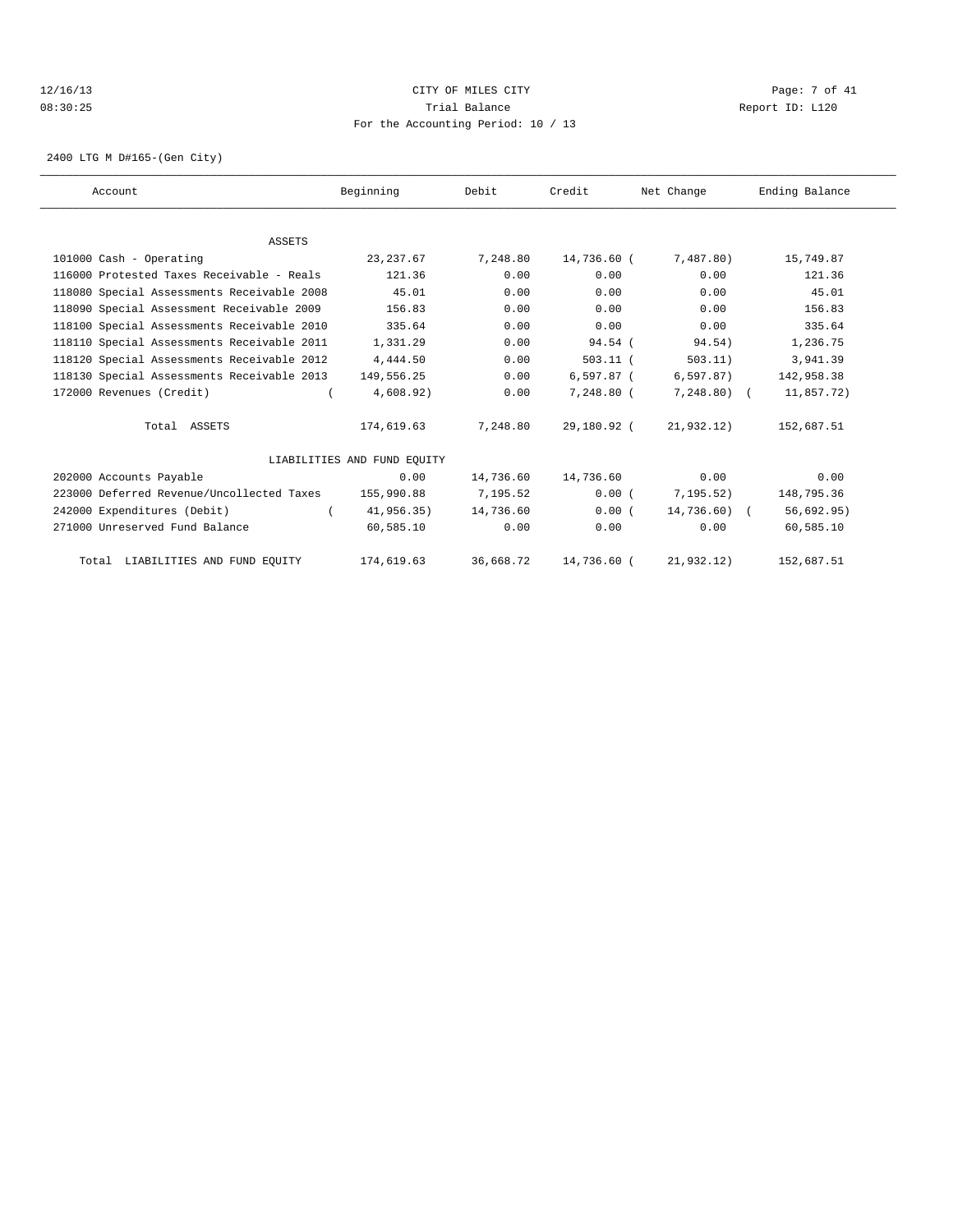# 12/16/13 CITY OF MILES CITY Page: 8 of 41 08:30:25 Trial Balance Report ID: L120 For the Accounting Period: 10 / 13

2420 LTG M D#167-(MilesAddn Etc)

| Account                                     | Beginning                   | Debit    | Credit       | Net Change   | Ending Balance |
|---------------------------------------------|-----------------------------|----------|--------------|--------------|----------------|
|                                             |                             |          |              |              |                |
| <b>ASSETS</b>                               |                             |          |              |              |                |
| 101000 Cash - Operating                     | 5,560.41                    | 1,832.16 | $2,601.25$ ( | 769.09)      | 4,791.32       |
| 118090 Special Assessment Receivable 2009 ( | 0.06)                       | 0.00     | 0.00         | 0.00         | 0.06)          |
| 118110 Special Assessments Receivable 2011  | 316.26                      | 0.00     | 0.00         | 0.00         | 316.26         |
| 118120 Special Assessments Receivable 2012  | 424.32                      | 0.00     | 0.00         | 0.00         | 424.32         |
| 118130 Special Assessments Receivable 2013  | 27, 234.59                  | 0.00     | 1,831.60 (   | 1,831.60)    | 25,402.99      |
| 172000 Revenues (Credit)                    | 1,239.57)                   | 0.00     | 1,832.16 (   | $1,832.16$ ( | 3,071.73)      |
| Total ASSETS                                | 32,295.95                   | 1,832.16 | $6.265.01$ ( | 4.432.85     | 27,863.10      |
|                                             | LIABILITIES AND FUND EQUITY |          |              |              |                |
| 202000 Accounts Payable                     | 0.00                        | 2,601.25 | 2,601.25     | 0.00         | 0.00           |
| 223000 Deferred Revenue/Uncollected Taxes   | 27,975.11                   | 1,831.60 | 0.00(        | 1,831.60)    | 26, 143.51     |
| 242000 Expenditures (Debit)                 | 8, 210.69)                  | 2,601.25 | 0.00(        | $2,601.25$ ( | 10,811.94)     |
| 271000 Unreserved Fund Balance              | 12,531.53                   | 0.00     | 0.00         | 0.00         | 12,531.53      |
| Total LIABILITIES AND FUND EQUITY           | 32,295.95                   | 7,034.10 | 2,601.25 (   | 4,432.85)    | 27,863.10      |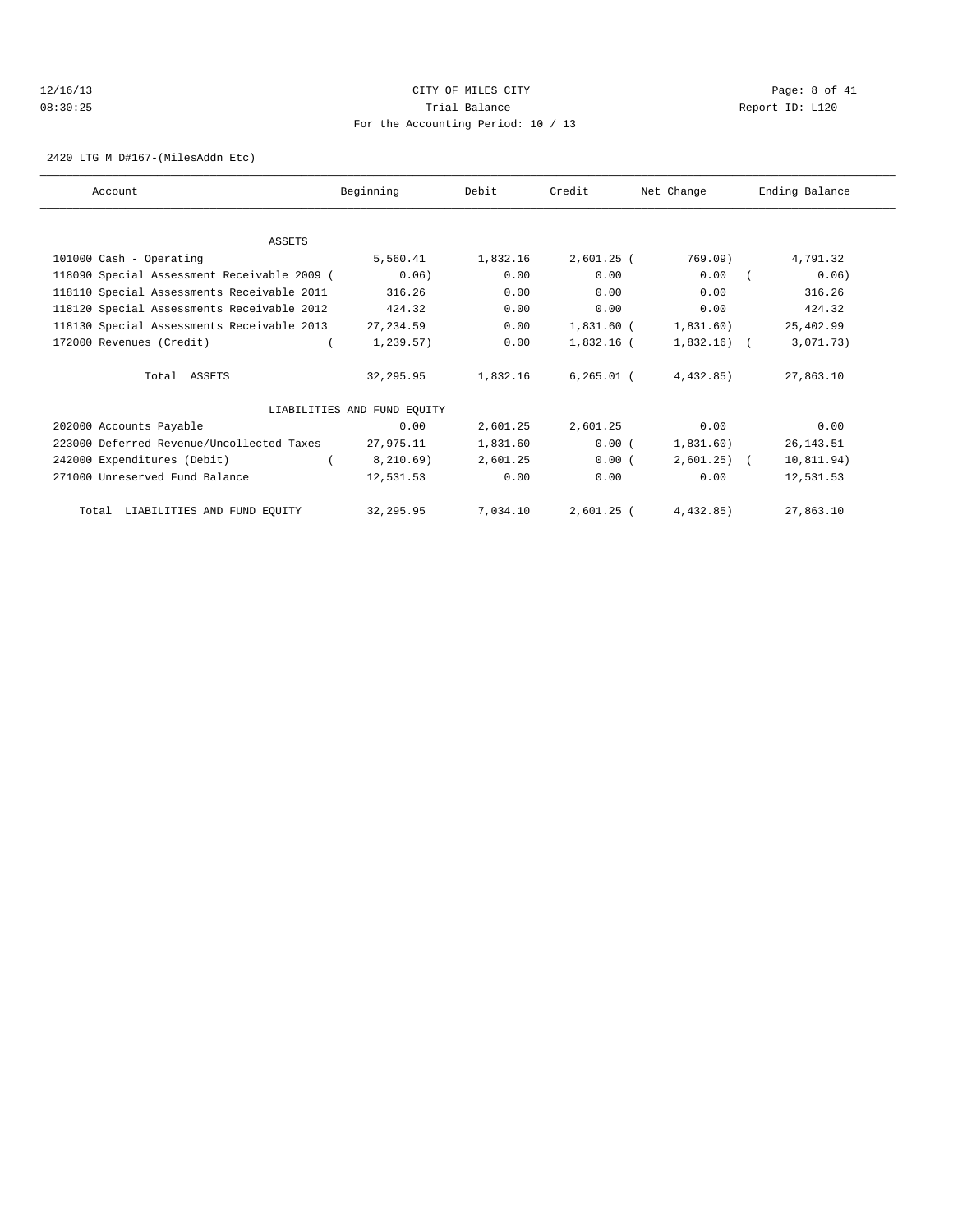# 12/16/13 CITY OF MILES CITY Page: 9 of 41 08:30:25 Trial Balance Report ID: L120 For the Accounting Period: 10 / 13

2430 LTG M D#171-(Balsam Est)

| Account                                    | Beginning                   | Debit    | Credit     | Net Change   | Ending Balance |
|--------------------------------------------|-----------------------------|----------|------------|--------------|----------------|
|                                            |                             |          |            |              |                |
| ASSETS                                     |                             |          |            |              |                |
| 101000 Cash - Operating                    | 330.95                      | 132.33   | 565.00(    | $432.67$ ) ( | 101.72)        |
| 118130 Special Assessments Receivable 2013 | 2,604.24                    | 0.00     | $132.30$ ( | 132.30)      | 2,471.94       |
| 172000 Revenues (Credit)                   | 47.39)                      | 0.00     | $132.33$ ( | $132.33)$ (  | 179.72)        |
| Total ASSETS                               | 2,887.80                    | 132.33   | $829.63$ ( | 697.30       | 2,190.50       |
|                                            | LIABILITIES AND FUND EQUITY |          |            |              |                |
| 202000 Accounts Payable                    | 0.00                        | 565.00   | 565.00     | 0.00         | 0.00           |
| 223000 Deferred Revenue/Uncollected Taxes  | 2,604.24                    | 132.30   | 0.00(      | 132.30)      | 2,471.94       |
| 242000 Expenditures (Debit)                | 1,367.73)                   | 565.00   | 0.00(      | $565.00$ (   | 1,932.73)      |
| 271000 Unreserved Fund Balance             | 1,651.29                    | 0.00     | 0.00       | 0.00         | 1,651.29       |
| LIABILITIES AND FUND EQUITY<br>Total       | 2,887.80                    | 1,262.30 | 565.00(    | 697.30)      | 2,190.50       |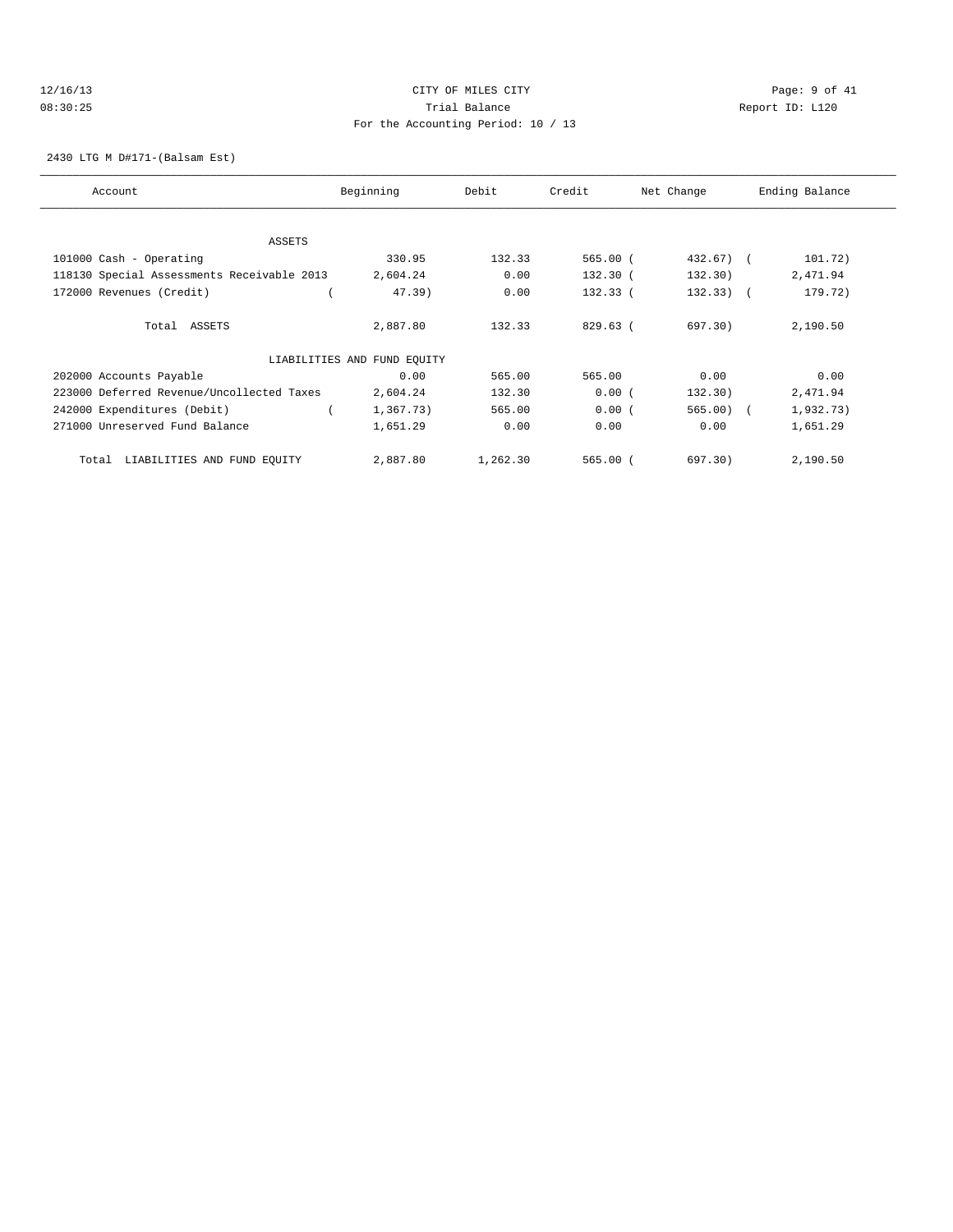# 12/16/13 Page: 10 of 41 08:30:25 Trial Balance Report ID: L120 For the Accounting Period: 10 / 13

2440 LTG M D#172-(Main Str)

| Account                                    | Beginning                   | Debit    | Credit       | Net Change | Ending Balance |
|--------------------------------------------|-----------------------------|----------|--------------|------------|----------------|
|                                            |                             |          |              |            |                |
| ASSETS                                     |                             |          |              |            |                |
| 101000 Cash - Operating                    | 12,020.42                   | 676.85   | $4,640.01$ ( | 3,963.16)  | 8,057.26       |
| 118090 Special Assessment Receivable 2009  | 0.01                        | 0.00     | 0.00         | 0.00       | 0.01           |
| 118130 Special Assessments Receivable 2013 | 8,392.50                    | 0.00     | 675.64 (     | 675.64)    | 7,716.86       |
| 172000 Revenues (Credit)                   | 1,073.63)                   | 0.00     | 676.85 (     | 676.85)    | 1,750.48)      |
| Total ASSETS                               | 19,339.30                   | 676.85   | $5,992.50$ ( | 5,315.65)  | 14,023.65      |
|                                            | LIABILITIES AND FUND EQUITY |          |              |            |                |
| 202000 Accounts Payable                    | 0.00                        | 4,640.01 | 4,640.01     | 0.00       | 0.00           |
| 223000 Deferred Revenue/Uncollected Taxes  | 8,392.51                    | 675.64   | 0.00(        | 675.64)    | 7,716.87       |
| 242000 Expenditures (Debit)                | 4, 200.29                   | 4,640.01 | 0.00(        | 4,640.01)  | 8,840.30)      |
| 271000 Unreserved Fund Balance             | 15,147.08                   | 0.00     | 0.00         | 0.00       | 15,147.08      |
| LIABILITIES AND FUND EQUITY<br>Total       | 19,339.30                   | 9,955.66 | $4,640.01$ ( | 5,315.65)  | 14,023.65      |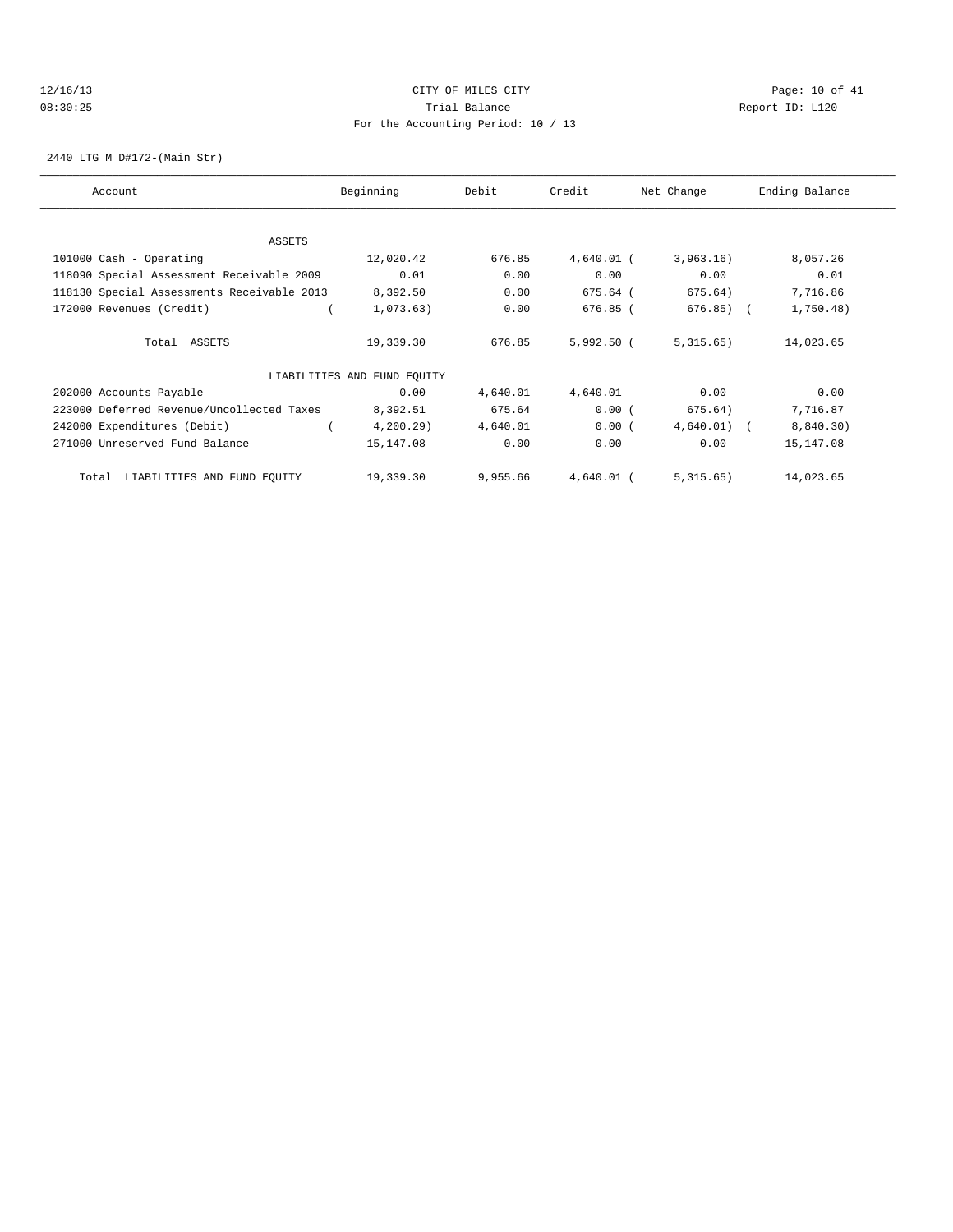# 12/16/13 Page: 11 of 41 08:30:25 Trial Balance Report ID: L120 For the Accounting Period: 10 / 13

2450 LTG M D#195-(SG-Trico)

| Account                                     | Beginning                   | Debit  | Credit     | Net Change   | Ending Balance |
|---------------------------------------------|-----------------------------|--------|------------|--------------|----------------|
|                                             |                             |        |            |              |                |
| ASSETS                                      |                             |        |            |              |                |
| 101000 Cash - Operating                     | 272.53)                     | 54.10  | $401.84$ ( | 347.74) (    | 620.27)        |
| 118090 Special Assessment Receivable 2009 ( | 0.02)                       | 0.00   | 0.00       | 0.00         | 0.02)          |
| 118110 Special Assessments Receivable 2011  | 96.24                       | 0.00   | 0.00       | 0.00         | 96.24          |
| 118120 Special Assessments Receivable 2012  | 254.88                      | 0.00   | 0.00       | 0.00         | 254.88         |
| 118130 Special Assessments Receivable 2013  | 6,113.81                    | 0.00   | $54.10$ (  | 54.10)       | 6,059.71       |
| 172000 Revenues (Credit)                    | 66.71)                      | 0.00   | 54.10(     | $54.10$ (    | 120.81)        |
| Total ASSETS                                | 6,125.67                    | 54.10  | $510.04$ ( | 455.94)      | 5,669.73       |
|                                             | LIABILITIES AND FUND EQUITY |        |            |              |                |
| 202000 Accounts Payable                     | 0.00                        | 401.84 | 401.84     | 0.00         | 0.00           |
| 223000 Deferred Revenue/Uncollected Taxes   | 6,464.91                    | 54.10  | 0.00(      | 54.10)       | 6,410.81       |
| 242000 Expenditures (Debit)                 | 2, 205.52)                  | 401.84 | 0.00(      | $401.84$ ) ( | 2,607.36)      |
| 271000 Unreserved Fund Balance              | 1,866.28                    | 0.00   | 0.00       | 0.00         | 1,866.28       |
| Total LIABILITIES AND FUND EQUITY           | 6,125.67                    | 857.78 | $401.84$ ( | 455.94)      | 5,669.73       |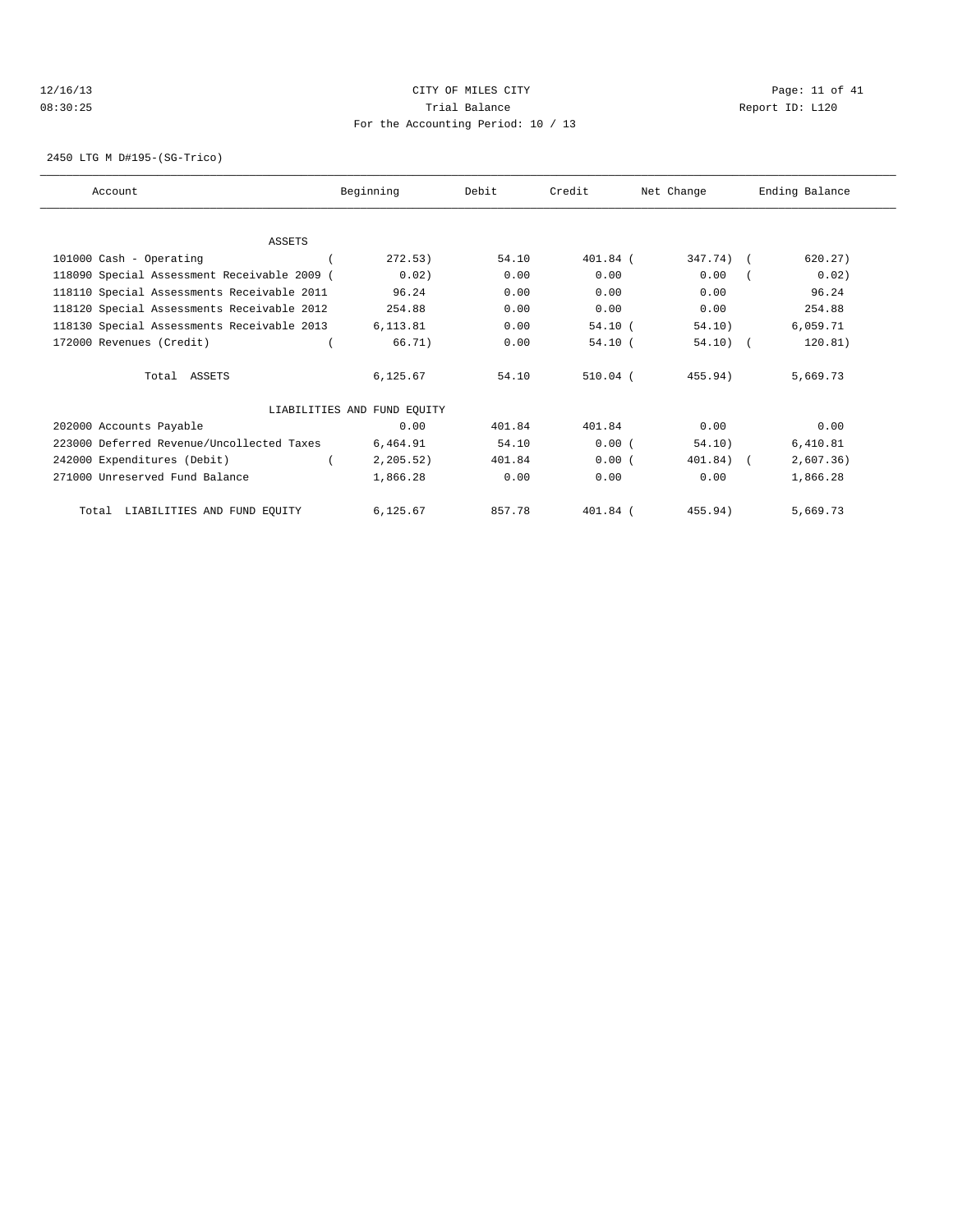# 12/16/13 Page: 12 of 41 08:30:25 Trial Balance Report ID: L120 For the Accounting Period: 10 / 13

2470 LTG M D#202-(SG-MDU&NV)

| Account                                    | Beginning                   | Debit    | Credit     | Net Change   | Ending Balance |
|--------------------------------------------|-----------------------------|----------|------------|--------------|----------------|
|                                            |                             |          |            |              |                |
| <b>ASSETS</b>                              |                             |          |            |              |                |
| 101000 Cash - Operating                    | 186.21                      | 170.40   | 596.93 (   | $426.53$ ) ( | 240.32)        |
| 118110 Special Assessments Receivable 2011 | 88.89                       | 0.00     | 0.00       | 0.00         | 88.89          |
| 118120 Special Assessments Receivable 2012 | 140.18                      | 0.00     | 0.00       | 0.00         | 140.18         |
| 118130 Special Assessments Receivable 2013 | 7,614.79                    | 0.00     | 170.38 (   | 170.38)      | 7,444.41       |
| 172000 Revenues (Credit)                   | 60.43)                      | 0.00     | $170.40$ ( | $170.40$ ) ( | 230.83)        |
| Total ASSETS                               | 7,969.64                    | 170.40   | 937.71 (   | 767.31)      | 7,202.33       |
|                                            | LIABILITIES AND FUND EQUITY |          |            |              |                |
| 202000 Accounts Payable                    | 0.00                        | 596.93   | 596.93     | 0.00         | 0.00           |
| 223000 Deferred Revenue/Uncollected Taxes  | 7,843.86                    | 170.38   | 0.00(      | 170.38)      | 7,673.48       |
| 242000 Expenditures (Debit)                | 2,700.99                    | 596.93   | 0.00(      | 596.93) (    | 3, 297.92)     |
| 271000 Unreserved Fund Balance             | 2,826.77                    | 0.00     | 0.00       | 0.00         | 2,826.77       |
| LIABILITIES AND FUND EQUITY<br>Total       | 7,969.64                    | 1,364.24 | 596.93(    | 767.31)      | 7,202.33       |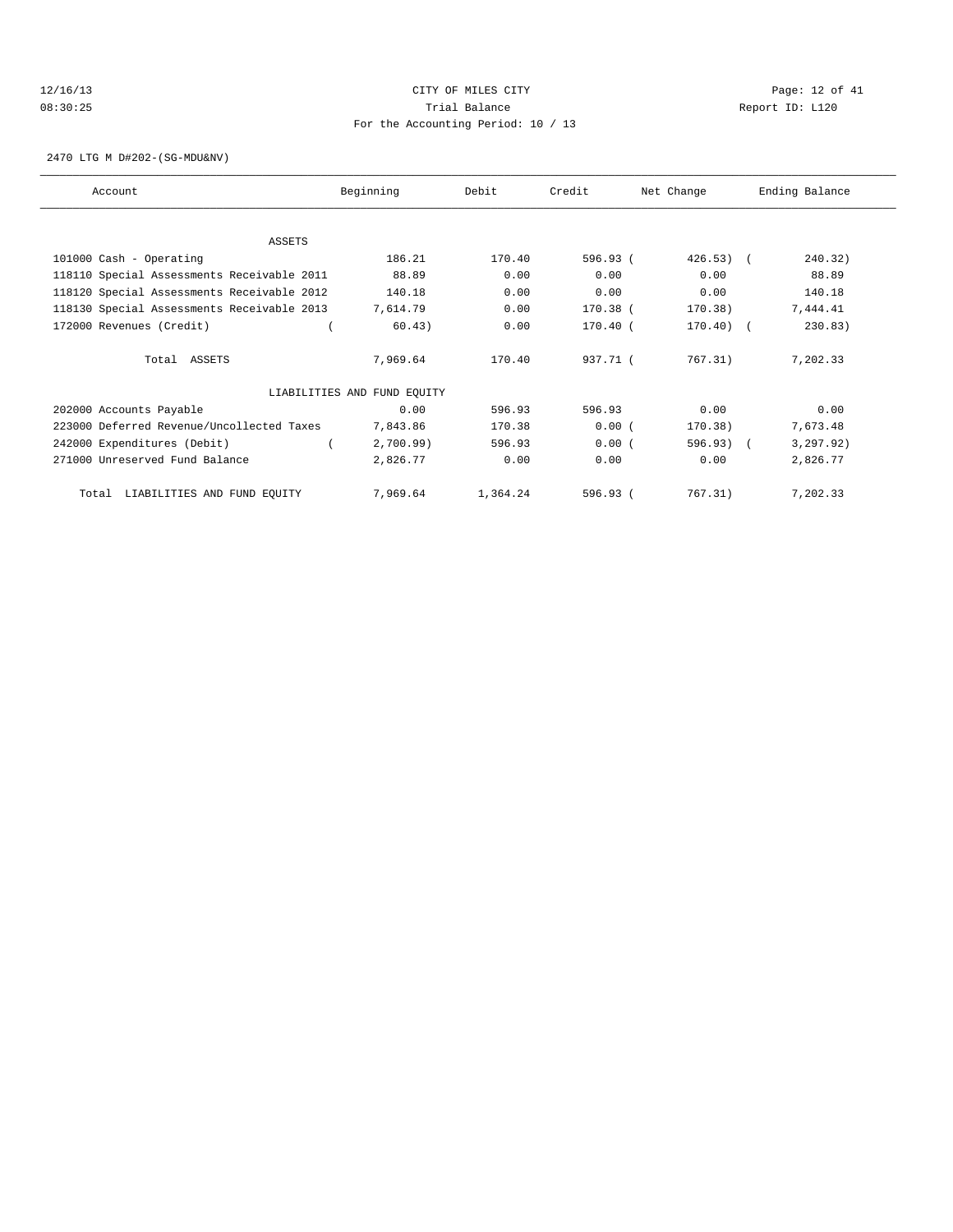# 12/16/13 Page: 13 of 41 08:30:25 Trial Balance Report ID: L120 For the Accounting Period: 10 / 13

2480 LTG M M#173-(Milestown Estates)

| Account                                    | Beginning                   | Debit  | Credit    | Net Change | Ending Balance |
|--------------------------------------------|-----------------------------|--------|-----------|------------|----------------|
|                                            |                             |        |           |            |                |
| ASSETS                                     |                             |        |           |            |                |
| 101000 Cash - Operating                    | 928.19                      | 23.11  | $98.64$ ( | 75.53)     | 852.66         |
| 118120 Special Assessments Receivable 2012 | 126.88                      | 0.00   | 0.00      | 0.00       | 126.88         |
| 118130 Special Assessments Receivable 2013 | 793.86                      | 0.00   | $23.02$ ( | 23.02)     | 770.84         |
| 172000 Revenues (Credit)                   | 19.27)                      | 0.00   | $23.11$ ( | $23.11)$ ( | 42.38)         |
| Total ASSETS                               | 1,829.66                    | 23.11  | 144.77 (  | 121.66)    | 1,708.00       |
|                                            | LIABILITIES AND FUND EQUITY |        |           |            |                |
| 202000 Accounts Payable                    | 0.00                        | 98.64  | 98.64     | 0.00       | 0.00           |
| 223000 Deferred Revenue/Uncollected Taxes  | 920.74                      | 23.02  | 0.00(     | 23.02)     | 897.72         |
| 242000 Expenditures (Debit)                | 171.86)                     | 98.64  | 0.00(     | $98.64)$ ( | 270.50)        |
| 271000 Unreserved Fund Balance             | 1,080.78                    | 0.00   | 0.00      | 0.00       | 1,080.78       |
| Total LIABILITIES AND FUND EQUITY          | 1,829.66                    | 220.30 | $98.64$ ( | 121.66)    | 1,708.00       |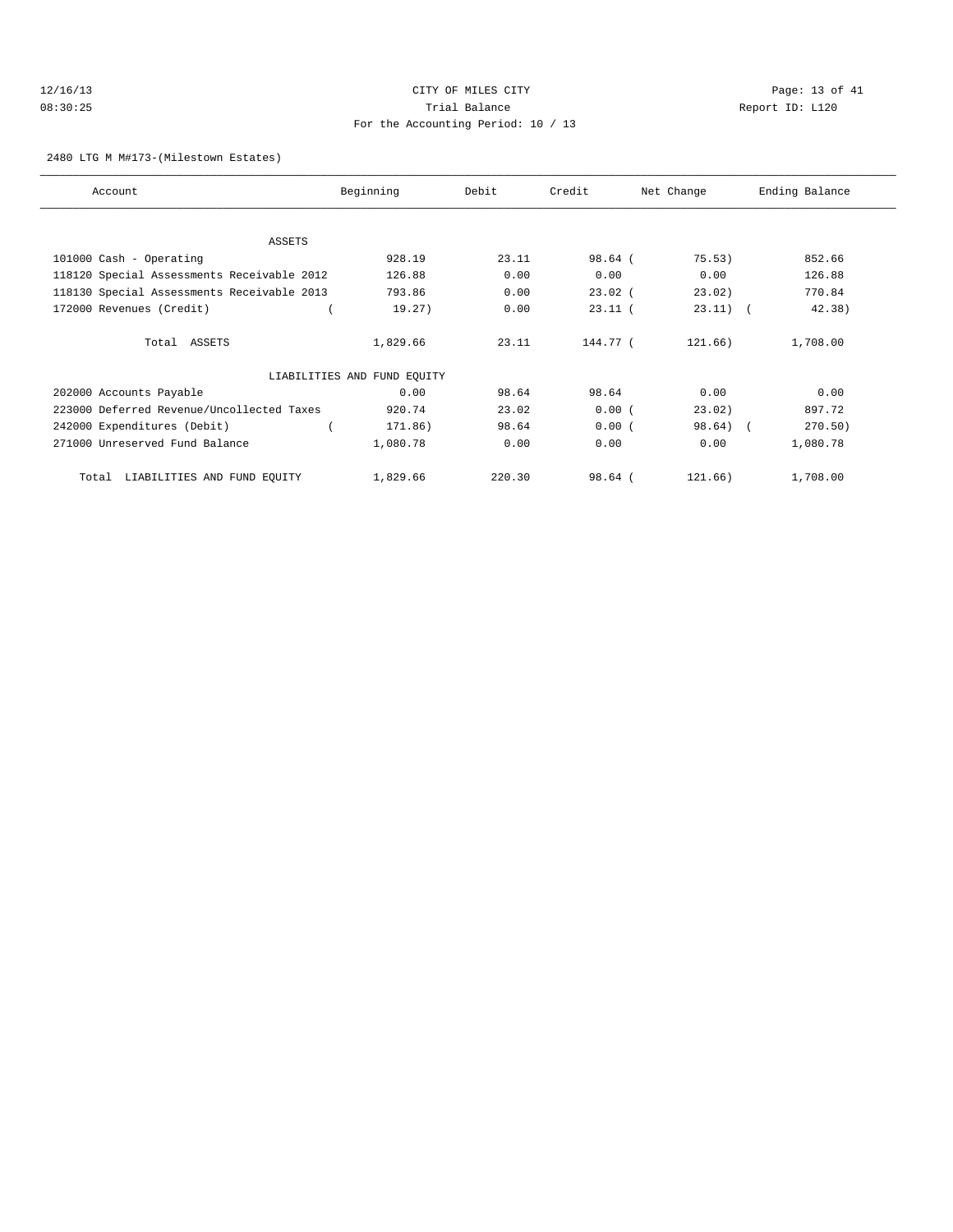# 12/16/13 Page: 14 of 41 08:30:25 Trial Balance Report ID: L120 For the Accounting Period: 10 / 13

2510 STR MAINT DIST #204

| Account                                    | Beginning                   | Debit      | Credit       | Net Change    | Ending Balance |
|--------------------------------------------|-----------------------------|------------|--------------|---------------|----------------|
|                                            |                             |            |              |               |                |
| <b>ASSETS</b>                              |                             |            |              |               |                |
| 101000 Cash - Operating                    | 182,844.16                  | 40,567.26  | 62,724.21 (  | 22,156.95)    | 160,687.21     |
| 118080 Special Assessments Receivable 2008 | 17.02                       | 0.00       | 0.00         | 0.00          | 17.02          |
| 118090 Special Assessment Receivable 2009  | 17.24                       | 0.00       | 0.00         | 0.00          | 17.24          |
| 118100 Special Assessments Receivable 2010 | 686.29                      | 0.00       | 0.00         | 0.00          | 686.29         |
| 118110 Special Assessments Receivable 2011 | 5,236.27                    | 0.00       | $158.06$ (   | 158.06)       | 5,078.21       |
| 118120 Special Assessments Receivable 2012 | 16,861.48                   | 0.00       | $1,095.92$ ( | 1,095.92)     | 15,765.56      |
| 118130 Special Assessments Receivable 2013 | 963, 242.84                 | 0.00       | 39,191.36 (  | 39,191.36)    | 924,051.48     |
| 172000 Revenues (Credit)                   | 21, 190.87)                 | 0.00       | 40,567.26 (  | $40,567,26$ ( | 61,758.13)     |
| Total ASSETS                               | 1,147,714.43                | 40,567.26  | 143,736.81 ( | 103,169.55)   | 1,044,544.88   |
|                                            | LIABILITIES AND FUND EOUITY |            |              |               |                |
| 202000 Accounts Payable                    | 0.00                        | 35, 377.94 | 35,377.94    | 0.00          | 0.00           |
| 223000 Deferred Revenue/Uncollected Taxes  | 986,061.15                  | 40, 445.34 | 0.00(        | 40,445.34)    | 945,615.81     |
| 242000 Expenditures (Debit)                | 365, 353.87)                | 113,519.37 | 50,795.16 (  | 62,724.21) (  | 428,078.08)    |
| 271000 Unreserved Fund Balance             | 527,007.15                  | 0.00       | 0.00         | 0.00          | 527,007.15     |
| Total LIABILITIES AND FUND EOUITY          | 1,147,714.43                | 189,342.65 | 86,173.10 (  | 103,169.55)   | 1,044,544.88   |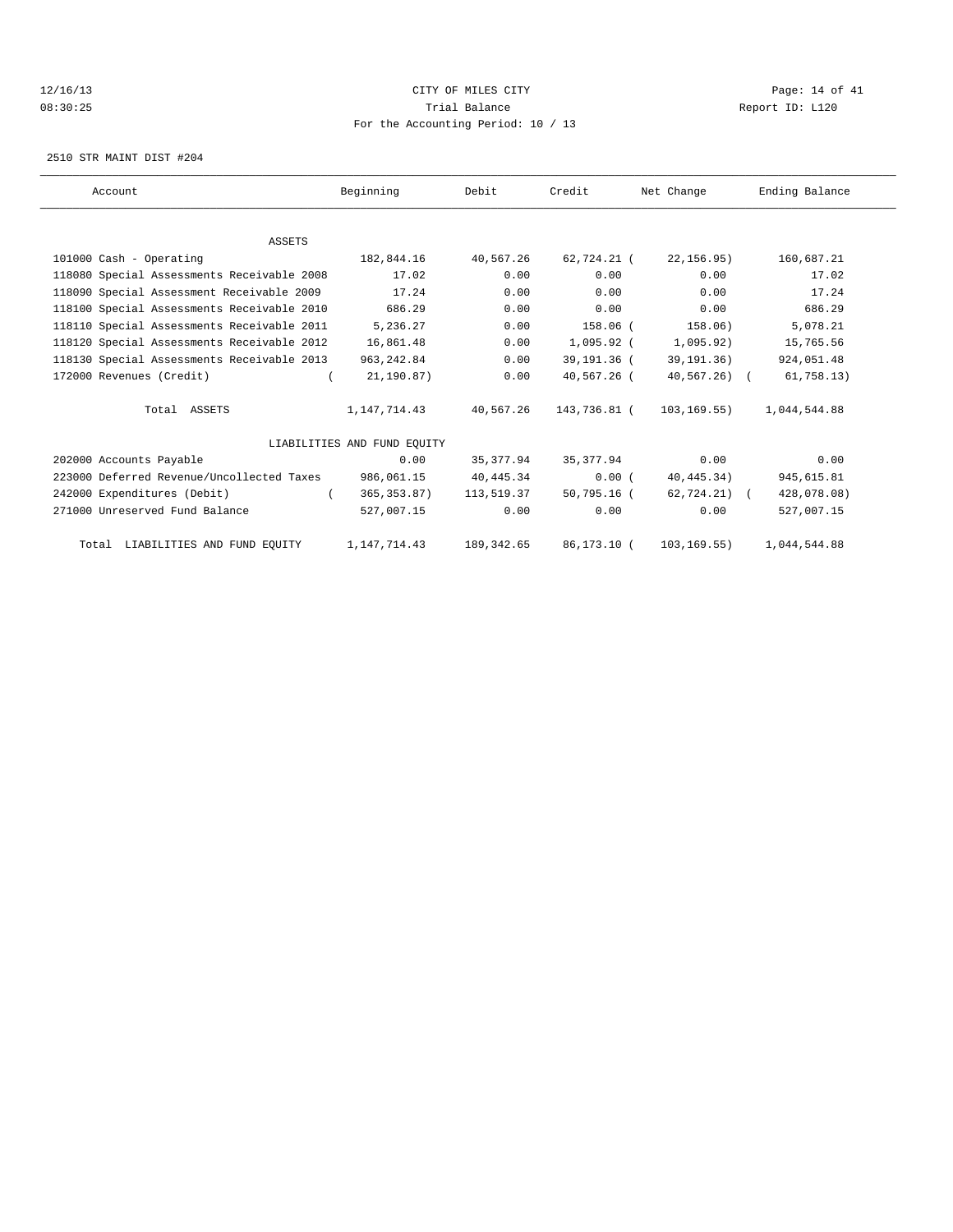# 12/16/13 Page: 15 of 41 08:30:25 Trial Balance Report ID: L120 For the Accounting Period: 10 / 13

2520 STR MAINT DIST #205

| Account                                    | Beginning                   | Debit      | Credit       | Net Change     | Ending Balance |  |
|--------------------------------------------|-----------------------------|------------|--------------|----------------|----------------|--|
|                                            |                             |            |              |                |                |  |
| <b>ASSETS</b>                              |                             |            |              |                |                |  |
| 101000 Cash - Operating                    | 184,737.35                  | 14,813.17  | 10,725.38    | 4,087.79       | 188,825.14     |  |
| 116000 Protested Taxes Receivable - Reals  | 287.84                      | 0.00       | 0.00         | 0.00           | 287.84         |  |
| 118080 Special Assessments Receivable 2008 | 151.97                      | 0.00       | 0.00         | 0.00           | 151.97         |  |
| 118090 Special Assessment Receivable 2009  | 420.74                      | 0.00       | 0.00         | 0.00           | 420.74         |  |
| 118100 Special Assessments Receivable 2010 | 652.75                      | 0.00       | 0.00         | 0.00           | 652.75         |  |
| 118110 Special Assessments Receivable 2011 | 3,409.18                    | 0.00       | $313.27$ (   | 313.27)        | 3,095.91       |  |
| 118120 Special Assessments Receivable 2012 | 16,495.88                   | 0.00       | $1,938.41$ ( | 1,938.41)      | 14,557.47      |  |
| 118130 Special Assessments Receivable 2013 | 258,452.18                  | 0.00       | 12,354.58 (  | 12,354.58)     | 246,097.60     |  |
| 172000 Revenues (Credit)                   | 7,764.91)                   | 0.00       | 14,813.17 (  | $14,813.17)$ ( | 22,578.08)     |  |
| Total ASSETS                               | 456,842.98                  | 14,813.17  | 40,144.81 (  | 25,331.64)     | 431, 511.34    |  |
|                                            | LIABILITIES AND FUND EOUITY |            |              |                |                |  |
| 202000 Accounts Payable                    | 0.00                        | 2,089.47   | 2,089.47     | 0.00           | 0.00           |  |
| 223000 Deferred Revenue/Uncollected Taxes  | 279,870.54                  | 14,606.26  | 0.00(        | 14,606.26)     | 265, 264.28    |  |
| 242000 Expenditures (Debit)                | 38, 252. 29)                | 10,725.38  | 0.00(        | $10,725.38$ (  | 48,977.67)     |  |
| 271000 Unreserved Fund Balance             | 215, 224. 73                | 0.00       | 0.00         | 0.00           | 215, 224.73    |  |
| Total LIABILITIES AND FUND EQUITY          | 456,842.98                  | 27, 421.11 | $2,089.47$ ( | 25, 331.64)    | 431, 511.34    |  |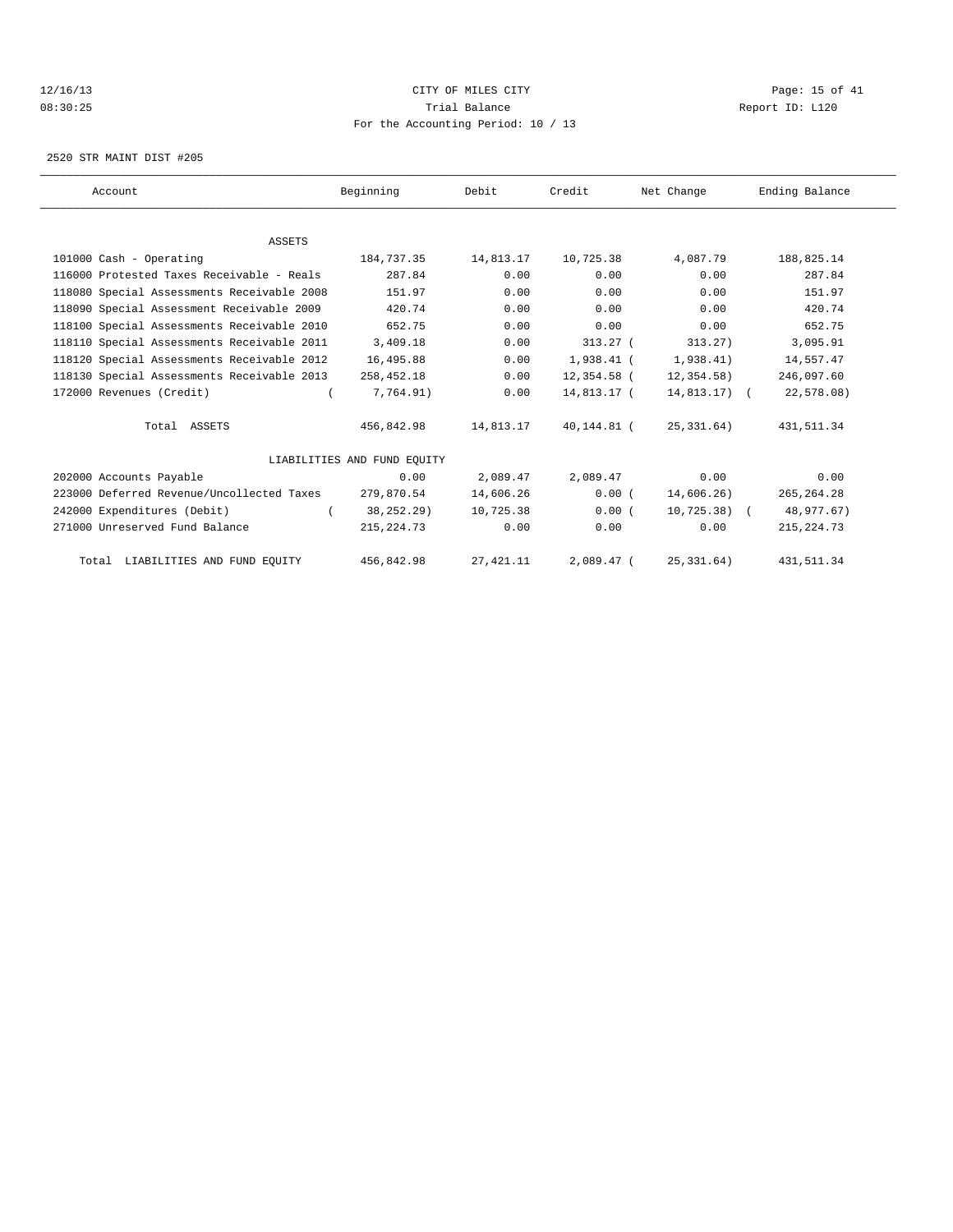# 12/16/13 Page: 16 of 41 08:30:25 Trial Balance Report ID: L120 For the Accounting Period: 10 / 13

#### 2540 STR MAINT DIST#207-(MILESTOWN ESTATES)

| Account                                    | Beginning                   | Debit  | Credit              | Net Change | Ending Balance |
|--------------------------------------------|-----------------------------|--------|---------------------|------------|----------------|
|                                            |                             |        |                     |            |                |
| ASSETS                                     |                             |        |                     |            |                |
| 101000 Cash - Operating                    | 1,366.96                    | 122.37 | $355.83$ (          | 233.46     | 1,133.50       |
| 118120 Special Assessments Receivable 2012 | 352.66                      | 0.00   | 0.00                | 0.00       | 352.66         |
| 118130 Special Assessments Receivable 2013 | 4,215.85                    | 0.00   | $122.23$ (          | 122.23)    | 4,093.62       |
| 172000 Revenues (Credit)                   | 180.30)                     | 0.00   | 122.37 <sub>0</sub> | $122.37$ ( | 302.67)        |
| Total ASSETS                               | 5,755.17                    | 122.37 | $600.43$ (          | 478.06)    | 5,277.11       |
|                                            | LIABILITIES AND FUND EQUITY |        |                     |            |                |
| 223000 Deferred Revenue/Uncollected Taxes  | 4,568.51                    | 122.23 | 0.00(               | 122.23)    | 4,446.28       |
| 242000 Expenditures (Debit)                | 1,086.05)                   | 355.83 | 0.00(               | $355.83$ ( | 1,441.88)      |
| 271000 Unreserved Fund Balance             | 2,272.71                    | 0.00   | 0.00                | 0.00       | 2,272.71       |
| LIABILITIES AND FUND EQUITY<br>Total       | 5,755.17                    | 478.06 | 0.00(               | 478.06)    | 5, 277. 11     |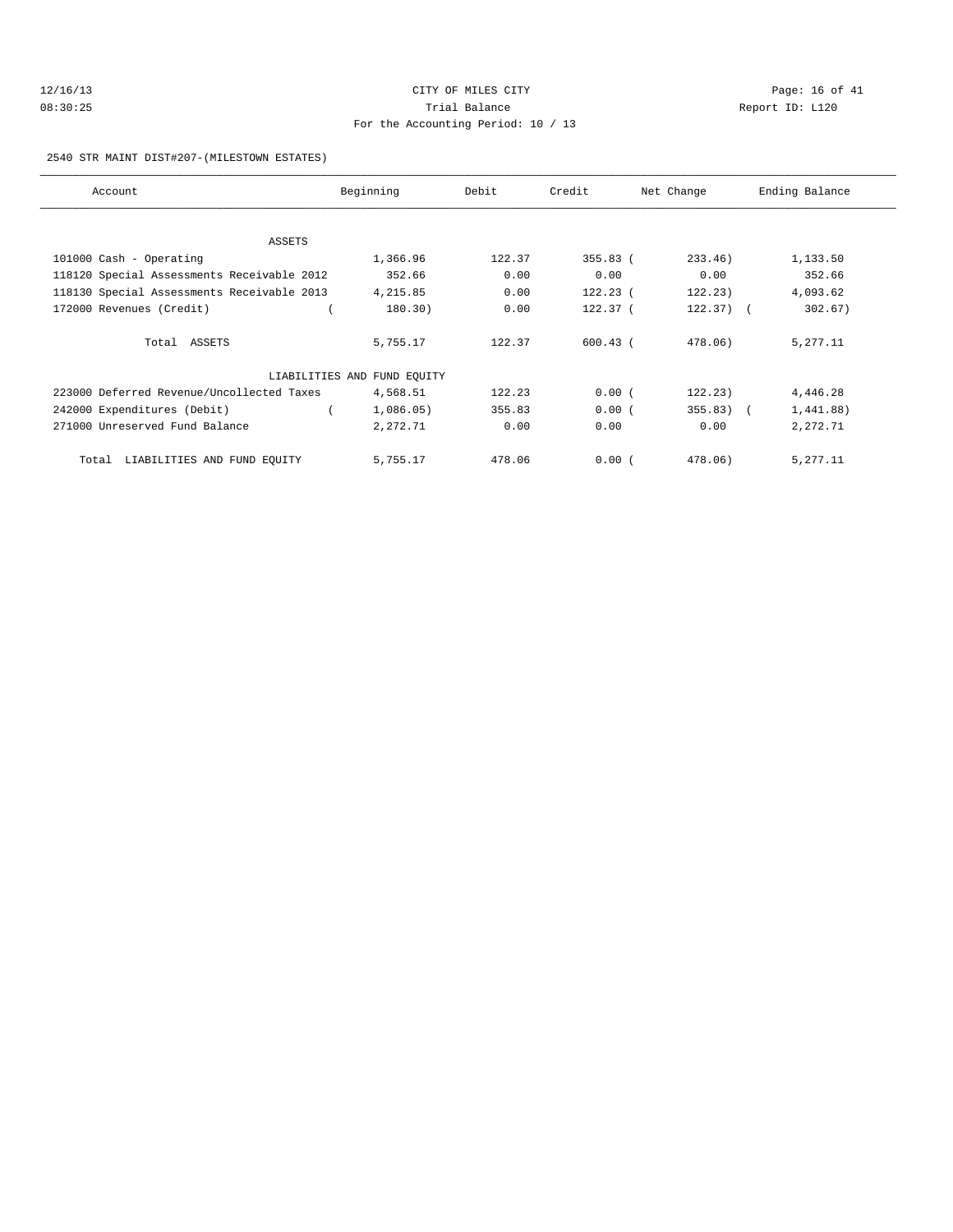| 12/16/13 |  |
|----------|--|
| 08:30:25 |  |

# CITY OF MILES CITY CONTROL CONTROL CONTROL CONTROL CONTROL PAGE: 17 of 41 08:30:25 Trial Balance Report ID: L120 For the Accounting Period: 10 / 13

### 2701 Fire Grants

| Account                              | Beginning                   | Debit | Credit | Net Change | Ending Balance |
|--------------------------------------|-----------------------------|-------|--------|------------|----------------|
| ASSETS                               |                             |       |        |            |                |
| 101000 Cash - Operating              | 100.15                      | 0.00  | 0.00   | 0.00       | 100.15         |
| Total ASSETS                         | 100.15                      | 0.00  | 0.00   | 0.00       | 100.15         |
|                                      | LIABILITIES AND FUND EQUITY |       |        |            |                |
| 271000 Unreserved Fund Balance       | 100.15                      | 0.00  | 0.00   | 0.00       | 100.15         |
| LIABILITIES AND FUND EQUITY<br>Total | 100.15                      | 0.00  | 0.00   | 0.00       | 100.15         |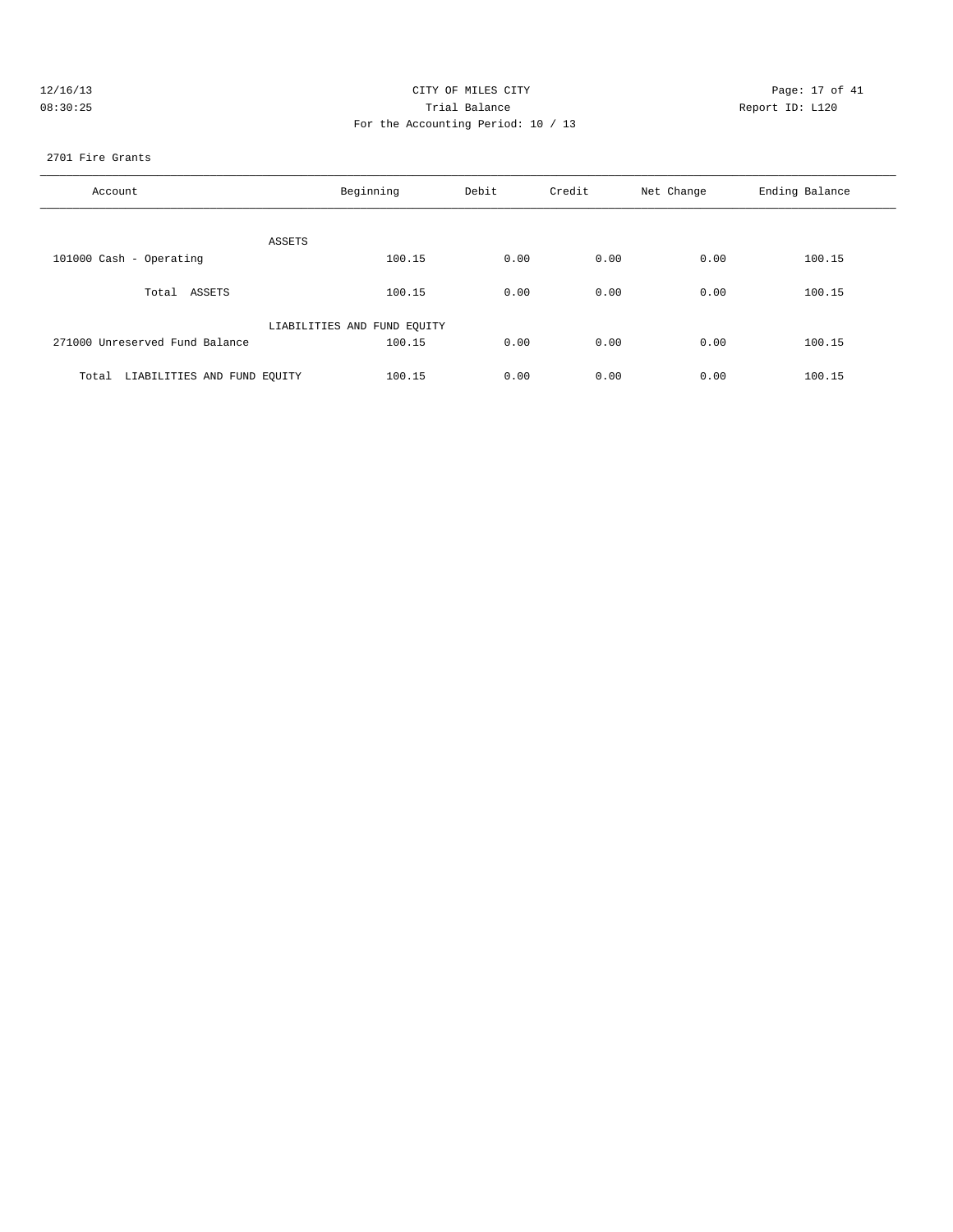# 12/16/13 Page: 18 of 41 08:30:25 Trial Balance Report ID: L120 For the Accounting Period: 10 / 13

#### 2820 GAS TAX

| Account                              | Beginning                   | Debit     | Credit      | Net Change       | Ending Balance |
|--------------------------------------|-----------------------------|-----------|-------------|------------------|----------------|
|                                      |                             |           |             |                  |                |
| ASSETS                               |                             |           |             |                  |                |
| 101000 Cash - Operating              | 44,105.84                   | 15,182.32 | 480.39      | 14,701.93        | 58,807.77      |
| 172000 Revenues (Credit)             | 45,547.01)                  | 0.00      | 15,182.32 ( | $15, 182, 32)$ ( | 60, 729.33)    |
| Total ASSETS                         | 1,441.17)                   | 15,182.32 | 15,662.71 ( | $480.39$ $($     | 1,921.56)      |
|                                      | LIABILITIES AND FUND EQUITY |           |             |                  |                |
| 242000 Expenditures (Debit)          | 1,441.17)                   | 480.39    | 0.00(       | $480.39$ $($     | 1,921.56)      |
| LIABILITIES AND FUND EOUITY<br>Total | 1.441.17)                   | 480.39    | 0.00(       | $480.39$ )       | 1,921.56)      |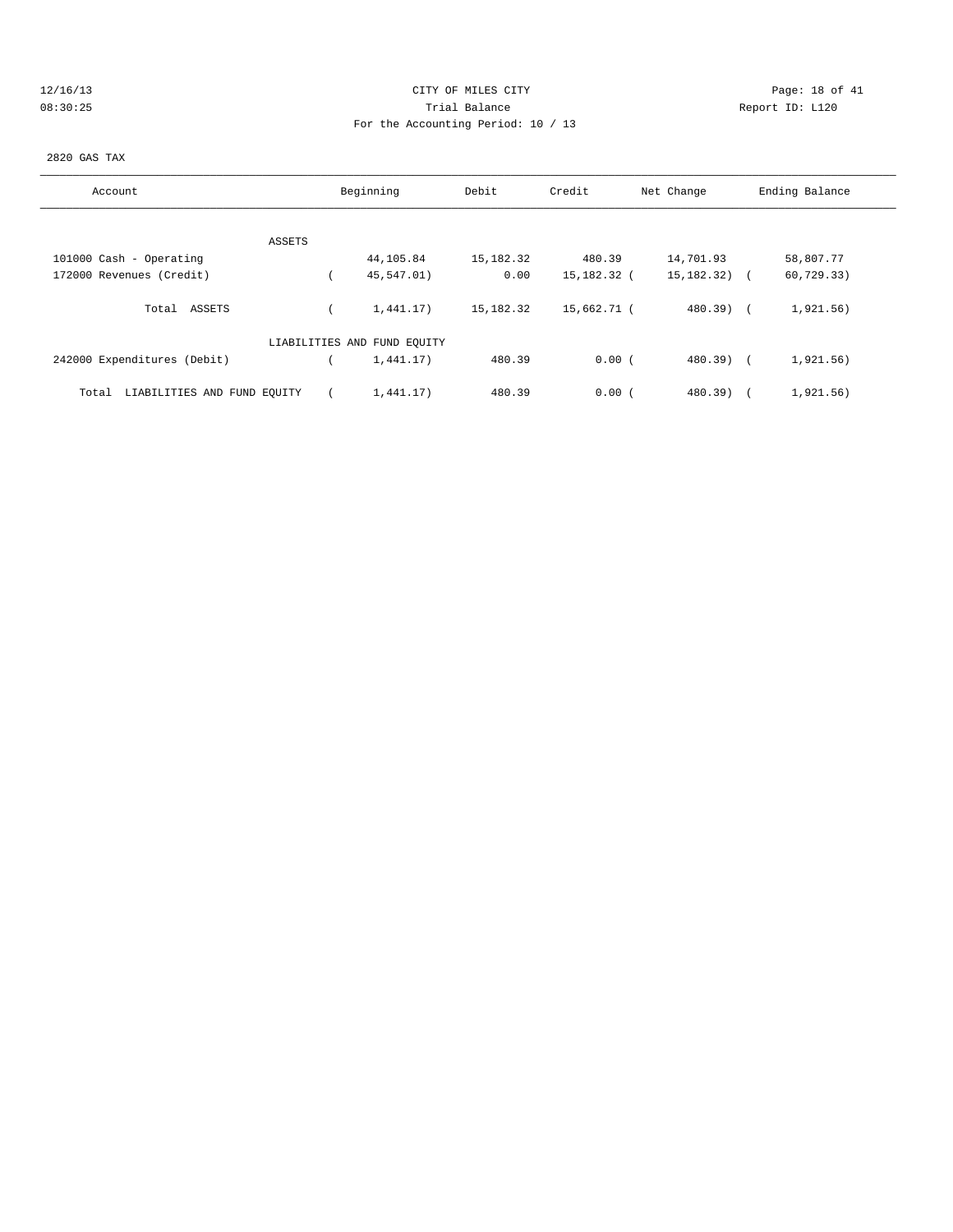# 12/16/13 Page: 19 of 41 08:30:25 Trial Balance Report ID: L120 For the Accounting Period: 10 / 13

#### 2850 911 EMERGENCY

| Account                              |        | Beginning                   | Debit     | Credit      | Net Change      | Ending Balance |
|--------------------------------------|--------|-----------------------------|-----------|-------------|-----------------|----------------|
|                                      |        |                             |           |             |                 |                |
|                                      | ASSETS |                             |           |             |                 |                |
| 101000 Cash - Operating              |        | 24,684.12                   | 33,658.17 | 11,274.03   | 22,384.14       | 47,068.26      |
| 172000 Revenues (Credit)             |        | 22.25)                      | 0.00      | 33,658.17 ( | $33,658.17$ ) ( | 33,680.42)     |
| Total ASSETS                         |        | 24,661.87                   | 33,658.17 | 44,932.20 ( | 11,274.03)      | 13,387.84      |
|                                      |        | LIABILITIES AND FUND EQUITY |           |             |                 |                |
| 202000 Accounts Payable              |        | 0.00                        | 9,174.53  | 9,174.53    | 0.00            | 0.00           |
| 242000 Expenditures (Debit)          |        | 48,481.60)                  | 11,274.03 | 0.00(       | 11,274.03)      | 59,755.63)     |
| 271000 Unreserved Fund Balance       |        | 73, 143. 47                 | 0.00      | 0.00        | 0.00            | 73, 143. 47    |
| LIABILITIES AND FUND EQUITY<br>Total |        | 24,661.87                   | 20,448.56 | 9,174.53 (  | 11,274.03)      | 13,387.84      |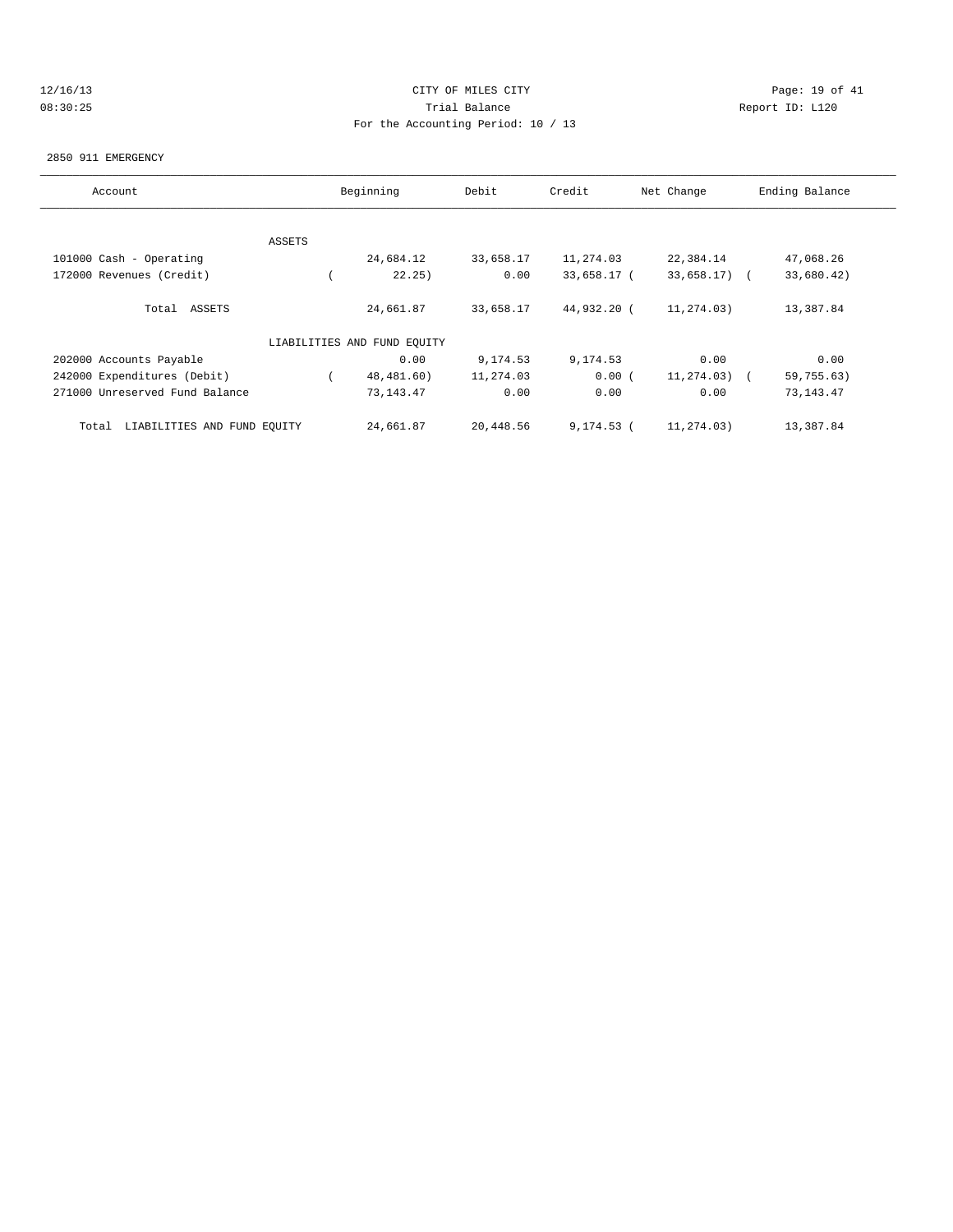# 12/16/13 Page: 20 of 41 08:30:25 Trial Balance Report ID: L120 For the Accounting Period: 10 / 13

#### 2880 LIBRARY GRANTS

| Account                                | Beginning                   | Debit  |            | Credit<br>Net Change |  | Ending Balance |  |  |
|----------------------------------------|-----------------------------|--------|------------|----------------------|--|----------------|--|--|
|                                        |                             |        |            |                      |  |                |  |  |
| ASSETS                                 |                             |        |            |                      |  |                |  |  |
| 101000 Cash - Operating                | 116.63)                     | 0.00   | 0.00       | 0.00                 |  | 116.63)        |  |  |
| 101003 Cash - per capita               | 727.71                      | 0.00   | 0.00       | 0.00                 |  | 727.71         |  |  |
| $101020$ Cash - Op/ILL                 | 486.58                      | 0.00   | $214.00$ ( | 214.00)              |  | 272.58         |  |  |
| 101030 Cash - Sagebrush Fed/Base Grant | 2,281.00                    | 0.00   | 0.00       | 0.00                 |  | 2,281.00       |  |  |
| 101033 Library - Humanities Grant      | 618.71                      | 0.00   | 0.00       | 0.00                 |  | 618.71         |  |  |
| Total ASSETS                           | 3,997.37                    | 0.00   | $214.00$ ( | 214.00)              |  | 3,783.37       |  |  |
|                                        | LIABILITIES AND FUND EQUITY |        |            |                      |  |                |  |  |
| 202000 Accounts Payable                | 0.00                        | 214.00 | 214.00     | 0.00                 |  | 0.00           |  |  |
| 242000 Expenditures (Debit)            | 1, 126.63)                  | 214.00 | 0.00(      | $214.00$ ) (         |  | 1,340.63)      |  |  |
| 271000 Unreserved Fund Balance         | 5,124.00                    | 0.00   | 0.00       | 0.00                 |  | 5,124.00       |  |  |
| LIABILITIES AND FUND EQUITY<br>Total   | 3,997.37                    | 428.00 | $214.00$ ( | 214.00)              |  | 3,783.37       |  |  |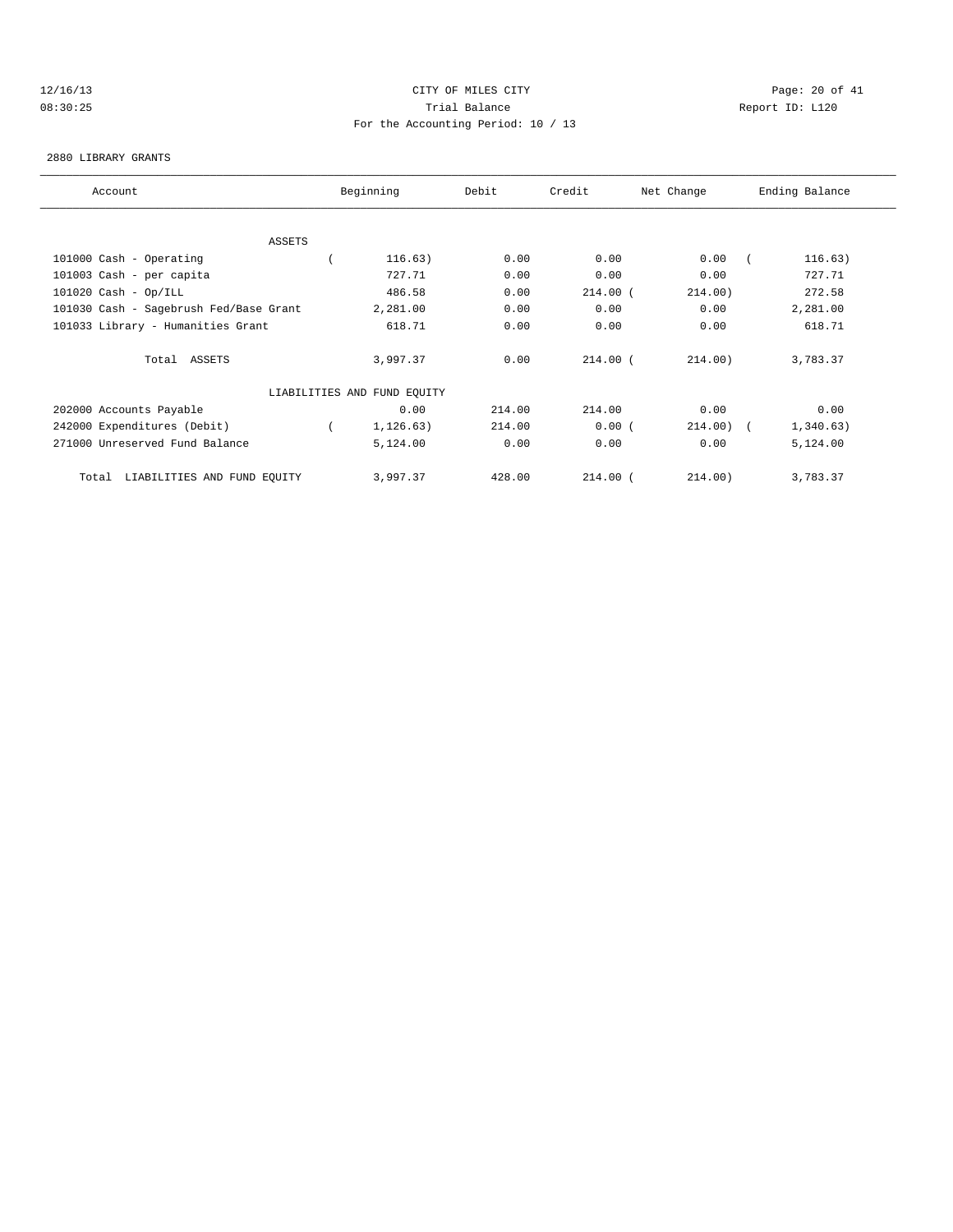# 12/16/13 Page: 21 of 41 08:30:25 Trial Balance Report ID: L120 For the Accounting Period: 10 / 13

### 2935 Historic Preservation

| Account                              |        | Beginning                   | Debit    | Credit       | Net Change     | Ending Balance |
|--------------------------------------|--------|-----------------------------|----------|--------------|----------------|----------------|
|                                      |        |                             |          |              |                |                |
|                                      | ASSETS |                             |          |              |                |                |
| 101000 Cash - Operating              |        | 4,947.38                    | 0.00     | $2,150.22$ ( | 2,150.22)      | 2,797.16       |
| 172000 Revenues (Credit)             |        | 8,634.99)                   | 0.00     | 0.00         | 0.00           | 8,634.99)      |
| ASSETS<br>Total                      |        | 3,687.61)                   | 0.00     | $2,150.22$ ( | $2,150.22$ ) ( | 5,837.83)      |
|                                      |        | LIABILITIES AND FUND EQUITY |          |              |                |                |
| 202000 Accounts Payable              |        | 0.00                        | 507.34   | 507.34       | 0.00           | 0.00           |
| 242000 Expenditures (Debit)          |        | 5,632.85)                   | 2,150.22 | 0.00(        | 2,150.22)      | 7,783.07)      |
| 271000 Unreserved Fund Balance       |        | 1,945.24                    | 0.00     | 0.00         | 0.00           | 1,945.24       |
| LIABILITIES AND FUND EQUITY<br>Total |        | 3,687.61)                   | 2,657.56 | $507.34$ (   | 2,150.22)      | 5,837.83)      |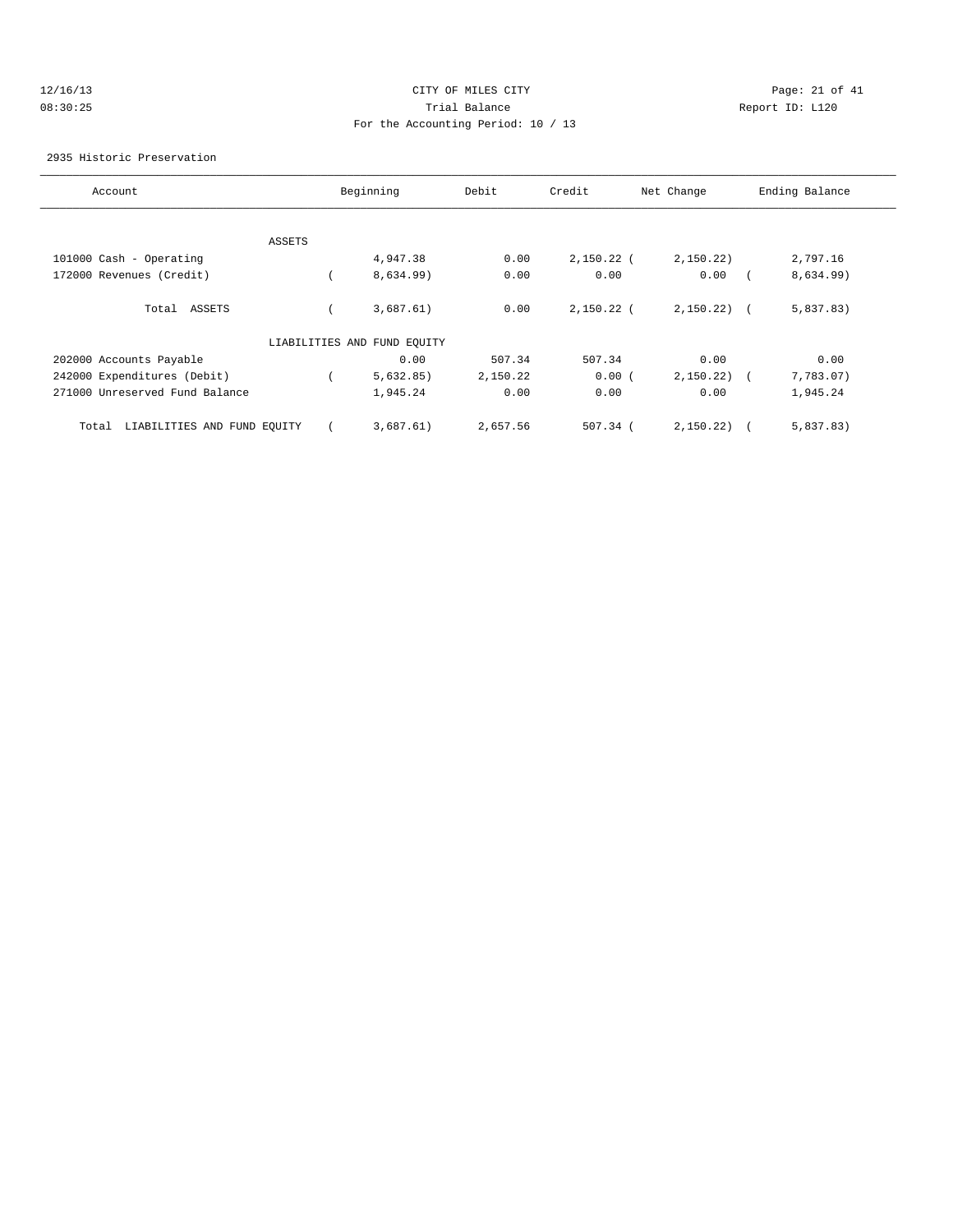| 12/16/13 | CITY OF MILES CITY                 |
|----------|------------------------------------|
| 08:30:25 | Trial Balance                      |
|          | For the Accounting Period: 10 / 13 |

Page: 22 of 41 Report ID: L120

### 2985 RETIRED SENIOR VOLUNTEER PROG (RSVP)

| Account                                | Beginning                   | Debit     | Credit      | Net Change   | Ending Balance |
|----------------------------------------|-----------------------------|-----------|-------------|--------------|----------------|
|                                        |                             |           |             |              |                |
| ASSETS                                 |                             |           |             |              |                |
| 101000 Cash - Operating                | 9,040.02)                   | 14,462.24 | 5,394.54    | 9,067.70     | 27.68          |
| 101004 RSVP Non-Federal Cash Operating | 14,558.51                   | 1,410.00  | 233.49      | 1,176.51     | 15,735.02      |
| 103100 Petty Cash-                     | 200.00                      | 0.00      | 0.00        | 0.00         | 200.00         |
| 172000 Revenues (Credit)               | 20,655.18)                  | 0.00      | 15,872.24 ( | 15,872.24) ( | 36, 527.42)    |
| Total ASSETS                           | 14,936.69)                  | 15,872.24 | 21,500.27 ( | $5,628.03$ ( | 20,564.72)     |
|                                        | LIABILITIES AND FUND EQUITY |           |             |              |                |
| 202000 Accounts Payable                | 0.00                        | 1,064.06  | 1,064.06    | 0.00         | 0.00           |
| 242000 Expenditures (Debit)            | 17,913.20)                  | 5,628.03  | 0.00(       | $5,628.03$ ( | 23,541.23)     |
| 271000 Unreserved Fund Balance         | 2,976.51                    | 0.00      | 0.00        | 0.00         | 2,976.51       |
| LIABILITIES AND FUND EQUITY<br>Total   | 14,936.69)                  | 6,692.09  | 1,064.06 (  | $5,628.03$ ( | 20,564.72)     |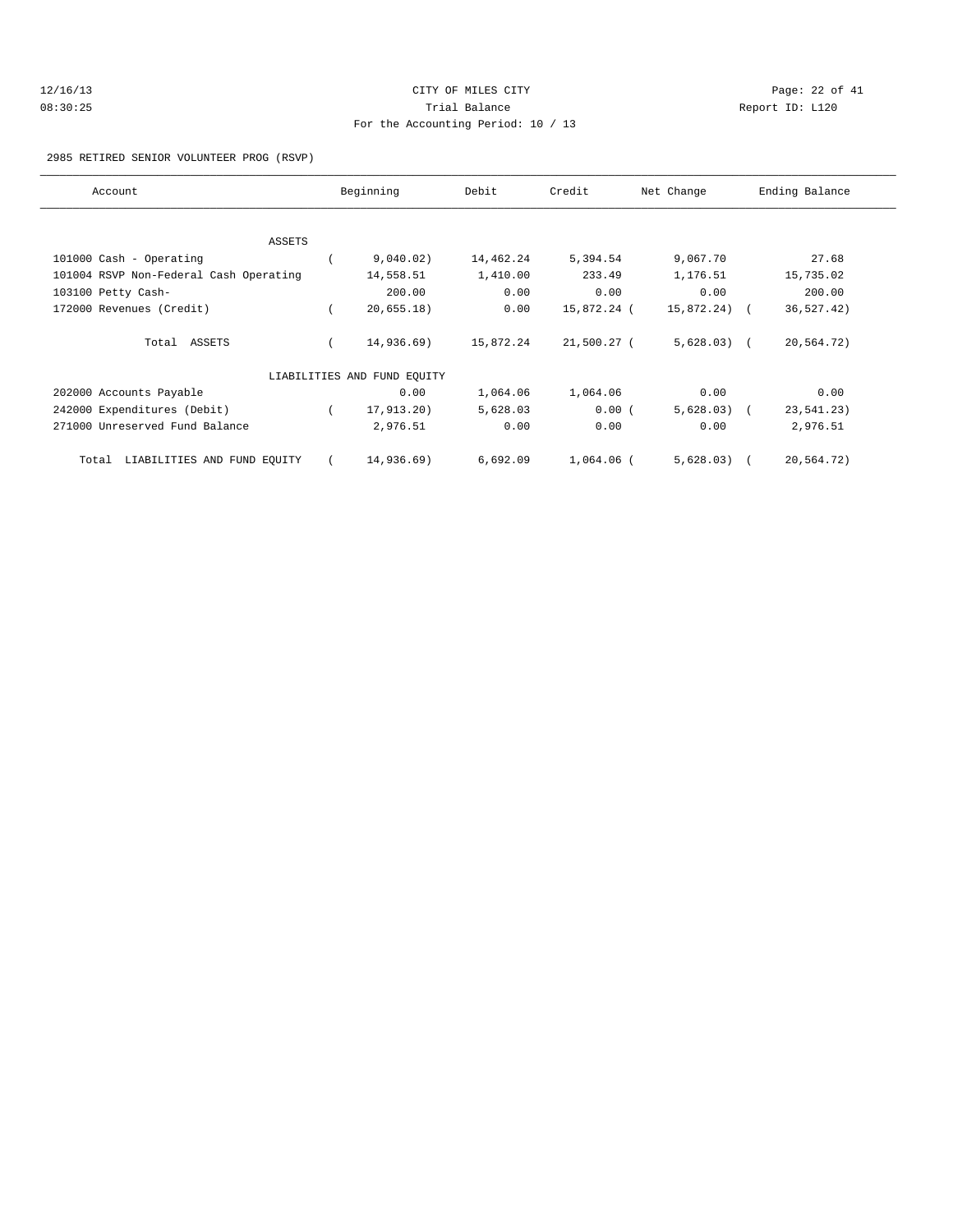# 12/16/13 Page: 23 of 41 08:30:25 Trial Balance Report ID: L120 For the Accounting Period: 10 / 13

3300 Judgement & Losses-Power Settlement

| Account                                     | Beginning                   | Debit | Credit | Net Change | Ending Balance |
|---------------------------------------------|-----------------------------|-------|--------|------------|----------------|
|                                             |                             |       |        |            |                |
| ASSETS                                      |                             |       |        |            |                |
| 101000 Cash - Operating                     | 221.05)                     | 0.00  | 0.00   | 0.00       | 221.05)        |
| 113207 Taxes Receivable - Real 2007         | 79.06                       | 0.00  | 0.00   | 0.00       | 79.06          |
| 115207 Taxes Receivable - Personal 2007     | 1.31)                       | 0.00  | 0.00   | 0.00       | 1.31)          |
| 115208 Taxes Receivable - Personal 2008     | 0.52                        | 0.00  | 0.00   | 0.00       | 0.52           |
| 115209 Taxes Receivable Personal 2009       | 0.01)                       | 0.00  | 0.00   | 0.00       | 0.01)          |
| Total ASSETS                                | 142.79)                     | 0.00  | 0.00   | 0.00       | 142.79)        |
|                                             | LIABILITIES AND FUND EQUITY |       |        |            |                |
| 223100 Deferred Revenue - Real Prop Taxes   | 79.06                       | 0.00  | 0.00   | 0.00       | 79.06          |
| 223200 Deferred Revenue - Pers Prop Taxes ( | 0.80)                       | 0.00  | 0.00   | 0.00       | 0.80)          |
| 271000 Unreserved Fund Balance              | 221.05)                     | 0.00  | 0.00   | 0.00       | 221.05)        |
| LIABILITIES AND FUND EQUITY<br>Total        | 142.79)                     | 0.00  | 0.00   | 0.00       | 142.79)        |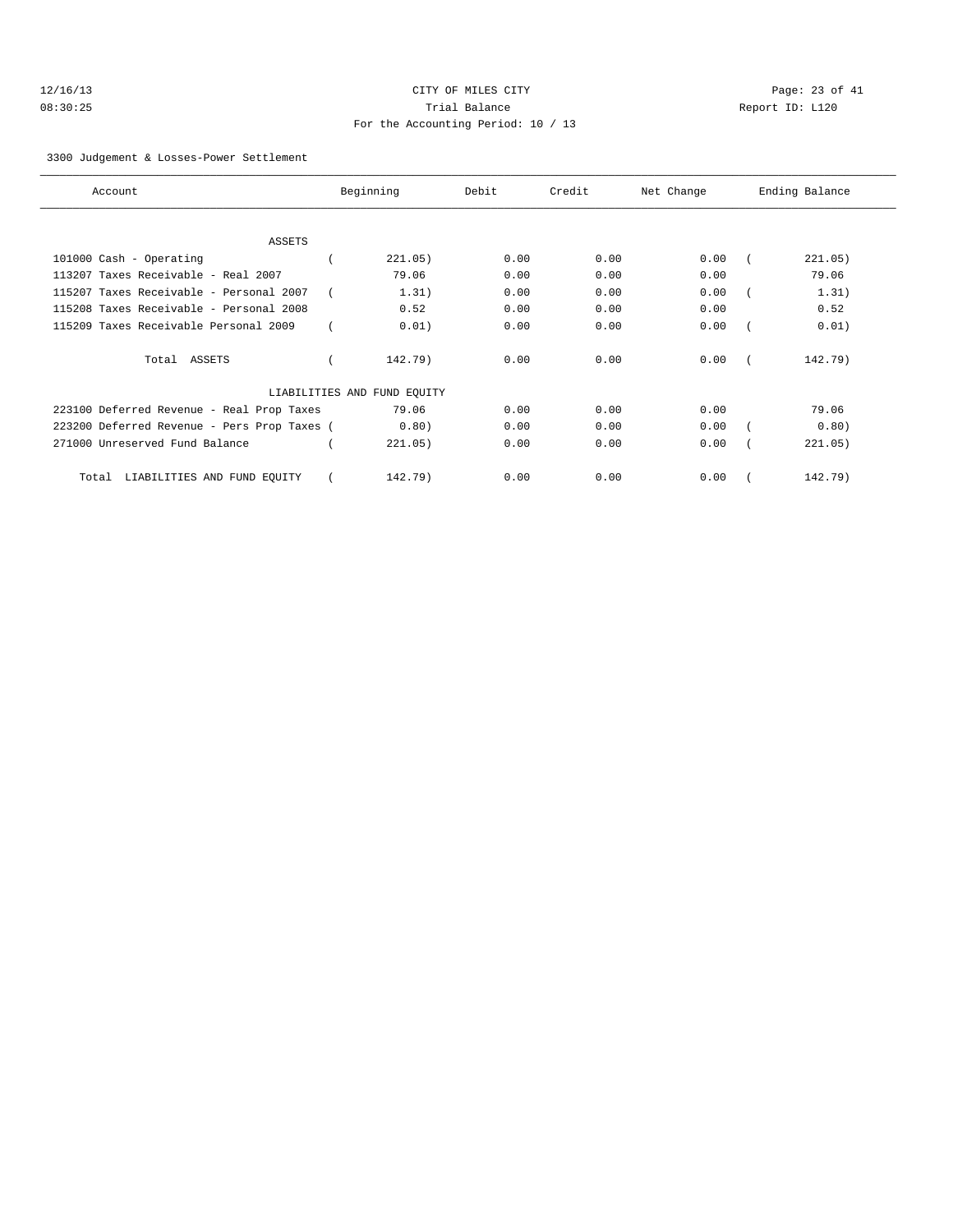# 12/16/13 Page: 24 of 41 08:30:25 Trial Balance Report ID: L120 For the Accounting Period: 10 / 13

4000 General Fund Capitol Improvement Fund

| Account                              | Beginning                   | Debit     | Credit        | Net Change | Ending Balance |
|--------------------------------------|-----------------------------|-----------|---------------|------------|----------------|
|                                      |                             |           |               |            |                |
|                                      | ASSETS                      |           |               |            |                |
| 101000 Cash - Operating              | 192,940.18                  | 19.49     | $6,239.00$ (  | 6, 219.51) | 186,720.67     |
| 172000 Revenues (Credit)             | 85.78)                      | 0.00      | $19.49$ (     | $19.49$ (  | 105.27)        |
| Total ASSETS                         | 192,854.40                  | 19.49     | $6, 258.49$ ( | 6, 239.00  | 186,615.40     |
|                                      | LIABILITIES AND FUND EQUITY |           |               |            |                |
| 202000 Accounts Payable              | 0.00                        | 6, 239.00 | 6,239.00      | 0.00       | 0.00           |
| 242000 Expenditures (Debit)          | 0.00                        | 6, 239.00 | 0.00(         | 6, 239.00  | 6, 239.00      |
| 271000 Unreserved Fund Balance       | 192,854.40                  | 0.00      | 0.00          | 0.00       | 192,854.40     |
| LIABILITIES AND FUND EQUITY<br>Total | 192,854.40                  | 12,478.00 | $6,239.00$ (  | 6, 239.00  | 186,615.40     |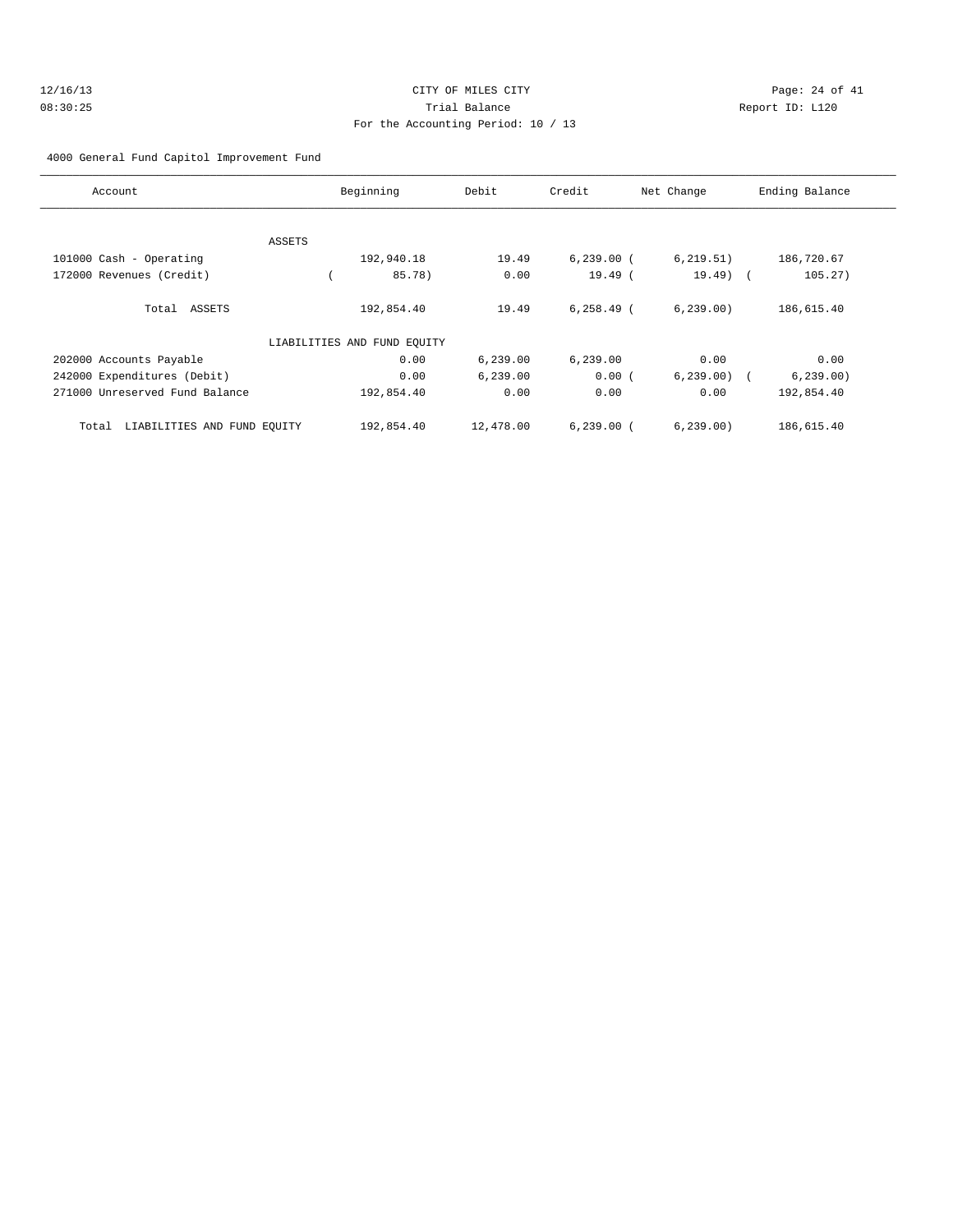# 12/16/13 Page: 25 of 41 08:30:25 Trial Balance Report ID: L120 For the Accounting Period: 10 / 13

4060 CAPITAL IMPROV-PUBLIC WORKS

| Account                              |        | Beginning                   | Debit     | Credit      | Net Change  | Ending Balance |
|--------------------------------------|--------|-----------------------------|-----------|-------------|-------------|----------------|
|                                      |        |                             |           |             |             |                |
|                                      | ASSETS |                             |           |             |             |                |
| 101000 Cash - Operating              |        | 69,933.24                   | 507.06    | 28,822.50 ( | 28, 315.44) | 41,617.80      |
| 172000 Revenues (Credit)             |        | 3,701.31)                   | 0.00      | $507.06$ (  | $507.06)$ ( | 4,208.37)      |
| Total ASSETS                         |        | 66,231.93                   | 507.06    | 29,329.56 ( | 28,822.50)  | 37,409.43      |
|                                      |        | LIABILITIES AND FUND EQUITY |           |             |             |                |
| 202000 Accounts Payable              |        | 0.00                        | 28,822.50 | 28,822.50   | 0.00        | 0.00           |
| 242000 Expenditures (Debit)          |        | 46, 488. 75)                | 28,822.50 | 0.00(       | 28,822.50)  | 75, 311.25)    |
| 271000 Unreserved Fund Balance       |        | 112,720.68                  | 0.00      | 0.00        | 0.00        | 112,720.68     |
| LIABILITIES AND FUND EQUITY<br>Total |        | 66,231.93                   | 57,645.00 | 28,822.50 ( | 28,822.50)  | 37,409.43      |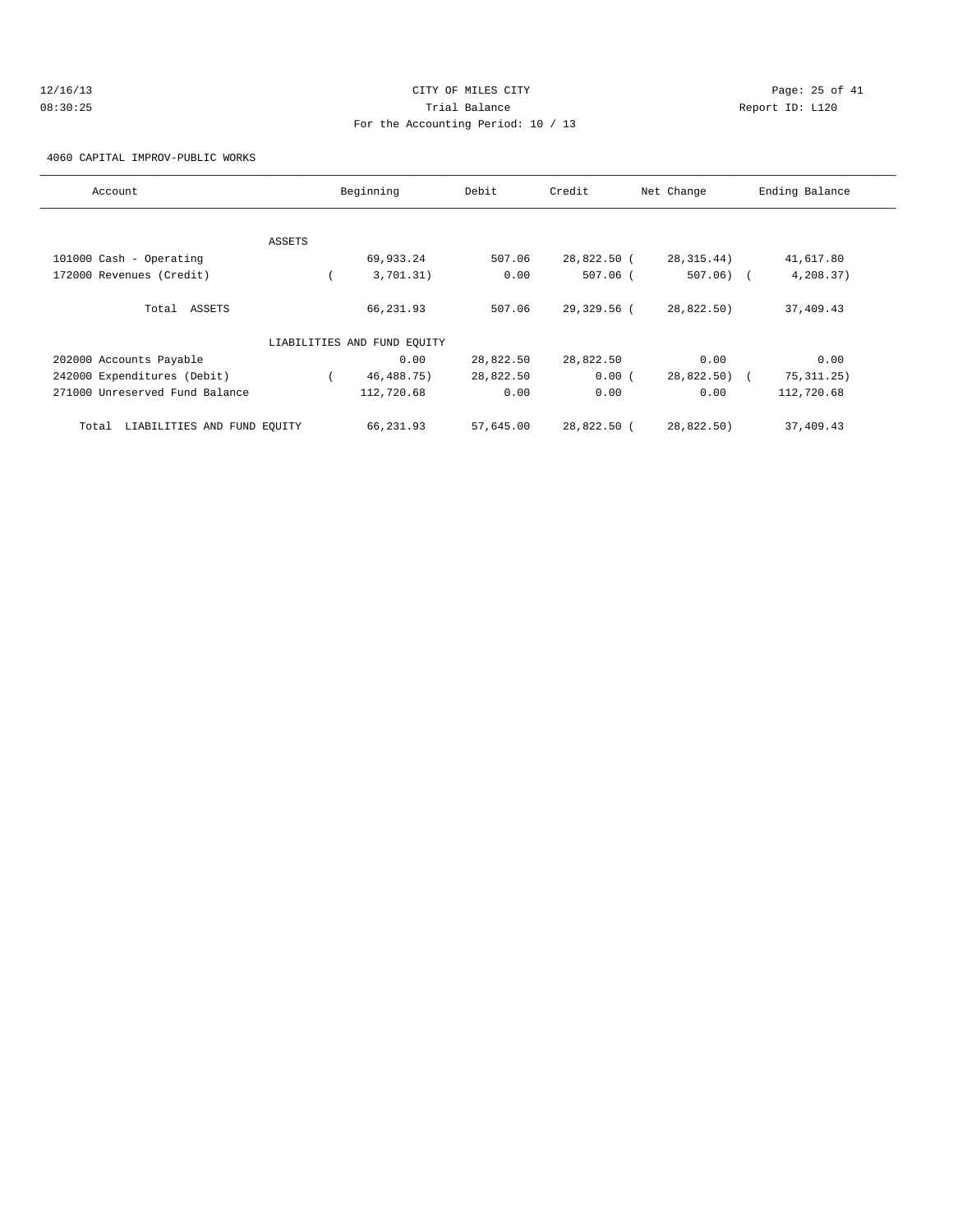# 12/16/13 Page: 26 of 41 08:30:25 Trial Balance Report ID: L120 For the Accounting Period: 10 / 13

#### 5210 WATER UTILITY

| Account                                                   | Beginning                   | Debit                  | Credit               | Net Change    | Ending Balance            |
|-----------------------------------------------------------|-----------------------------|------------------------|----------------------|---------------|---------------------------|
|                                                           |                             |                        |                      |               |                           |
| ASSETS                                                    |                             |                        |                      | 59,858.25     | 1,201,376.77              |
| 101000 Cash - Operating<br>101010 Deposit Cash            | 1, 141, 518.52<br>29,150.00 | 218,664.41<br>1,400.00 | 158,806.16<br>800.00 | 600.00        | 29,750.00                 |
| 102113 Cash - NE Water Line Proj                          | 31,232.18                   | 0.00                   | 0.00                 | 0.00          | 31,232.18                 |
| 102240 Cash - Replacement & Depreciation                  | 1,489,589.35                | 0.00                   | 0.00                 | 0.00          | 1,489,589.35              |
| 102250 Cash - System Devlopment Fees                      | 249,578.25                  | 0.00                   | 0.00                 | 0.00          | 249,578.25                |
| 102270 Cash - Curb Stop Replacement Fee                   | 181,668.28                  | 3,681.50               | 596.79               | 3,084.71      | 184,752.99                |
| 102312 RevBnd/CurYearDebt-DNRC/CarbonTank                 | 46,665.37                   | 12,724.58              | 0.00                 | 12,724.58     | 59,389.95                 |
| 102313 RevBnd/CurYearDebt-DNRC/NE WtrLine                 | 38, 173. 74                 | 12,724.58              | 0.00                 | 12,724.58     | 50,898.32                 |
| 102315 RevBnd/CurYearDebt-ARRA/NE Water Li                | 4,511.89                    | 1,503.96               | 0.00                 | 1,503.96      | 6,015.85                  |
| 102322 RevBnd/Reserve-DNRC/CarbonTank                     | 153,009.00                  | 0.00                   | 0.00                 | 0.00          | 153,009.00                |
| 102323 RevBnd/Reserve-DNRC/NE WtrLine                     | 153,808.00                  | 0.00                   | 0.00                 | 0.00          | 153,808.00                |
| 102325 RevBnd/Reserve-ARRA B-NE Waterline                 | 18,245.00                   | 0.00                   | 0.00                 | 0.00          | 18,245.00                 |
| 103000 Petty Cash                                         | 330.00                      | 0.00                   | 0.00                 | 0.00          | 330.00                    |
| 122000 Accounts Receivable                                | 264, 434. 16                | 164,506.85             | 214, 124. 44 (       | 49,617.59)    | 214,816.57                |
| 122020 Accounts Receivable-\$2.00 State Ass               | 4.00                        | 7,272.00               | 142.24               | 7,129.76      | 7,133.76                  |
| 132000 Due From Government (Short Term)                   | 0.03                        | 0.00                   | 0.00                 | 0.00          | 0.03                      |
| 172000 Revenues (Credit)<br>$\left($                      | 683, 220.84)                | 529.92                 | 176,908.13 (         | 176, 378. 21) | 859,599.05)<br>$\sqrt{2}$ |
| 181000 Land                                               | 41,844.00                   | 0.00                   | 0.00                 | 0.00          | 41,844.00                 |
| 182000 Buildings                                          | 22,997.00                   | 0.00                   | 0.00                 | 0.00          | 22,997.00                 |
| 182100 Allowance for Depr - Buildings (Cre(               | 22,997.00)                  | 0.00                   | 0.00                 | 0.00          | 22,997.00)                |
| 186000 Machinery and Equipment                            | 359,087.70                  | 0.00                   | 0.00                 | 0.00          | 359,087.70                |
| 186100 Allowance for Depr - Machinery & Eq(               | 235, 352.00)                | 0.00                   | 0.00                 | 0.00          | 235, 352.00)              |
| 188000 Const. Work in Progress-NE Wtr Line                | 1,100,359.57                | 0.00                   | 0.00                 | 0.00          | 1,100,359.57              |
| 189100 Source of Supply                                   | 3, 427, 537.49              | 0.00                   | 0.00                 | 0.00          | 3, 427, 537.49            |
| 189110 Allowance for Depreciation - Source(               | 342,949.00)                 | 0.00                   | 0.00                 | 0.00          | 342,949.00)<br>$\left($   |
| 189300 Treatment Plant                                    | 3,716,158.00                | 0.00                   | 0.00                 | 0.00          | 3,716,158.00              |
| 189310 Allowance for Depr - Treatment Plan( 1,724,417.00) |                             | 0.00                   | 0.00                 | 0.00          | (1, 724, 417.00)          |
| 189400 Transmission & Distribution                        | 11, 441, 963.97             | 0.00                   | 0.00                 | 0.00          | 11, 441, 963.97           |
| 189410 Allowance for Depr - Trans & Distri( 3,080,832.00) |                             | 0.00                   | 0.00                 | 0.00          | 3,080,832.00)             |
| Total ASSETS                                              | 17,822,097.66               | 423,007.80             | 551,377.76 (         | 128,369.96)   | 17,693,727.70             |
|                                                           | LIABILITIES AND FUND EQUITY |                        |                      |               |                           |
| 202000 Accounts Payable                                   | 0.00                        | 84,923.91              | 84,923.91            | 0.00          | 0.00                      |
| 202100 Accounts Payable<br>$\overline{ }$                 | 0.50)                       | 0.00                   | 0.00                 | 0.00          | 0.50)                     |
| 214000 Deposits Payable                                   | 29,150.00                   | 800.00                 | 1,400.00             | 600.00        | 29,750.00                 |
| 214010 Refunds Payable                                    | 0.00                        | 22.08                  | 22.08                | 0.00          | 0.00                      |
| 231000 BONDS PAYABLE                                      | 5,150,268.00                | 0.00                   | 0.00                 | 0.00          | 5,150,268.00              |
| 238000 Other Post Employment Benefits                     | 21,714.00                   | 0.00                   | 0.00                 | 0.00          | 21,714.00                 |
| 239000 Compensated Absences Payable                       | 86,051.00                   | 0.00                   | 0.00                 | 0.00          | 86,051.00                 |
| 242000 Expenditures (Debit)                               | 581,360.97)                 | 128,974.63             | $4.67$ (             | 128,969.96)   | 710,330.93)               |
| 250300 Reserve Revenue Bond - Current Debt                | 323, 303.85                 | 0.00                   | 0.00                 | 0.00          | 323,303.85                |
| 250500 Reserve - System Dev Fees                          | 171,098.25                  | 0.00                   | 0.00                 | 0.00          | 171,098.25                |
| 250600 Reserve for Replacement & Depreciat                | 1,351,889.30                | 0.00                   | 0.00                 | 0.00          | 1,351,889.30              |
| 271000 Unreserved Fund Balance                            | 3,954,118.28                | 0.00                   | 0.00                 | 0.00          | 3,954,118.28              |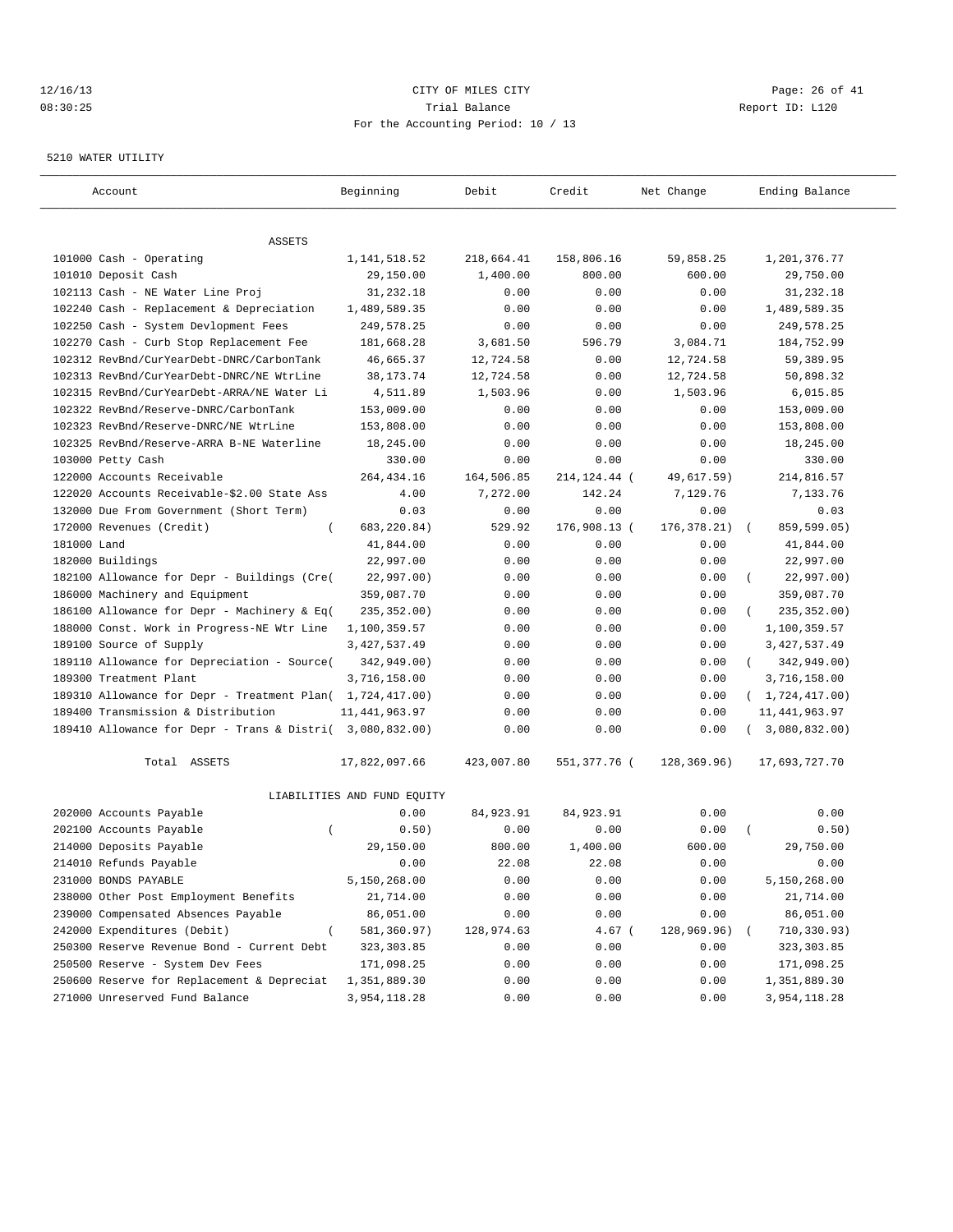# 12/16/13 Page: 27 of 41 08:30:25 Trial Balance Report ID: L120 For the Accounting Period: 10 / 13

# 5210 WATER UTILITY

| Account                              | Beginning     | Debit      | Credit      | Net Change  | Ending Balance |
|--------------------------------------|---------------|------------|-------------|-------------|----------------|
| 272000 Unreserved Retained Earnings  | 7,315,866.45  | 0.00       | 0.00        | 0.00        | 7,315,866.45   |
| LIABILITIES AND FUND EQUITY<br>Total | 17,822,097.66 | 214,720.62 | 86,350.66 ( | 128,369.96) | 17,693,727.70  |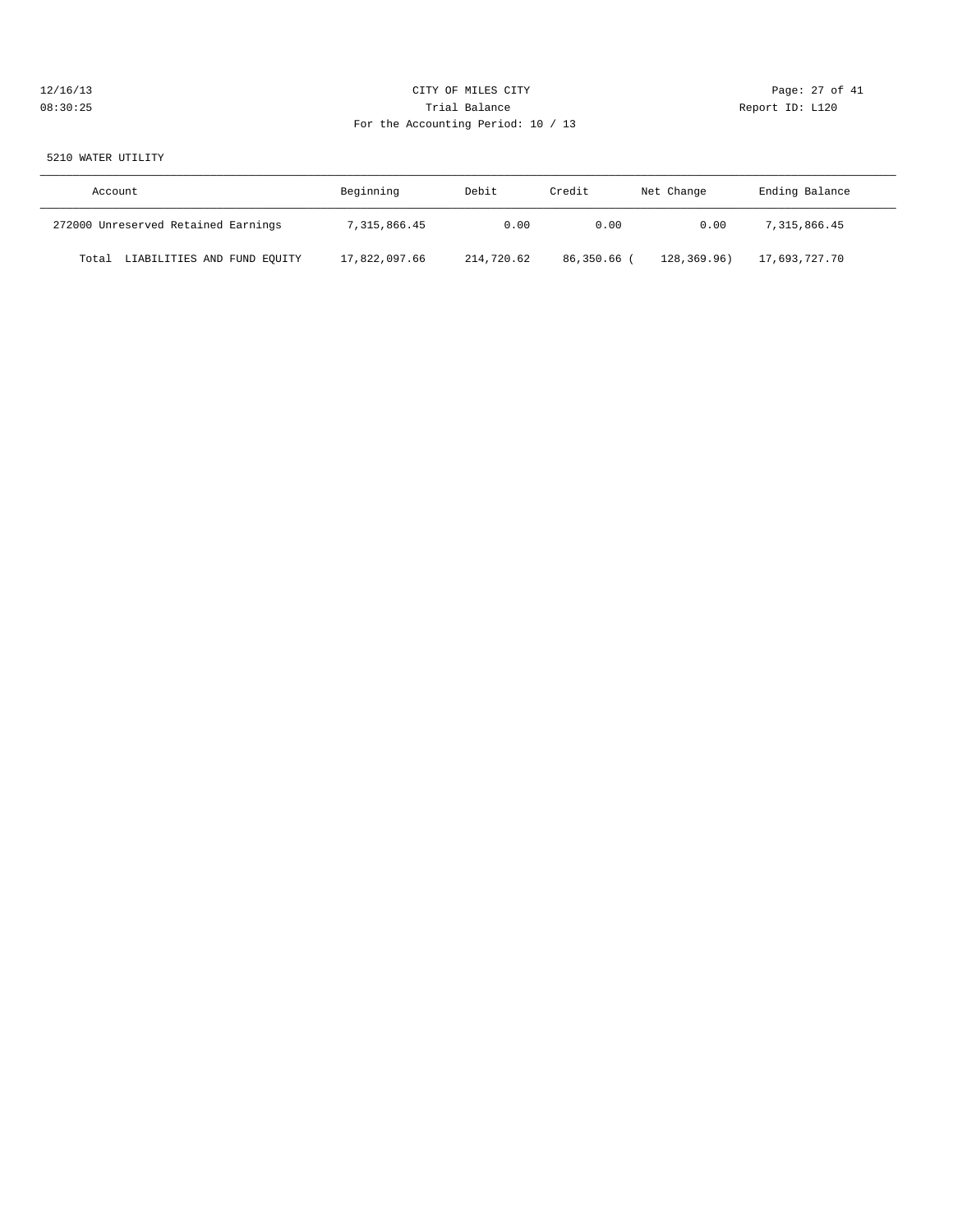# 12/16/13 Page: 28 of 41 08:30:25 Trial Balance Report ID: L120 For the Accounting Period: 10 / 13

#### 5310 SEWER UTILITY

| Account                                     | Beginning                   | Debit       | Credit       | Net Change   | Ending Balance   |
|---------------------------------------------|-----------------------------|-------------|--------------|--------------|------------------|
| <b>ASSETS</b>                               |                             |             |              |              |                  |
| 101000 Cash - Operating                     | 634,777.32                  | 93,549.91   | 261,942.23 ( | 168,392.32)  | 466,385.00       |
| 102240 Cash - Replacement & Depreciation    | 195,098.39                  | 0.00        | 0.00         | 0.00         | 195,098.39       |
| 102250 Cash - System Devlopment Fees        | 128,970.91                  | 0.00        | 0.00         | 0.00         | 128,970.91       |
| 102280 WWtr Treatment Plant-Phase I Constr  | 49,965.98                   | 0.00        | 61,848.52 (  | 61,848.52)   | 11,882.54)       |
| 102316 RevBnd/CurYearDebt-Phase 1 Haynes L  | 63,105.12                   | 8,432.08    | 0.00         | 8,432.08     | 71,537.20        |
| 102390 REV BOND/RESERVE-Sewer Phase 1       | 13,650.00                   | 49,967.00   | 0.00         | 49,967.00    | 63,617.00        |
| 122000 Accounts Receivable                  | 115,977.63                  | 91,393.06   | 92,442.52 (  | 1,049.46)    | 114,928.17       |
| 132000 Due From Government (Short Term)     | 208,183.00                  | 0.00        | 0.00         | 0.00         | 208,183.00       |
| 172000 Revenues (Credit)<br>$\left($        | 233, 188.97)                | 0.00        | 92,495.79 (  | 92,495.79)   | 325,684.76)      |
| 181000 Land                                 | 2.00                        | 0.00        | 0.00         | 0.00         | 2.00             |
| 186000 Machinery and Equipment              | 605,138.18                  | 0.00        | 0.00         | 0.00         | 605,138.18       |
| 186100 Allowance for Depr - Machinery & Eq( | 350, 377.00)                | 0.00        | 0.00         | 0.00         | 350, 377.00)     |
| 188000 Const. Work in Progress-NE Wtr Line  | 1,511,028.07                | 0.00        | 0.00         | 0.00         | 1,511,028.07     |
| 189300 Treatment Plant                      | 2,595,500.05                | 0.00        | 0.00         | 0.00         | 2,595,500.05     |
| 189310 Allowance for Depr - Treatment Plan( | 1, 194, 464.00)             | 0.00        | 0.00         | 0.00         | (1, 194, 464.00) |
| 189400 Transmission & Distribution          | 4,028,819.40                | 0.00        | 0.00         | 0.00         | 4,028,819.40     |
| 189410 Allowance for Depr - Trans & Distri( | 1,104,790.00)               | 0.00        | 0.00         | 0.00         | 1, 104, 790.00)  |
| Total ASSETS                                | 7,267,396.08                | 243, 342.05 | 508,729.06 ( | 265,387.01)  | 7,002,009.07     |
|                                             | LIABILITIES AND FUND EQUITY |             |              |              |                  |
| 202000 Accounts Payable                     | 0.00                        | 228,823.70  | 228,823.70   | 0.00         | 0.00             |
| 231300 Bonds Pay 1979 Issue                 | 1,071,239.60                | 0.00        | 0.00         | 0.00         | 1,071,239.60     |
| 238000 Other Post Employment Benefits       | 15,934.00                   | 0.00        | 0.00         | 0.00         | 15,934.00        |
| 239000 Compensated Absences Payable         | 53,350.00                   | 0.00        | 0.00         | 0.00         | 53,350.00        |
| 242000 Expenditures (Debit)                 | 426, 261.09)                | 265,567.58  | 180.57 (     | 265, 387.01) | 691, 648.10)     |
| 250500 Reserve - System Dev Fees            | 82,925.91                   | 0.00        | 0.00         | 0.00         | 82,925.91        |
| 250600 Reserve for Replacement & Depreciat  | 1,666,491.83                | 0.00        | 0.00         | 0.00         | 1,666,491.83     |
| 271000 Unreserved Fund Balance              | 1,121,110.25                | 0.00        | 0.00         | 0.00         | 1, 121, 110. 25  |
| 272000 Unreserved Retained Earnings         | 3,682,605.58                | 0.00        | 0.00         | 0.00         | 3,682,605.58     |
| Total LIABILITIES AND FUND EQUITY           | 7,267,396.08                | 494, 391.28 | 229,004.27 ( | 265,387.01)  | 7,002,009.07     |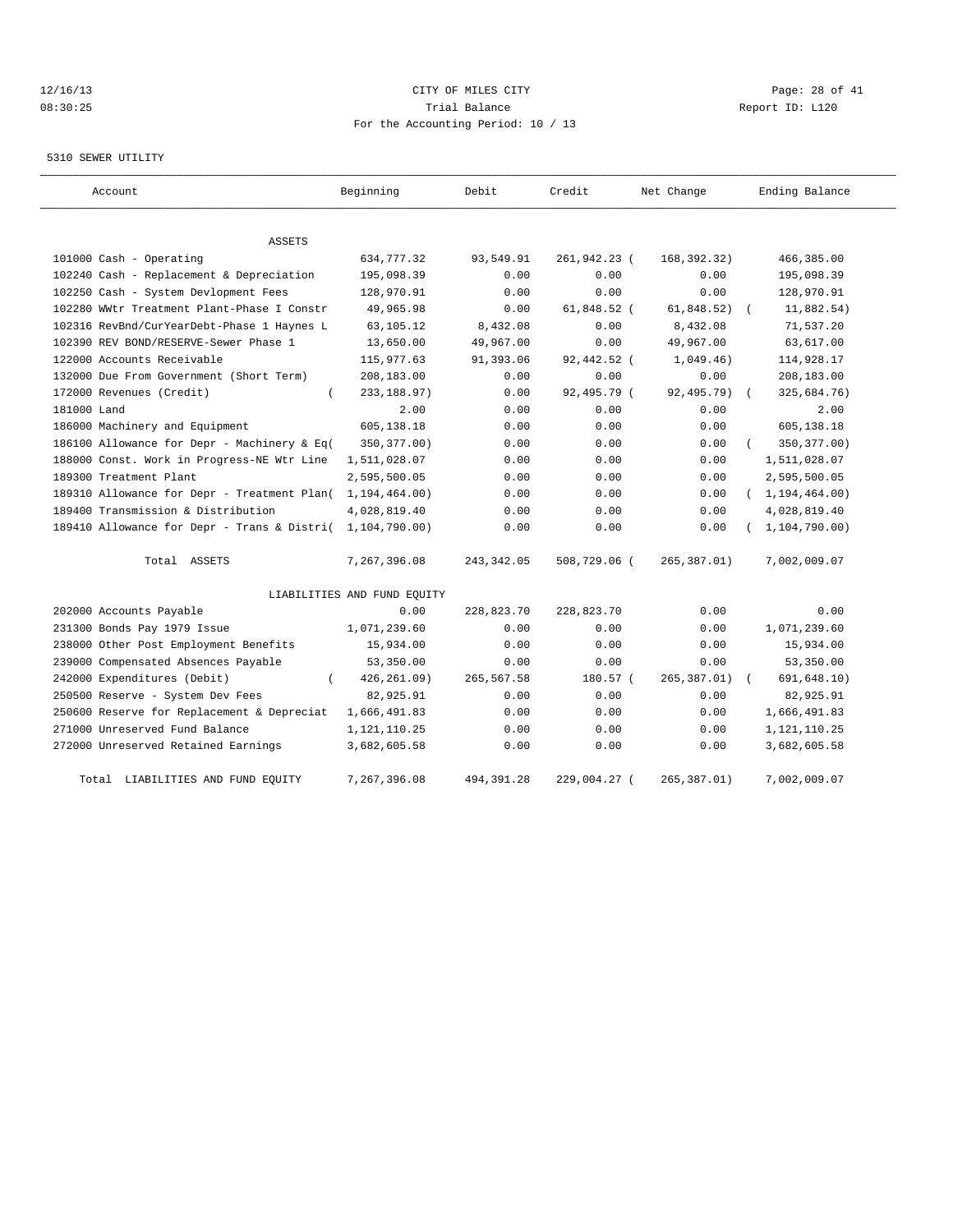# 12/16/13 Page: 29 of 41 08:30:25 Trial Balance Report ID: L120 For the Accounting Period: 10 / 13

5510 AMBULANCE FUND

| Account                                     |                | Beginning                   | Debit      | Credit       | Net Change  |                | Ending Balance |
|---------------------------------------------|----------------|-----------------------------|------------|--------------|-------------|----------------|----------------|
| ASSETS                                      |                |                             |            |              |             |                |                |
| 101000 Cash - Operating                     | $\overline{ }$ | 356,670.09)                 | 46,880.09  | 57,532.95 (  | 10,652.86)  |                | 367, 322.95)   |
| 113206 Taxes Receivable - Real 2006         | $\left($       | 27.41)                      | 0.00       | 0.00         | 0.00        |                | 27.41)         |
| 113207 Taxes Receivable - Real 2007         |                | 18.01                       | 0.00       | 0.00         | 0.00        |                | 18.01          |
| 113208 taxes Receivable - Real 2008         |                | 0.01                        | 0.00       | 0.00         | 0.00        |                | 0.01           |
| 113209 Taxes Receivable - Real 2009         |                | 0.14                        | 0.00       | 0.00         | 0.00        |                | 0.14           |
| 113210 Taxes Receivable - Real 2010         |                | 3.43                        | 0.00       | 0.00         | 0.00        |                | 3.43           |
| 113211 Taxes Receivable - Real 2011         |                | 22.90                       | 0.00       | $0.96$ (     | 0.96)       |                | 21.94          |
| 113212 Taxes Receivable- Real 2012          |                | 92.78                       | 0.00       | $6.36$ (     | 6.36)       |                | 86.42          |
| 113213 Tax Receivables Real-2013            |                | 0.00                        | 6,758.26   | 208.30       | 6,549.96    |                | 6,549.96       |
| 115207 Taxes Receivable - Personal 2007     | $\overline{ }$ | 0.80)                       | 0.00       | 0.00         | 0.00        |                | 0.80)          |
| 115208 Taxes Receivable - Personal 2008     |                | 0.12                        | 0.00       | 0.00         | 0.00        |                | 0.12           |
| 115209 Taxes Receivable Personal 2009       | $\overline{ }$ | 0.01)                       | 0.00       | 0.00         | 0.00        |                | 0.01)          |
| 115211 Taxes Receivable Personal 2011       | $\left($       | 0.17)                       | 0.00       | 0.00         | 0.00        |                | 0.17)          |
| 115212 Taxes Receivable Personal 2012       |                | 0.02                        | 0.00       | 0.00         | 0.00        |                | 0.02           |
| 115213 Taxes Receivable Personal 2013       |                | 17.10                       | 0.00       | 0.50(        | 0.50)       |                | 16.60          |
| 116000 Protested Taxes Receivable - Reals ( |                | 5.97)                       | 0.00       | 0.00         | 0.00        | $\overline{ }$ | 5.97)          |
| 122000 Accounts Receivable                  |                | 341,789.96                  | 51,359.28  | 107,831.95 ( | 56, 472.67) |                | 285, 317.29    |
| 122100 Acct Receivable                      | $\left($       | 242, 110. 73)               | 0.00       | 0.00         | 0.00        |                | 242, 110.73)   |
| 172000 Revenues (Credit)                    | $\overline{ }$ | 169,200.98)                 | 586.80     | 55,476.02 (  | 54,889.22)  |                | 224,090.20)    |
| 186000 Machinery and Equipment              |                | 372,186.93                  | 0.00       | 0.00         | 0.00        |                | 372,186.93     |
| 186100 Allowance for Depr - Machinery & Eq( |                | 196,477.00)                 | 0.00       | 0.00         | 0.00        |                | 196,477.00)    |
| Total ASSETS                                | $\left($       | 250, 361. 76)               | 105,584.43 | 221,057.04 ( | 115,472.61) | $\sqrt{2}$     | 365,834.37)    |
|                                             |                | LIABILITIES AND FUND EQUITY |            |              |             |                |                |
| 202000 Accounts Payable                     |                | 0.00                        | 8,301.88   | 8,301.88     | 0.00        |                | 0.00           |
| 214000 Deposits Payable                     |                | 25.00                       | 0.00       | 0.00         | 0.00        |                | 25.00          |
| 223100 Deferred Revenue - Real Prop Taxes ( |                | 98.21)                      | 215.62     | 6,758.26     | 6,542.64    |                | 6,444.43       |
| 223200 Deferred Revenue - Pers Prop Taxes ( |                | 13.36)                      | 0.50       | 0.00(        | 0.50)       | $\sqrt{ }$     | 13.86)         |
| 235000 CONTRACTS/NOTES/LOANS PAYABLE        |                | 90,632.19                   | 0.00       | 0.00         | 0.00        |                | 90,632.19      |
| 238000 Other Post Employment Benefits       |                | 14,917.00                   | 0.00       | 0.00         | 0.00        |                | 14,917.00      |
| 239000 Compensated Absences Payable         |                | 44,006.00                   | 0.00       | 0.00         | 0.00        |                | 44,006.00      |
| 242000 Expenditures (Debit)                 | $\left($       | 212,570.24)                 | 135,068.47 | 13,053.72 (  | 122,014.75) |                | 334,584.99)    |
| 271000 Unreserved Fund Balance              |                | 78,043.49                   | 0.00       | 0.00         | 0.00        |                | 78,043.49      |
| 272000 Unreserved Retained Earnings         | $\left($       | 265, 303.63)                | 0.00       | 0.00         | 0.00        |                | 265, 303.63)   |
| Total<br>LIABILITIES AND FUND EQUITY        |                | 250, 361. 76)               | 143,586.47 | 28, 113.86 ( | 115,472.61) |                | 365,834.37)    |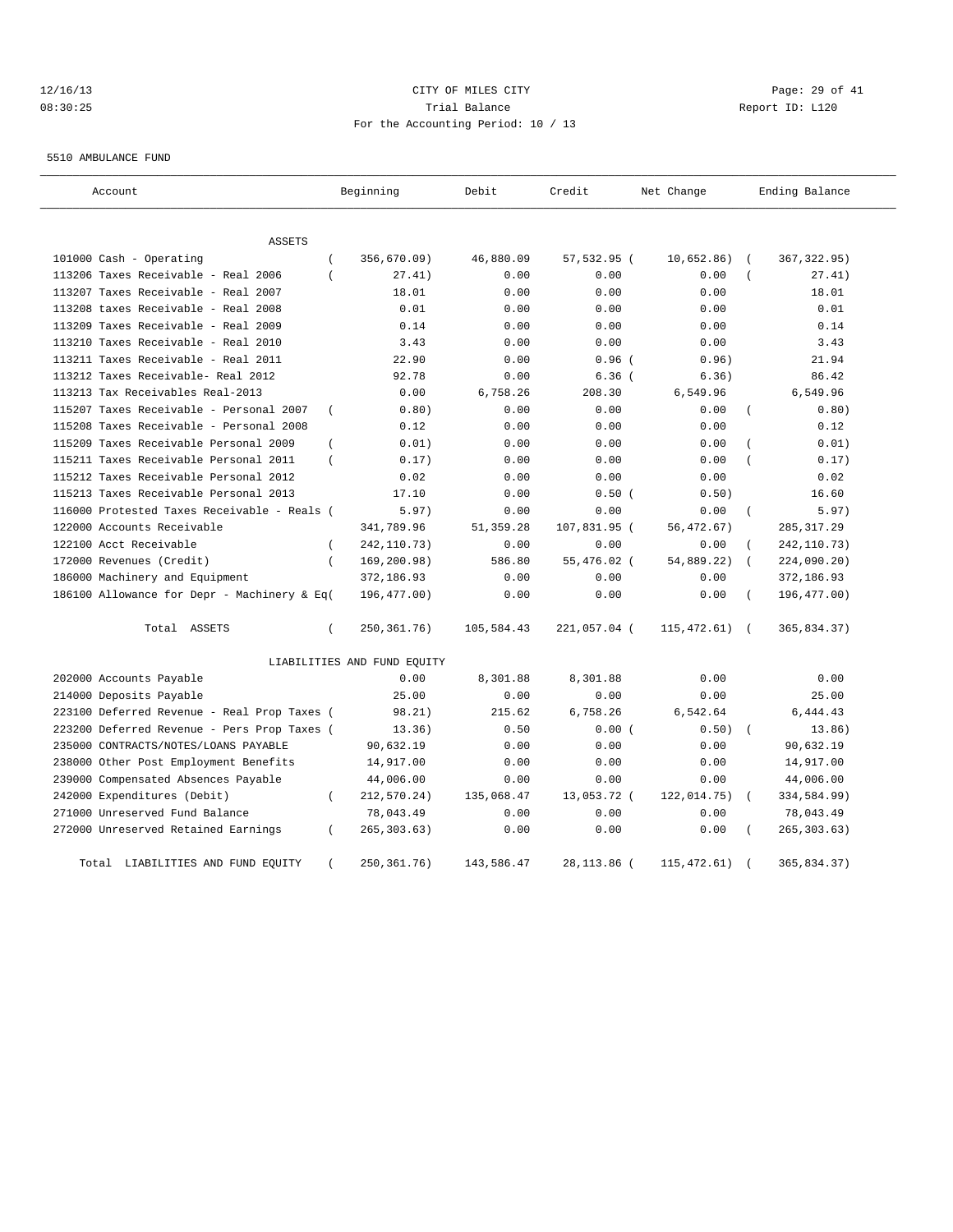# 12/16/13 Page: 30 of 41 08:30:25 Trial Balance Report ID: L120 For the Accounting Period: 10 / 13

5610 AIRPORT OPERATING

| Account                                                   | Beginning                   | Debit       | Credit       | Net Change   | Ending Balance              |
|-----------------------------------------------------------|-----------------------------|-------------|--------------|--------------|-----------------------------|
| ASSETS                                                    |                             |             |              |              |                             |
| 101000 Cash - Operating                                   | 135,694.72                  | 54, 145. 19 | 69,386.97 (  | 15, 241. 78) | 120, 452.94                 |
| 101100 Cash-FAA Grant/St Loan-2008                        | 6,673.74                    | 0.00        | 0.00         | 0.00         | 6,673.74                    |
| 102230 Cash - Surplus/Credit Card Acct                    | 98.83                       | 16,780.35   | 16,779.18    | 1.17         | 100.00                      |
| 103000 Petty Cash                                         | 100.00                      | 0.00        | 0.00         | 0.00         | 100.00                      |
| 113206 Taxes Receivable - Real 2006<br>$\overline{ }$     | 8.15)                       | 0.00        | 0.00         | 0.00         | 8.15)<br>$\overline{ }$     |
| 113207 Taxes Receivable - Real 2007                       | 29.37                       | 0.00        | 0.00         | 0.00         | 29.37                       |
| 113208 taxes Receivable - Real 2008<br>$\overline{ }$     | 0.02)                       | 0.00        | 0.00         | 0.00         | 0.02)<br>$\left($           |
| 113209 Taxes Receivable - Real 2009                       | 0.26                        | 0.00        | 0.00         | 0.00         | 0.26                        |
| 113211 Taxes Receivable - Real 2011                       | 34.37                       | 0.00        | $1.43$ (     | 1.43)        | 32.94                       |
| 113212 Taxes Receivable- Real 2012                        | 139.17                      | 0.00        | 9.55(        | 9.55)        | 129.62                      |
| 113213 Tax Receivables Real-2013                          | 0.00                        | 10,136.62   | 312.43       | 9,824.19     | 9,824.19                    |
| 115207 Taxes Receivable - Personal 2007                   | 0.03                        | 0.00        | 0.00         | 0.00         | 0.03                        |
| 115208 Taxes Receivable - Personal 2008                   | 0.19                        | 0.00        | 0.00         | 0.00         | 0.19                        |
| $\overline{(\ }$<br>115209 Taxes Receivable Personal 2009 | 0.01)                       | 0.00        | 0.00         | 0.00         | 0.01)                       |
| 115210 Taxes Receivable Personal 2010<br>$\overline{ }$   | 0.01)                       | 0.00        | 0.00         | 0.00         | 0.01)                       |
| 115212 Taxes Receivable Personal 2012                     | 0.01                        | 0.00        | 0.00         | 0.00         | 0.01                        |
| 115213 Taxes Receivable Personal 2013                     | 25.64                       | 0.00        | $0.76$ (     | 0.76)        | 24.88                       |
| 116000 Protested Taxes Receivable - Reals (               | 18.13)                      | 0.00        | 0.00         | 0.00         | 18.13)<br>$\overline{ }$    |
| 132000 Due From Government (Short Term)                   | 427.00                      | 0.00        | 0.00         | 0.00         | 427.00                      |
| 141000 Prepaid Expense                                    | 4,500.00                    | 0.00        | 0.00         | 0.00         | 4,500.00                    |
| 172000 Revenues (Credit)<br>$\left($                      | 141,383.64)                 | 0.00        | 54,146.36 (  | 54, 146. 36) | 195,530.00)                 |
| 181000 Land                                               | 19,983.00                   | 0.00        | 0.00         | 0.00         | 19,983.00                   |
| 182000 Buildings                                          | 677,537.00                  | 0.00        | 0.00         | 0.00         | 677,537.00                  |
| 182100 Allowance for Depr - Buildings (Cre(               | 327,092.00)                 | 0.00        | 0.00         | 0.00         | 327,092.00)                 |
| 184000 Improvements Other Than Buildings                  | 8,543,759.48                | 0.00        | 0.00         | 0.00         | 8,543,759.48                |
| 184100 Allowance for Depr - Imp Other Than(               | 2,014,575.00)               | 0.00        | 0.00         | 0.00         | 2,014,575.00)<br>$\sqrt{2}$ |
| 186000 Machinery and Equipment                            | 836,463.59                  | 0.00        | 0.00         | 0.00         | 836,463.59                  |
| 186100 Allowance for Depr - Machinery & Eq(               | 277,523.00)                 | 0.00        | 0.00         | 0.00         | 277,523.00)                 |
| 188000 Const. Work in Progress-NE Wtr Line                | 27,005.00                   | 0.00        | 0.00         | 0.00         | 27,005.00                   |
| Total ASSETS                                              | 7,491,871.44                | 81,062.16   | 140,636.68 ( | 59, 574.52)  | 7,432,296.92                |
|                                                           | LIABILITIES AND FUND EQUITY |             |              |              |                             |
| 202000 Accounts Payable                                   | 0.00                        | 56,703.15   | 56,703.15    | 0.00         | 0.00                        |
| 223100 Deferred Revenue - Real Prop Taxes (               | 116.60)                     | 323.41      | 10,136.62    | 9,813.21     | 9,696.61                    |
| 223200 Deferred Revenue - Pers Prop Taxes (               | 20.03)                      | 0.76        | 0.00(        | 0.76)        | 20.79)                      |
| 235150 LTrm Pay/MT Aeronautics                            | 24,605.00                   | 0.00        | 0.00         | 0.00         | 24,605.00                   |
| 238000 Other Post Employment Benefits                     | 4,173.00                    | 0.00        | 0.00         | 0.00         | 4,173.00                    |
| 239000 Compensated Absences Payable                       | 6,126.00                    | 0.00        | 0.00         | 0.00         | 6,126.00                    |
| 242000 Expenditures (Debit)<br>$\overline{(\ }$           | 97,805.55)                  | 73,086.97   | 3,700.00 (   | 69,386.97)   | 167, 192.52)                |
| 250600 Reserve for Replacement & Depreciat                | 18,913.67                   | 0.00        | 0.00         | 0.00         | 18,913.67                   |
| 271000 Unreserved Fund Balance<br>$\left($                | 1,719.00)                   | 0.00        | 0.00         | 0.00         | 1,719.00)                   |
| 272000 Unreserved Retained Earnings                       | 7,537,714.95                | 0.00        | 0.00         | 0.00         | 7,537,714.95                |
| Total LIABILITIES AND FUND EQUITY                         | 7,491,871.44                | 130,114.29  | 70,539.77 (  | 59,574.52)   | 7,432,296.92                |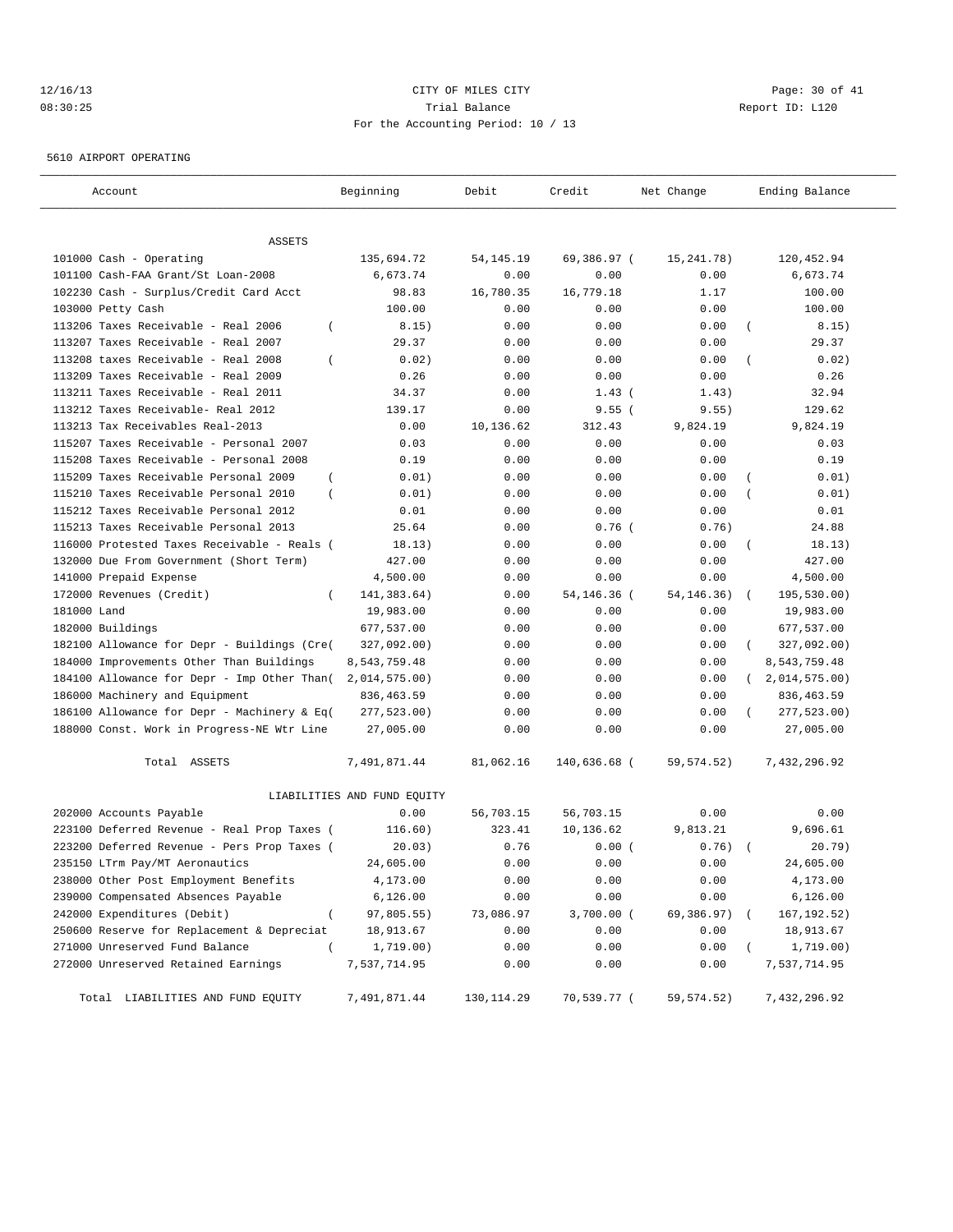# 12/16/13 Page: 31 of 41 08:30:25 Trial Balance Report ID: L120 For the Accounting Period: 10 / 13

#### 6040 PUBLIC WORKS

| Account                              | Beginning                   | Debit     | Credit      | Net Change | Ending Balance |  |
|--------------------------------------|-----------------------------|-----------|-------------|------------|----------------|--|
|                                      |                             |           |             |            |                |  |
| ASSETS                               |                             |           |             |            |                |  |
| 101000 Cash - Operating              | 112,830.04                  | 0.00      | 10,548.48 ( | 10,548.48) | 102,281.56     |  |
| 172000 Revenues (Credit)             | 37,738.00)                  | 0.00      | 0.00        | 0.00       | 37,738.00)     |  |
| Total ASSETS                         | 75,092.04                   | 0.00      | 10,548.48 ( | 10,548.48) | 64,543.56      |  |
|                                      | LIABILITIES AND FUND EQUITY |           |             |            |                |  |
| 202000 Accounts Payable              | 0.00                        | 803.23    | 803.23      | 0.00       | 0.00           |  |
| 239000 Compensated Absences Payable  | 11,902.00                   | 0.00      | 0.00        | 0.00       | 11,902.00      |  |
| 242000 Expenditures (Debit)          | 33,545.41)                  | 10,548.48 | 0.00(       | 10,548.48) | 44,093.89)     |  |
| 271000 Unreserved Fund Balance       | 587,940.98)                 | 0.00      | 0.00        | 0.00       | 587,940.98)    |  |
| 272000 Unreserved Retained Earnings  | 684, 676.43                 | 0.00      | 0.00        | 0.00       | 684, 676.43    |  |
| LIABILITIES AND FUND EQUITY<br>Total | 75,092.04                   | 11,351.71 | $803.23$ (  | 10,548.48) | 64,543.56      |  |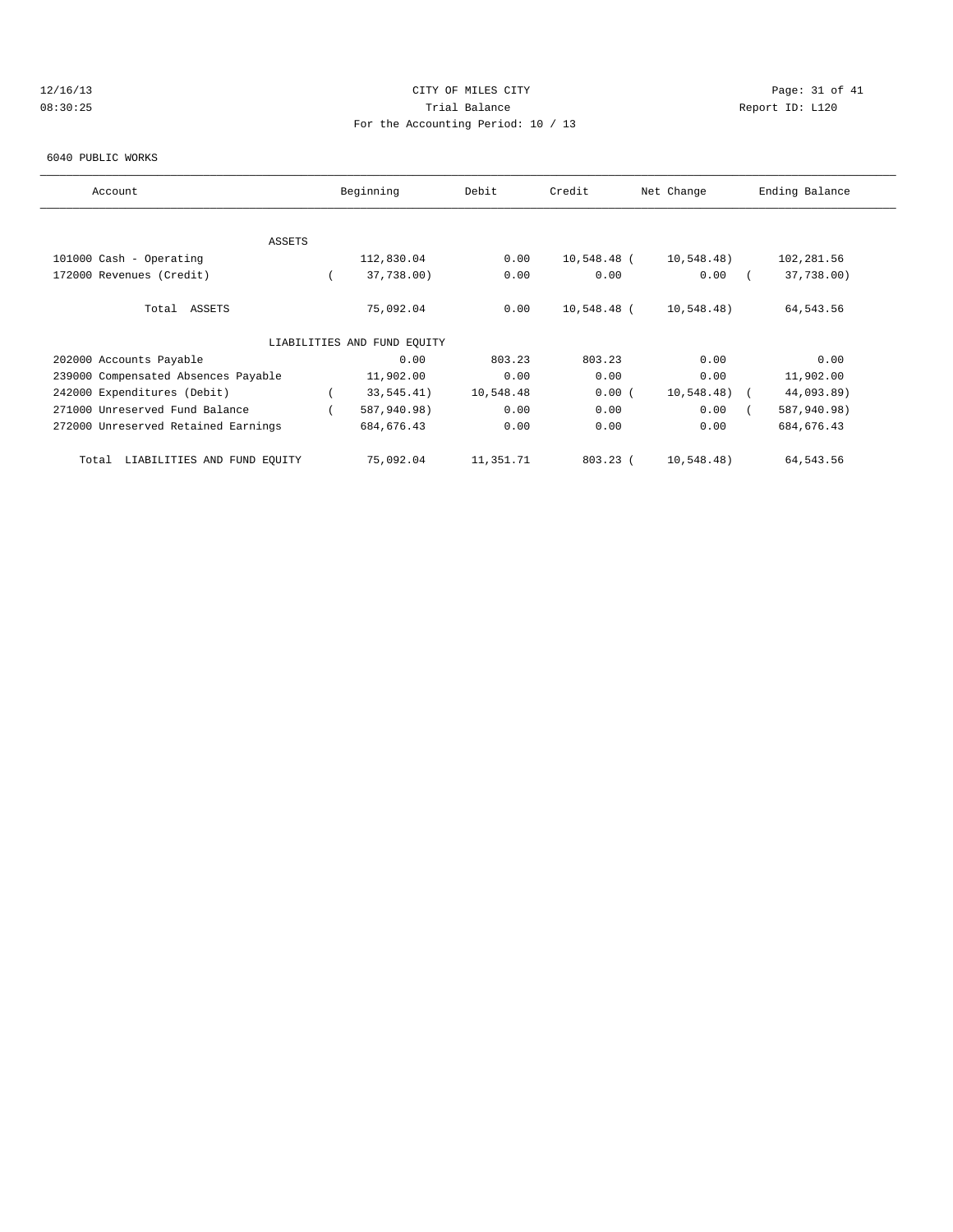# 12/16/13 Page: 32 of 41 08:30:25 Trial Balance Report ID: L120 For the Accounting Period: 10 / 13

# 7370 TBID

| Account                              | Beginning                   | Debit     | Credit    | Net Change | Ending Balance |
|--------------------------------------|-----------------------------|-----------|-----------|------------|----------------|
|                                      |                             |           |           |            |                |
|                                      | ASSETS                      |           |           |            |                |
| 101000 Cash - Operating              | 0.00                        | 11,061.00 | 11,061.00 | 0.00       | 0.00           |
|                                      |                             |           |           |            |                |
| Total ASSETS                         | 0.00                        | 11,061.00 | 11,061.00 | 0.00       | 0.00           |
|                                      | LIABILITIES AND FUND EQUITY |           |           |            |                |
| 202000 Accounts Payable              | 0.00                        | 11,061.00 | 11,061.00 | 0.00       | 0.00           |
| 212500 Due to Others                 | 0.00                        | 11,061.00 | 11,061.00 | 0.00       | 0.00           |
| LIABILITIES AND FUND EQUITY<br>Total | 0.00                        | 22,122.00 | 22,122.00 | 0.00       | 0.00           |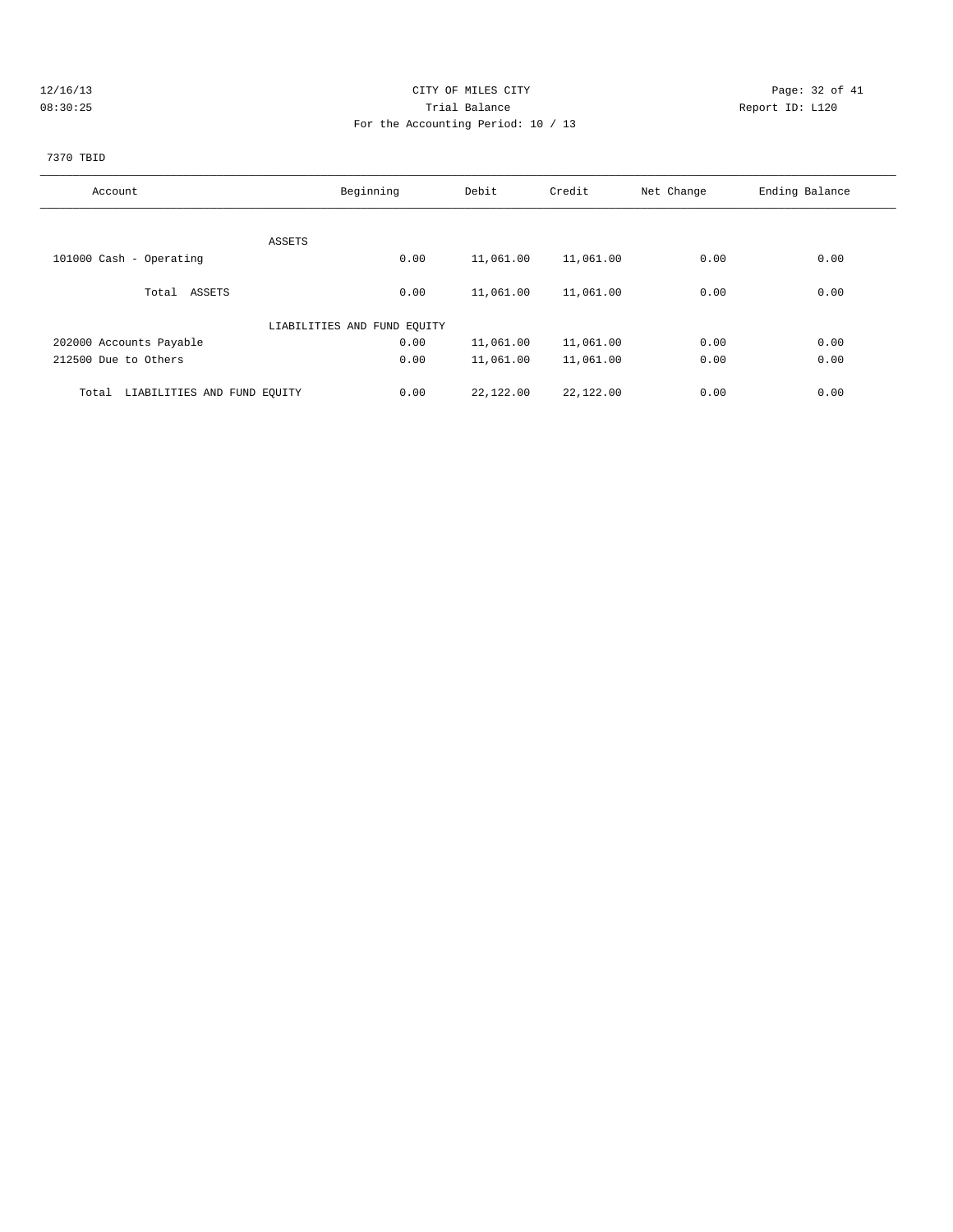| 12/16/13 | CITY OF MILES CITY                 | Page: 33 of 41  |
|----------|------------------------------------|-----------------|
| 08:30:25 | Trial Balance                      | Report ID: L120 |
|          | For the Accounting Period: 10 / 13 |                 |

7452 Drivers' License Reinstatement Fees

| Account                              | Beginning                   | Debit | Credit | Net Change | Ending Balance |
|--------------------------------------|-----------------------------|-------|--------|------------|----------------|
| ASSETS                               |                             |       |        |            |                |
| 101000 Cash - Operating              | 0.00                        | 25.00 | 0.00   | 25.00      | 25.00          |
| Total<br>ASSETS                      | 0.00                        | 25.00 | 0.00   | 25.00      | 25.00          |
|                                      | LIABILITIES AND FUND EQUITY |       |        |            |                |
| 212500 Due to Others                 | 0.00                        | 0.00  | 25.00  | 25.00      | 25.00          |
| LIABILITIES AND FUND EQUITY<br>Total | 0.00                        | 0.00  | 25.00  | 25.00      | 25.00          |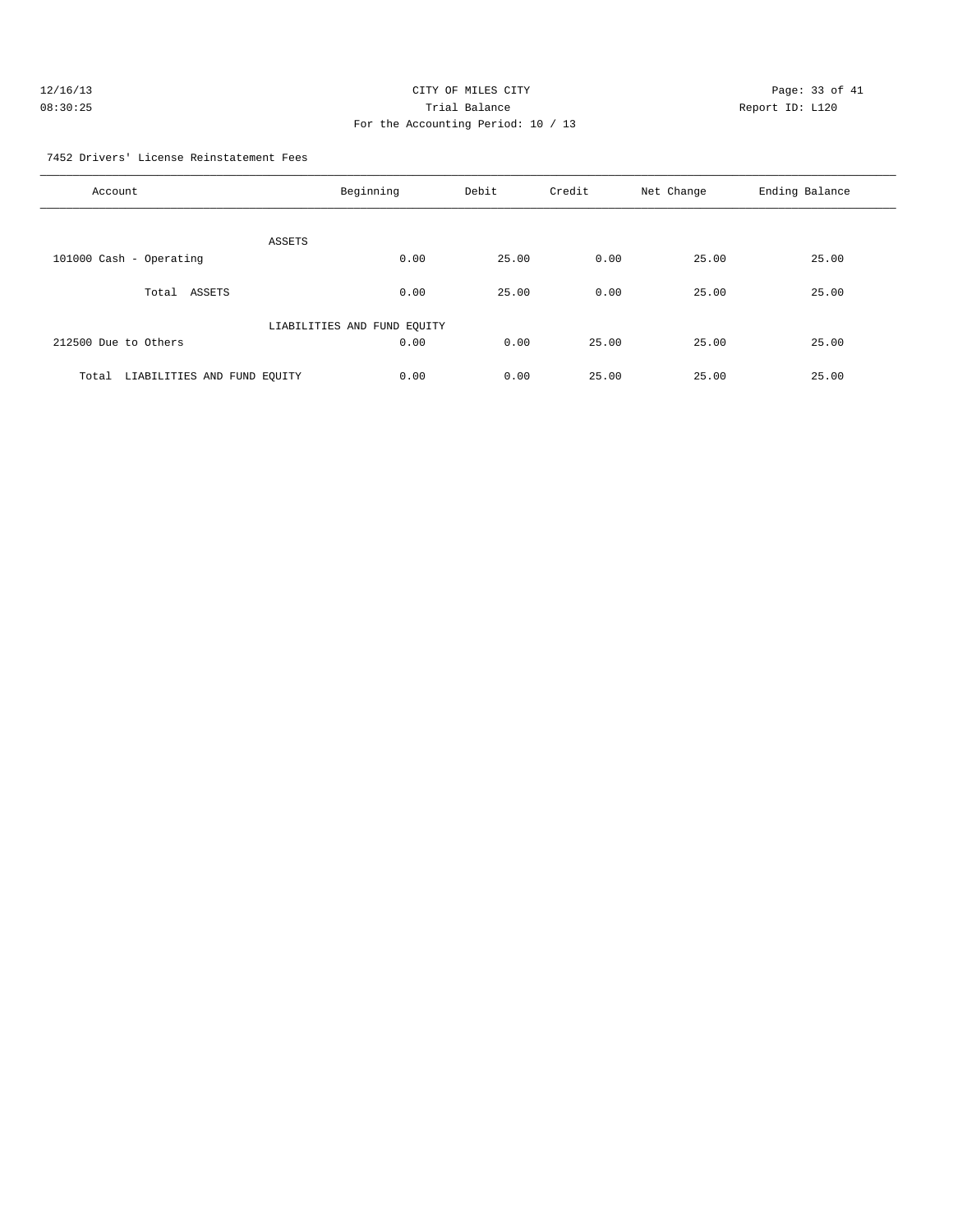# 7467 Law Enforcement Academy Surcharge

| Account                                   | Beginning                   | Debit  | Credit | Net Change | Ending Balance |
|-------------------------------------------|-----------------------------|--------|--------|------------|----------------|
| ASSETS                                    |                             |        |        |            |                |
| 101000 Cash - Operating                   | 0.00                        | 420.00 | 0.00   | 420.00     | 420.00         |
| Total ASSETS                              | 0.00                        | 420.00 | 0.00   | 420.00     | 420.00         |
|                                           | LIABILITIES AND FUND EQUITY |        |        |            |                |
| 212200 Due to Federal, Soc Sec & Medicare | 0.00                        | 0.00   | 420.00 | 420.00     | 420.00         |
| LIABILITIES AND FUND EQUITY<br>Total      | 0.00                        | 0.00   | 420.00 | 420.00     | 420.00         |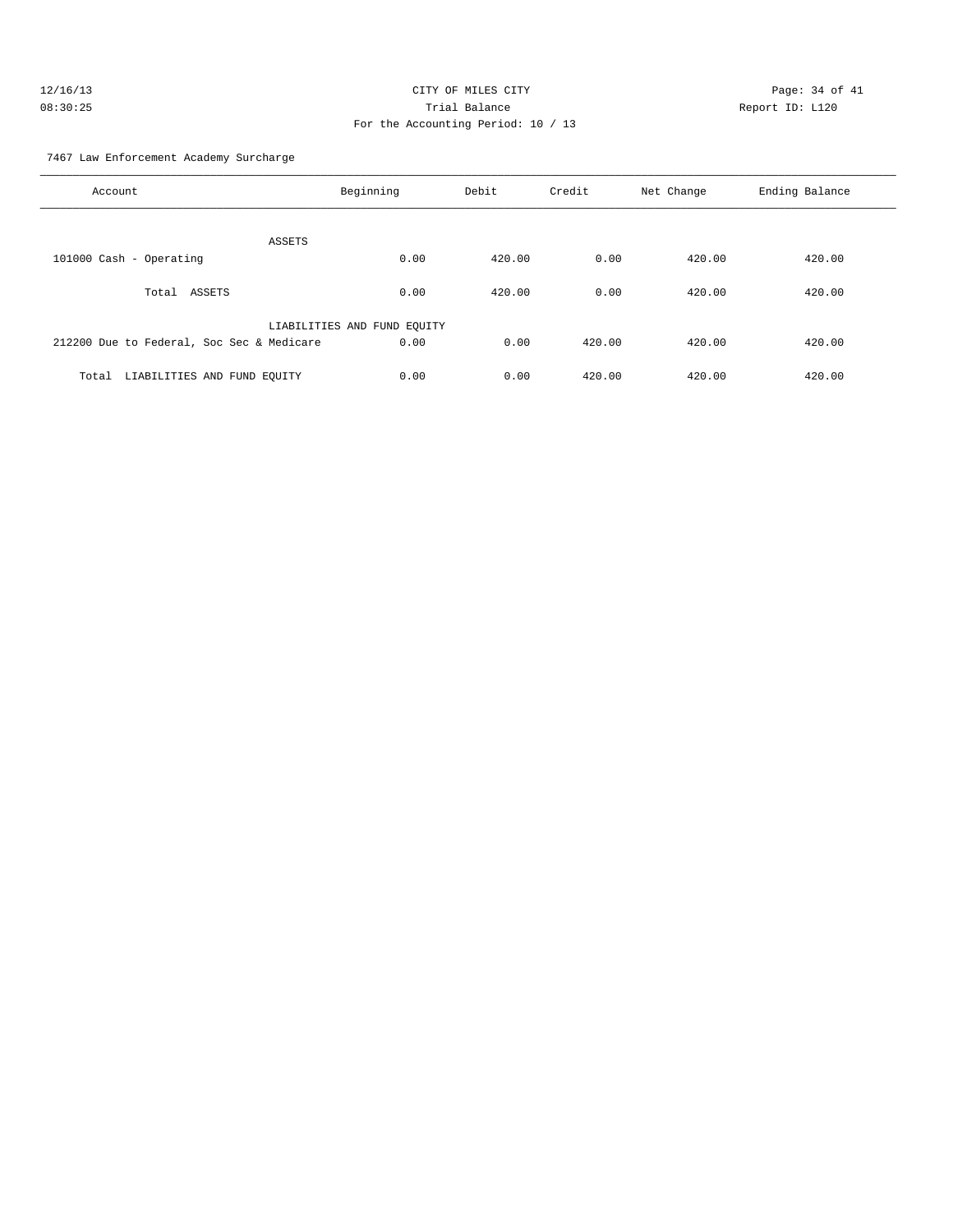| 12/16/13 | CITY OF MILES CITY                 | Page: 35 of 41  |
|----------|------------------------------------|-----------------|
| 08:30:25 | Trial Balance                      | Report ID: L120 |
|          | For the Accounting Period: 10 / 13 |                 |

7471 CIVIL LEGAL ASSIST/VICTIM DOM VIOLENCE PROG

| Account                              | Beginning                   | Debit  | Credit | Net Change | Ending Balance |
|--------------------------------------|-----------------------------|--------|--------|------------|----------------|
| <b>ASSETS</b>                        |                             |        |        |            |                |
| 101000 Cash - Operating              | 0.00                        | 890.00 | 0.00   | 890.00     | 890.00         |
| ASSETS<br>Total                      | 0.00                        | 890.00 | 0.00   | 890.00     | 890.00         |
|                                      | LIABILITIES AND FUND EQUITY |        |        |            |                |
| 212500 Due to Others                 | 0.00                        | 0.00   | 890.00 | 890.00     | 890.00         |
| LIABILITIES AND FUND EQUITY<br>Total | 0.00                        | 0.00   | 890.00 | 890.00     | 890.00         |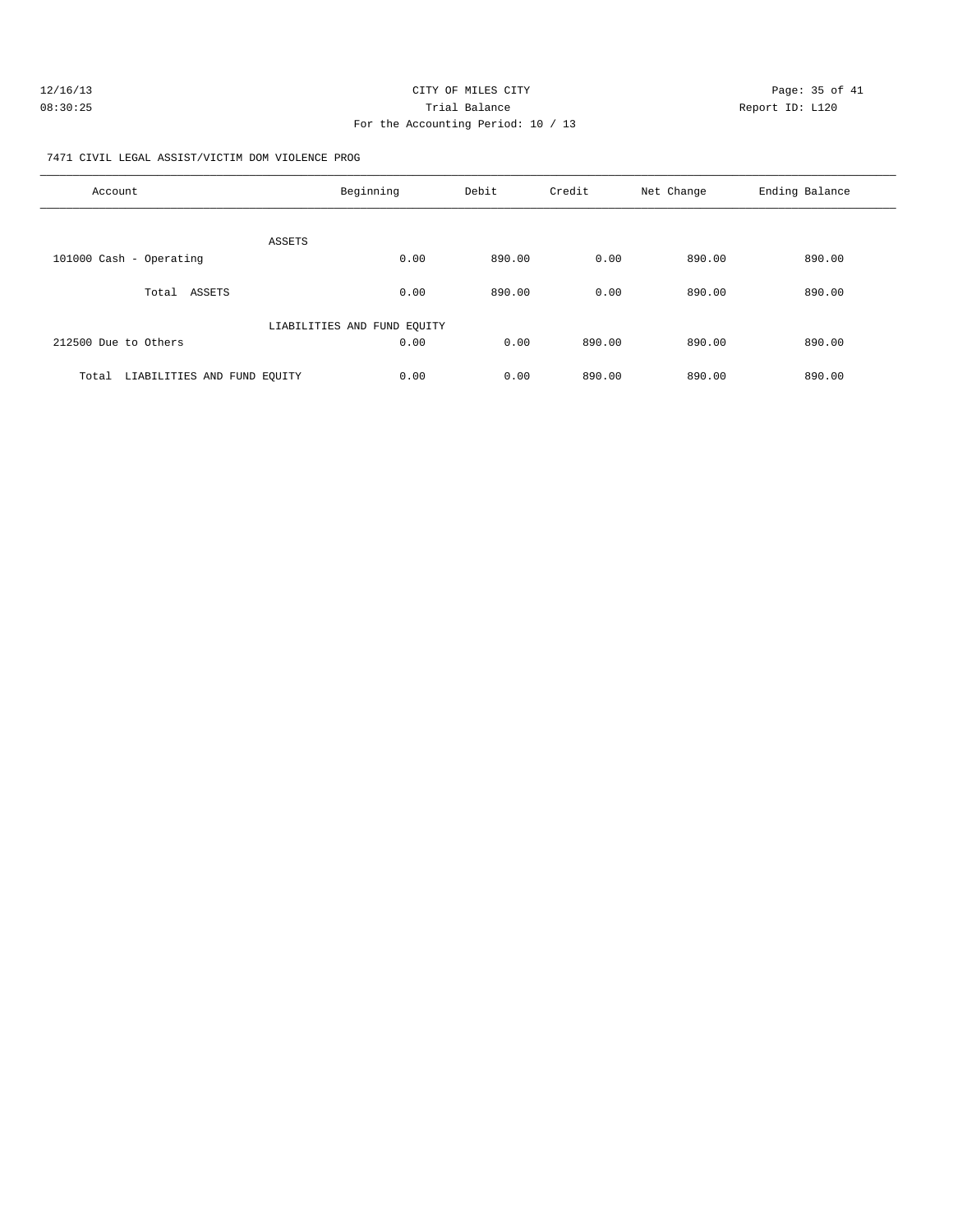# 12/16/13 Page: 36 of 41 08:30:25 Trial Balance Report ID: L120 For the Accounting Period: 10 / 13

7910 PAYROLL FUND

| Account                                   | Beginning                   | Debit      | Credit       | Net Change | Ending Balance |  |
|-------------------------------------------|-----------------------------|------------|--------------|------------|----------------|--|
|                                           |                             |            |              |            |                |  |
| <b>ASSETS</b>                             |                             |            |              |            |                |  |
| 101000 Cash - Operating                   | 120,744.54                  | 448,734.68 | 466,331.41 ( | 17,596.73) | 103,147.81     |  |
|                                           |                             |            |              |            |                |  |
| Total ASSETS                              | 120,744.54                  | 448,734.68 | 466,331.41 ( | 17,596.73) | 103,147.81     |  |
|                                           |                             |            |              |            |                |  |
|                                           | LIABILITIES AND FUND EQUITY |            |              |            |                |  |
| 201000 Warrants Payable                   | 120,744.54                  | 142,404.96 | 110,173.67 ( | 32,231.29) | 88, 513.25     |  |
| 212200 Due to Federal, Soc Sec & Medicare | 0.00                        | 65,857.36  | 65,857.36    | 0.00       | 0.00           |  |
| 212202 Due to State Unemployment          | 0.00                        | 0.00       | 1,492.76     | 1,492.76   | 1,492.76       |  |
| 212203 Due to Worker's Compensation       | 0.00                        | 0.00       | 13,141.80    | 13,141.80  | 13, 141.80     |  |
| 212204 Due to State Income Tax            | 0.00                        | 14,708.00  | 14,708.00    | 0.00       | 0.00           |  |
| 212205 due to MPORS-GABA                  | 0.00                        | 13,305.14  | 13,305.14    | 0.00       | 0.00           |  |
| 212207 Due to AFLAC, AFLAC PRETAX         | 0.00                        | 340.31     | 340.31       | 0.00       | 0.00           |  |
| 212208 Due to Health Ins, Dental, Vision  | 0.00                        | 54,322.19  | 54, 322. 19  | 0.00       | 0.00           |  |
| 212209 Due to PERS Retirement             | 0.00                        | 29,487.57  | 29, 487.57   | 0.00       | 0.00           |  |
| 212210 Due to FURS-GABA Retirement        | 0.00                        | 15,278.20  | 15,278.20    | 0.00       | 0.00           |  |
| Total LIABILITIES AND FUND EQUITY         | 120,744.54                  | 335,703.73 | 318,107.00 ( | 17,596.73) | 103, 147.81    |  |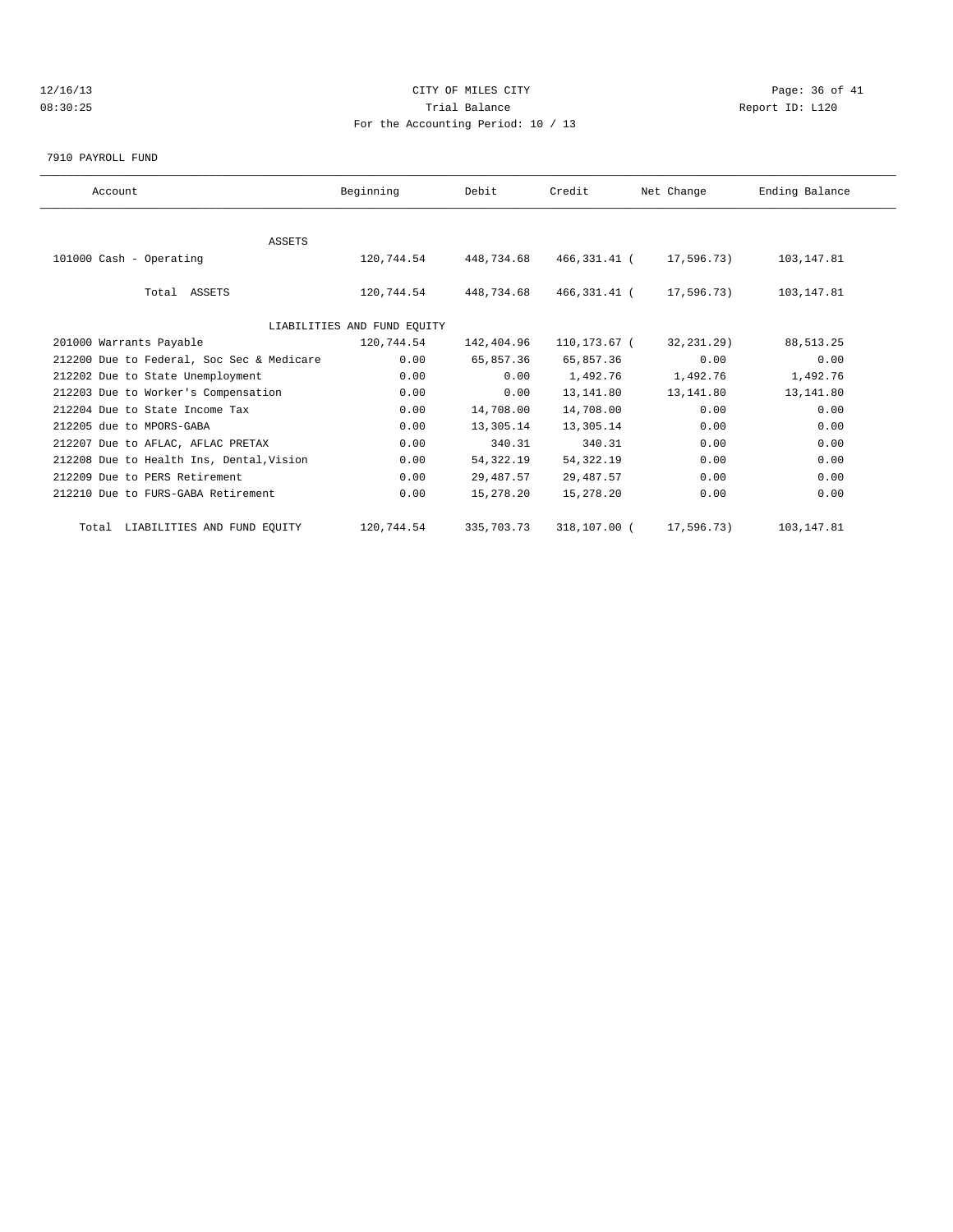| 12/16/13 | CITY OF MILES CITY                                                                                              | Page: 37 of 41  |
|----------|-----------------------------------------------------------------------------------------------------------------|-----------------|
| 08:30:25 | Trial Balance                                                                                                   | Report ID: L120 |
|          | the contract of the contract of the contract of the contract of the contract of the contract of the contract of |                 |

# For the Accounting Period: 10 / 13

#### 7930 CLAIMS FUND

| Account                              | Beginning                   | Debit        | Credit       | Net Change  | Ending Balance |
|--------------------------------------|-----------------------------|--------------|--------------|-------------|----------------|
|                                      |                             |              |              |             |                |
| ASSETS                               |                             |              |              |             |                |
| 101000 Cash - Operating              | 737,710.56                  | 569, 237, 82 | 981,982.88 ( | 412,745,06) | 324,965.50     |
| ASSETS<br>Total                      | 737,710.56                  | 569,237.82   | 981,982.88 ( | 412,745,06) | 324,965.50     |
|                                      | LIABILITIES AND FUND EQUITY |              |              |             |                |
| 201000 Warrants Payable              | 737,710.56                  | 981,982.88   | 569,237.82 ( | 412,745.06) | 324,965.50     |
| LIABILITIES AND FUND EQUITY<br>Total | 737,710.56                  | 981,982.88   | 569,237.82 ( | 412,745.06) | 324,965.50     |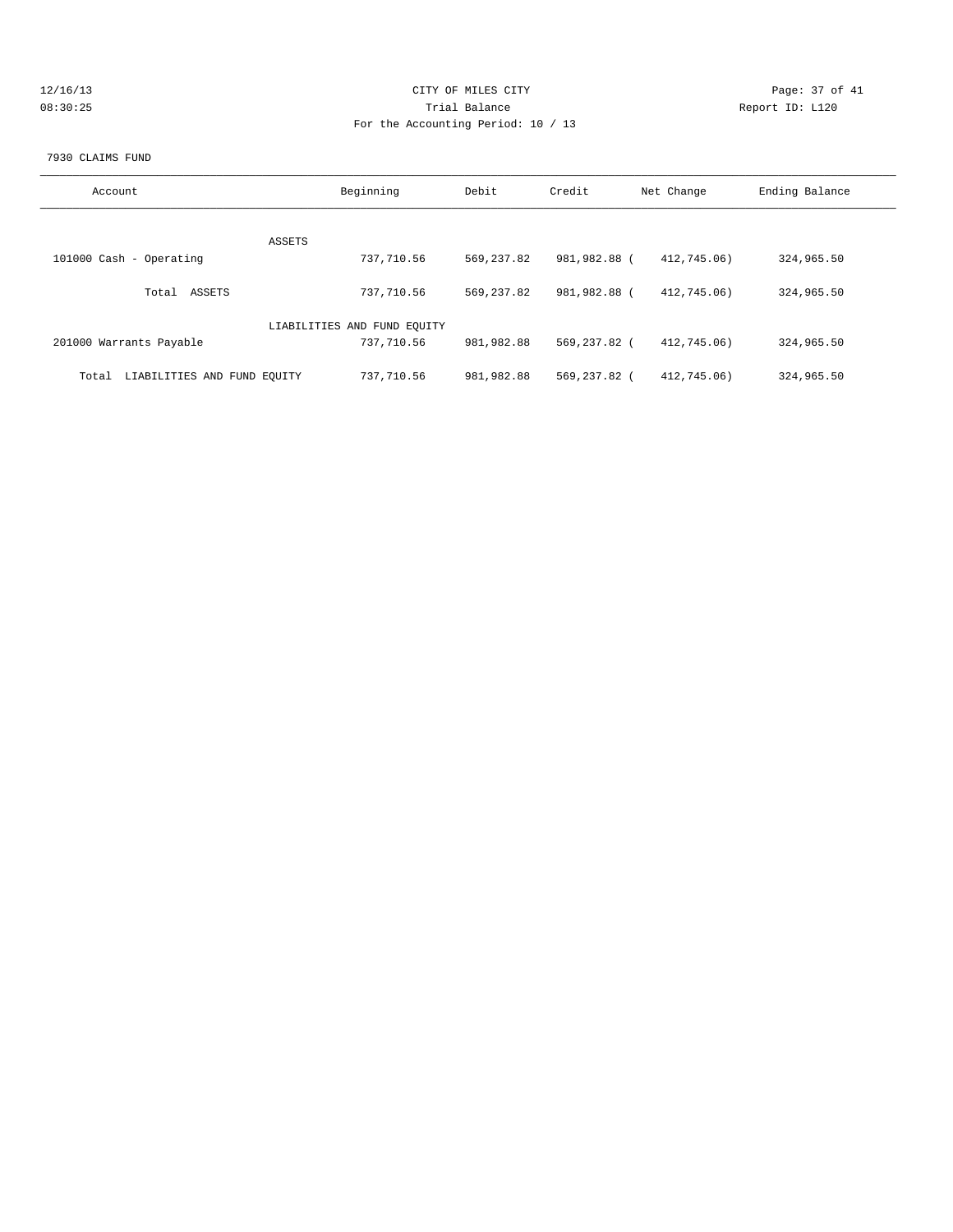# 12/16/13 Page: 38 of 41 08:30:25 Trial Balance Report ID: L120 For the Accounting Period: 10 / 13

7980 CUSTER CO WATER & SEWER DISTRICT

| Account                                 | Beginning                   | Debit     | Credit    | Net Change | Ending Balance |
|-----------------------------------------|-----------------------------|-----------|-----------|------------|----------------|
|                                         |                             |           |           |            |                |
|                                         | ASSETS                      |           |           |            |                |
| 101000 Cash - Operating                 | 0.00                        | 10,985.23 | 10,985.23 | 0.00       | 0.00           |
| 122000 Accounts Receivable              | 13,613.87                   | 11,191.41 | 10,985.23 | 206.18     | 13,820.05      |
|                                         |                             |           |           |            |                |
| Total ASSETS                            | 13,613.87                   | 22,176.64 | 21,970.46 | 206.18     | 13,820.05      |
|                                         |                             |           |           |            |                |
|                                         | LIABILITIES AND FUND EQUITY |           |           |            |                |
| 202000 Accounts Payable                 | 0.00                        | 10,985.23 | 10,985.23 | 0.00       | 0.00           |
| 211020 Due to Custer Water & Sewer Dist | 13,613.87                   | 10,985.23 | 11,191.41 | 206.18     | 13,820.05      |
|                                         |                             |           |           |            |                |
| LIABILITIES AND FUND EOUITY<br>Total    | 13,613.87                   | 21,970.46 | 22,176.64 | 206.18     | 13,820.05      |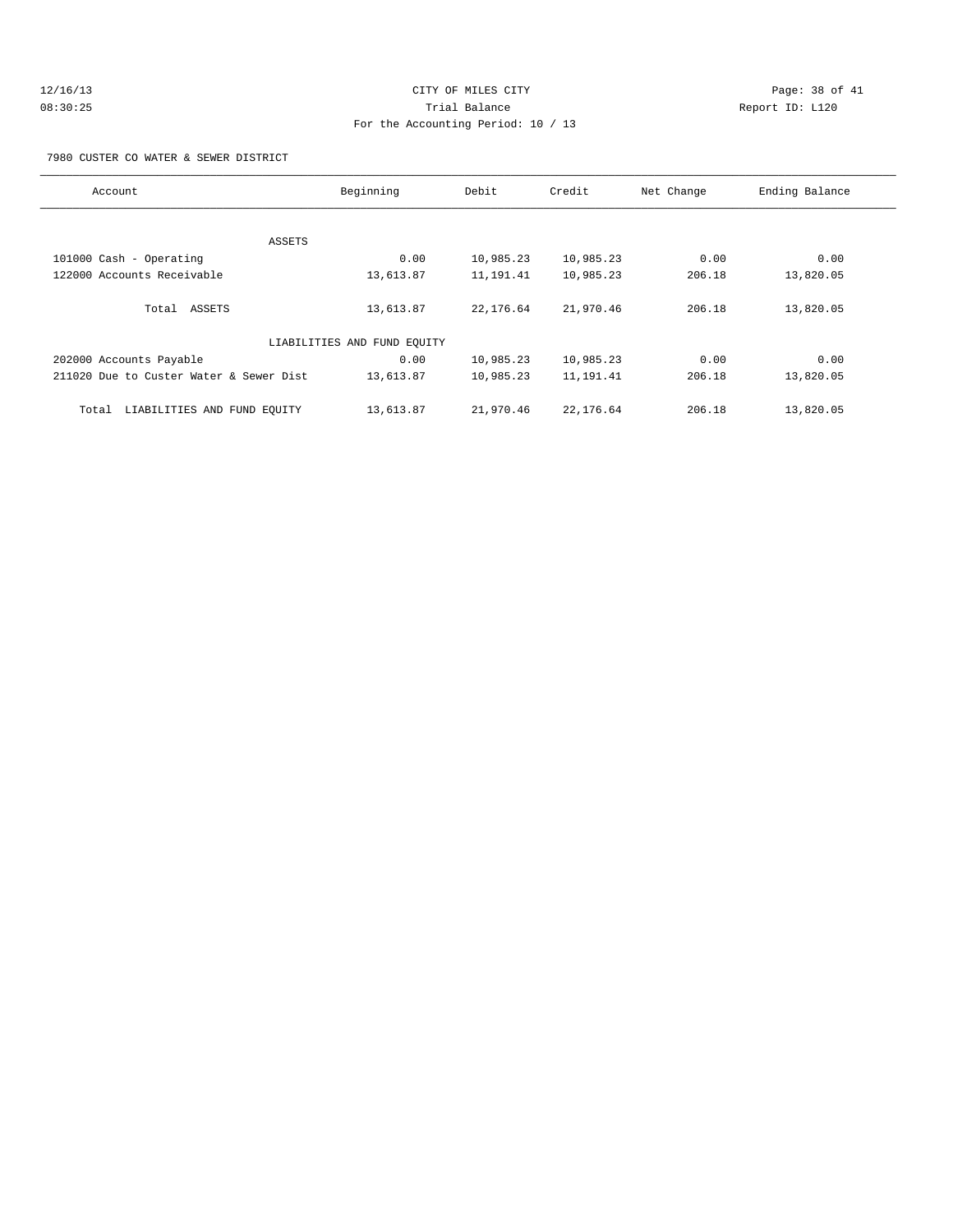| 12/16/13 | CITY OF MILES CITY                 | Page: 39 of 41  |
|----------|------------------------------------|-----------------|
| 08:30:25 | Trial Balance                      | Report ID: L120 |
|          | For the Accounting Period: 10 / 13 |                 |
|          |                                    |                 |

7981 Interest Clearing

| Account                              | Beginning                   | Debit  | Credit     | Net Change | Ending Balance |
|--------------------------------------|-----------------------------|--------|------------|------------|----------------|
| ASSETS                               |                             |        |            |            |                |
| 101000 Cash - Operating              | 3.74                        | 639.81 | 643.55 (   | 3.74)      | 0.00           |
| Total ASSETS                         | 3.74                        | 639.81 | 643.55 (   | 3.74)      | 0.00           |
|                                      | LIABILITIES AND FUND EQUITY |        |            |            |                |
| 212500 Due to Others                 | 3.74                        | 643.55 | $639.81$ ( | 3.74)      | 0.00           |
| LIABILITIES AND FUND EQUITY<br>Total | 3.74                        | 643.55 | 639.81 (   | 3.74)      | 0.00           |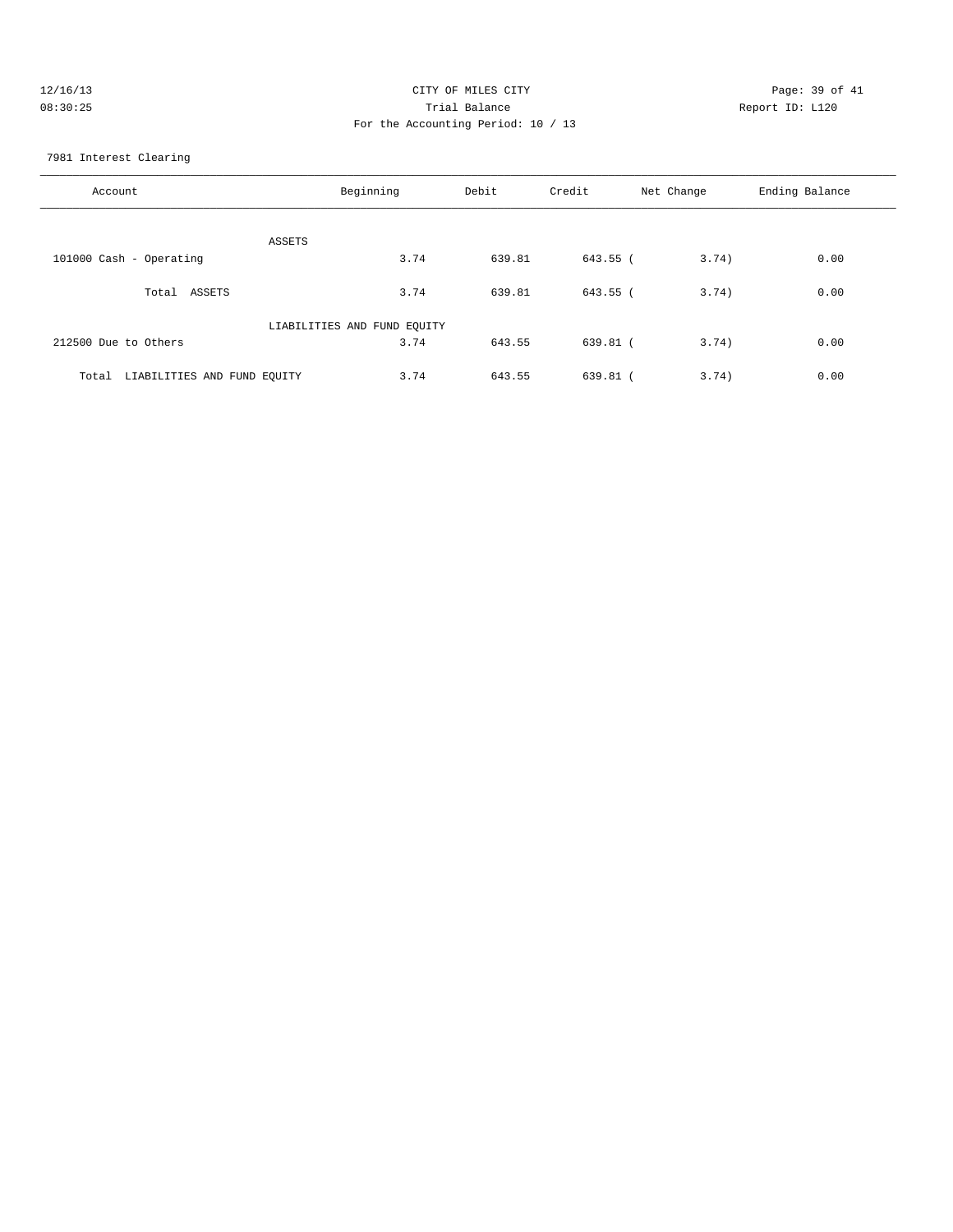# 12/16/13 Page: 40 of 41 08:30:25 Trial Balance Report ID: L120 For the Accounting Period: 10 / 13

9000 GENERAL FIXED ASSETS GROUP OF ACCOUNTS FUND

| Account                                                    | Beginning                   | Debit | Credit | Net Change | Ending Balance  |
|------------------------------------------------------------|-----------------------------|-------|--------|------------|-----------------|
|                                                            |                             |       |        |            |                 |
| ASSETS                                                     |                             |       |        |            |                 |
| 181000 Land                                                | 526,599.00                  | 0.00  | 0.00   | 0.00       | 526,599.00      |
| 182000 Buildings                                           | 1,986,836.00                | 0.00  | 0.00   | 0.00       | 1,986,836.00    |
| 182100 Allowance for Depr - Buildings (Cre(                | 684,991.00)                 | 0.00  | 0.00   | 0.00       | 684,991.00)     |
| 186000 Machinery and Equipment                             | 3,038,732.00                | 0.00  | 0.00   | 0.00       | 3,038,732.00    |
| 186100 Allowance for Depr - Machinery & Eq(                | 1,463,750.00)               | 0.00  | 0.00   | 0.00       | 1,463,750.00    |
| 187000 Infrastructure                                      | 33,670,108.00               | 0.00  | 0.00   | 0.00       | 33,670,108.00   |
| 187100 Allowance For Depreciation - Infras( 16,321,771.00) |                             | 0.00  | 0.00   | 0.00       | 16,321,771.00   |
| Total ASSETS                                               | 20,751,763.00               | 0.00  | 0.00   | 0.00       | 20, 751, 763.00 |
|                                                            | LIABILITIES AND FUND EOUITY |       |        |            |                 |
| 280000 INVESTMENT IN GENERAL FIXED ASSETS                  | 20,751,763.00               | 0.00  | 0.00   | 0.00       | 20, 751, 763.00 |
| LIABILITIES AND FUND EQUITY<br>Total                       | 20,751,763.00               | 0.00  | 0.00   | 0.00       | 20, 751, 763.00 |